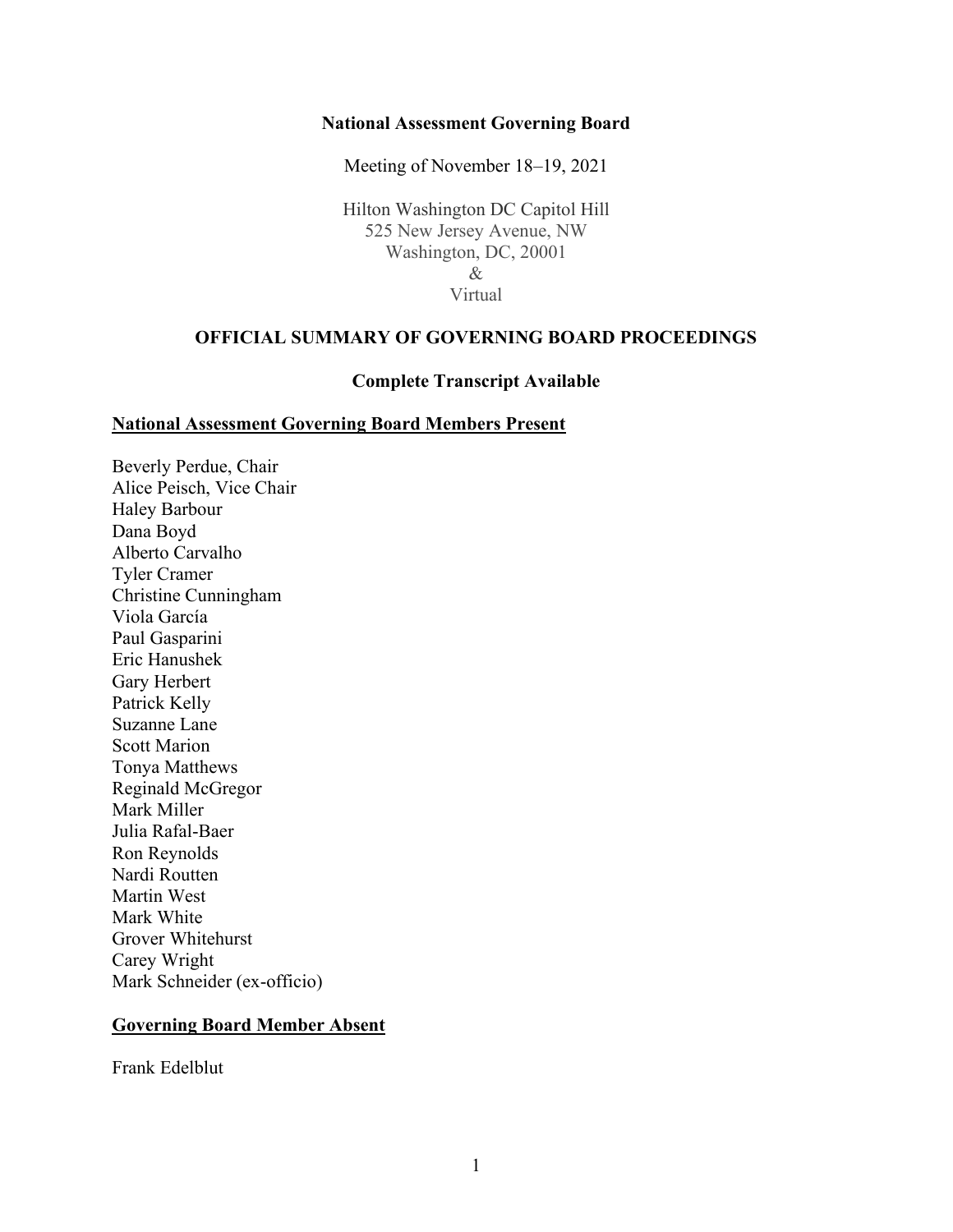#### **National Assessment Governing Board Staff**

Lesley Muldoon, Executive Director Lisa Stooksberry, Deputy Executive Director Rebecca Dvorak Stephaan Harris Donnetta Kennedy Laura LoGerfo Munira Mwalimu Sharyn Rosenberg Angela Scott Matt Stern Anthony White

#### **National Center for Education Statistics (NCES)**

Peggy Carr, Commissioner Tammie Adams Gina Broxterman Samantha Burg Jing Chen Brian Cramer James Deaton Enis Dogan Veda Edwards Pat Etienne Eunice Greer Linda Hamilton Shawn Kline Tina Love Daniel McGrath Nadia McLaughlin Eddie Rivers William Tirre Ebony Walton William Ward Grady Wilburn

#### **American Institutes for Research (AIR)**

Brittany Boyd Markus Broer Christina Davis Danielle Ferguson Kim Gattis Cadelle Hemphill Martin Hooper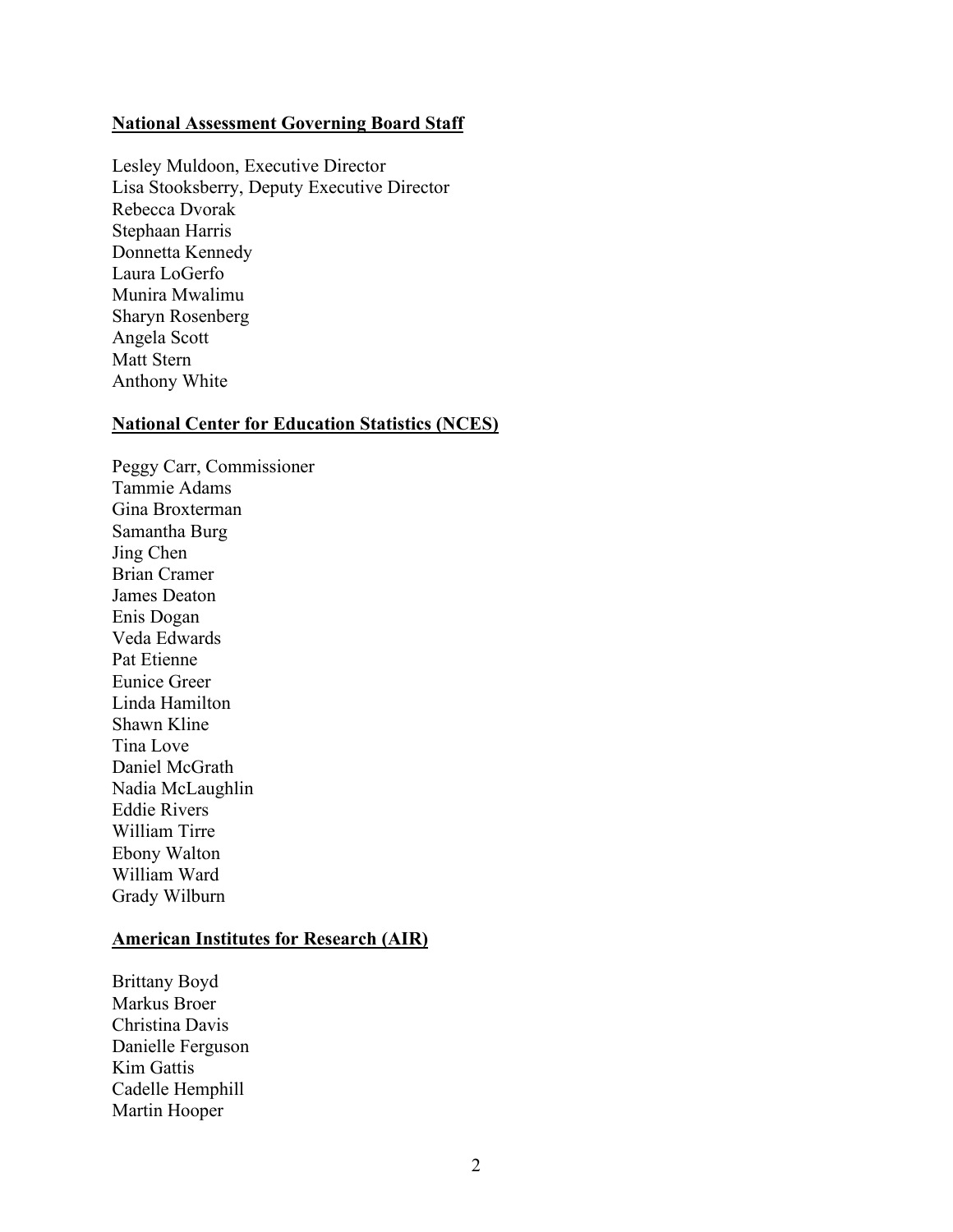Young Kim Sami Kitmitto Gabrielle Merken

#### **Council of Chief State School Officers (CCSSO)**

Fen Chou Scott Norton

#### **CRP, Inc.**

Shamai Carter Subin Hona Anthony Velez Edward Wofford

#### **Educational Testing Service (ETS)**

Marc Berger Jonas Bertling Mercy Byrne Jay Campbell Christine Cheuk Peter Ciemins Gloria Dion Patricia Donahue Hugo Dos Santos Amy Dresher Kadriye Ercikan Robert Finnegan Yue Jia Daniel McCaffrey Ranu Palta-Upreti

### **Hager Sharp**

James Elias David Hoff Cailin Jason Joanne Lim Kathleen Manzo Debra Silimeo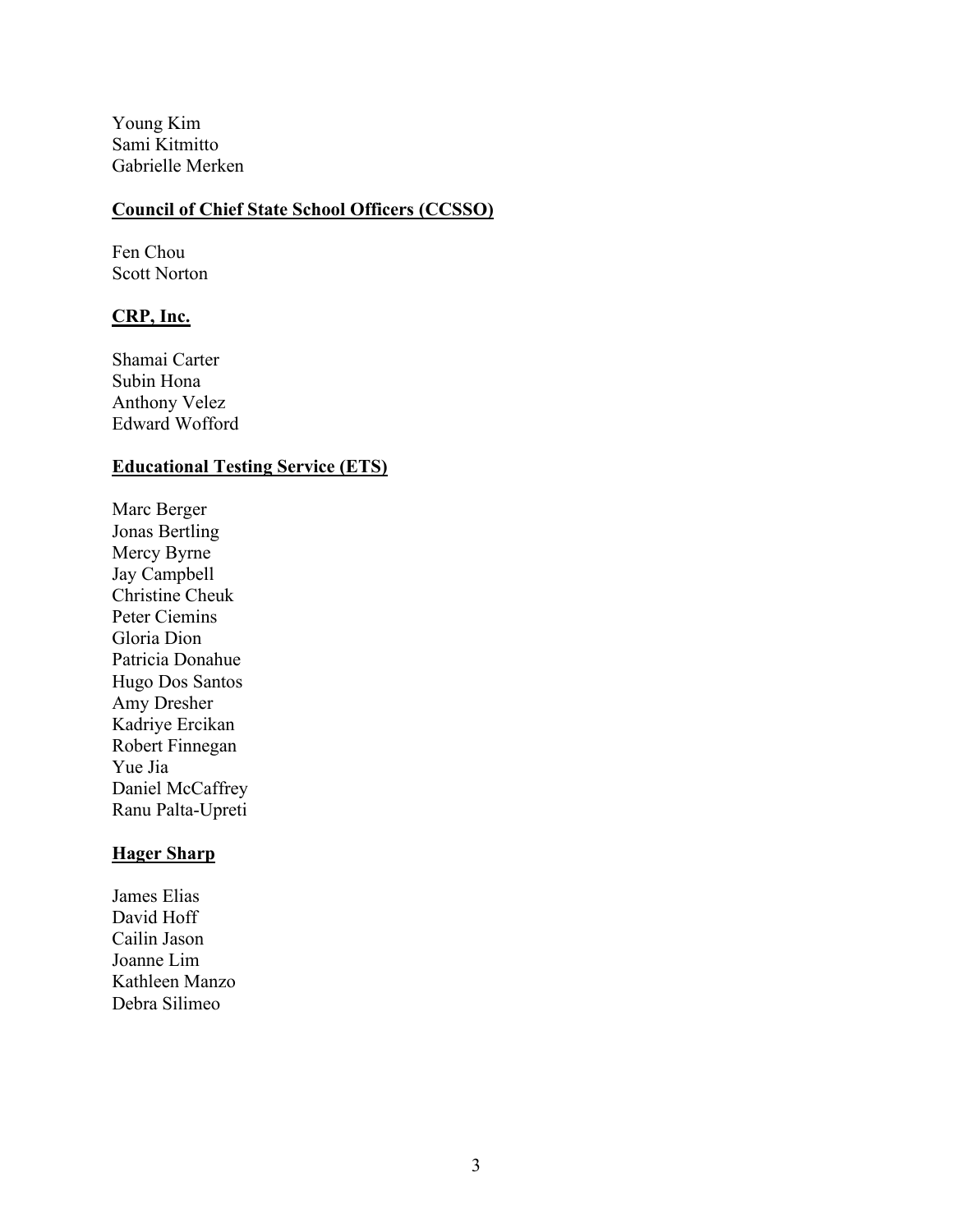#### **The Hatcher Group**

Jenny Beard Emma Edick Sami Ghani Sophia Handel Robert Johnston Zoey Lichtenheld David Loewenberg Melissa Rogers Nandini Singh Jenna Tomasello

#### **Management Strategies**

Brandon Dart Harrison Moore

#### **Manhattan Strategy Group**

Tara Donahue Lori Meyer

#### **Optimal Solutions Group**

Imer Arnautovic Daniel Loew

#### **Pearson**

Scott Becker Paula Rios Pat Stearns Llana Williams

### **U.S. Department of Education**

Matt Albren Brittany Beth Sara Buettner-Connelly James Forester Donna Harris-Aikens Jessica Mark Leslie Morales-Noyola Erykah Pasha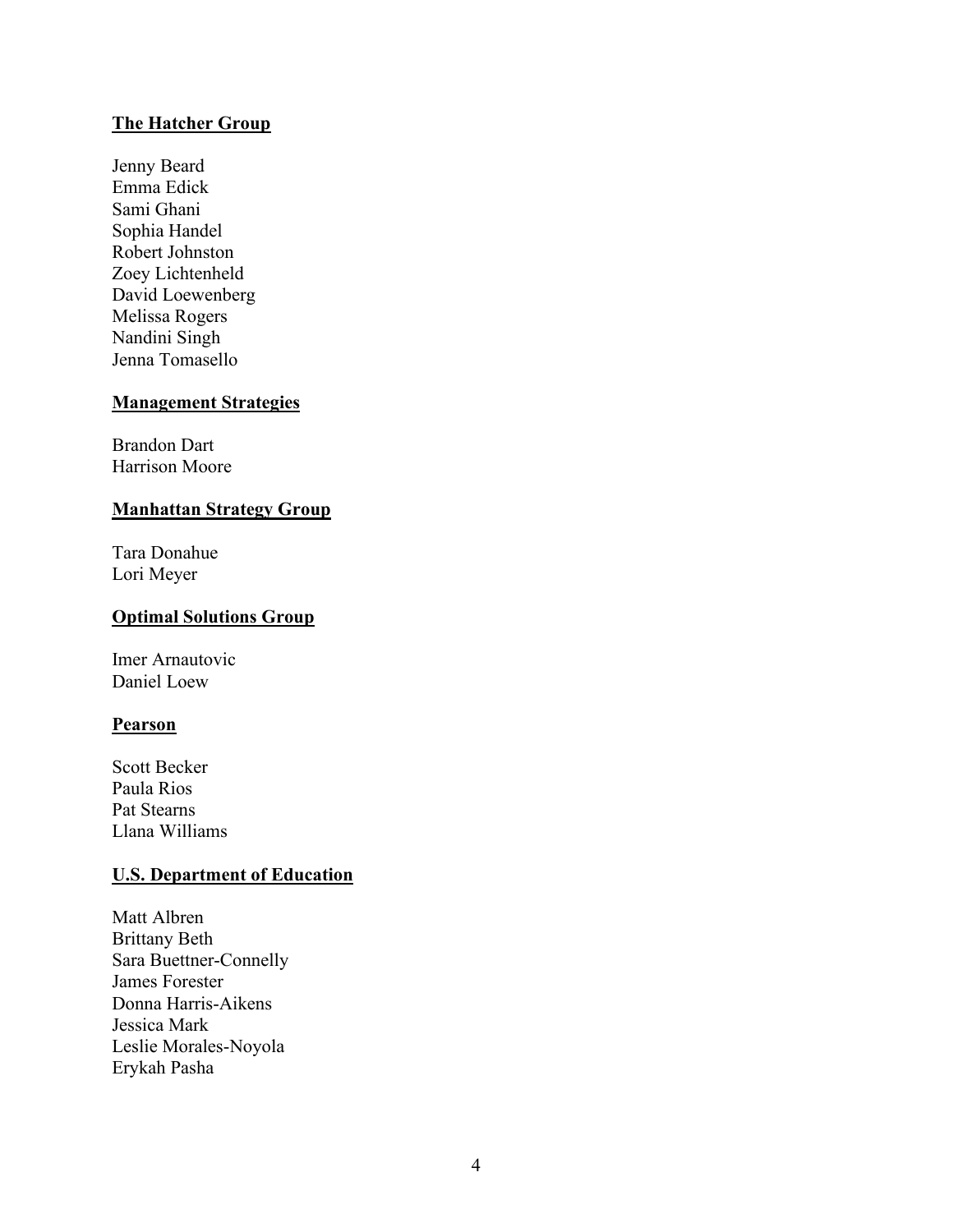#### **Westat**

Chris Averett Greg Binzer Lauren Byrne Marcie Hickman Kavemuii Murangi Lisa Rodriguez Rick Rogers Keith Rust Leslie Wallace

#### **WestEd**

Matthew Brunetti Cynthia Greenleaf Mira-Lisa Katz Mark Loveland Sonya Powers Matt Rudoff Megan Schneider Steve Schneider Sarah Warner

#### **Speakers**

Tony Alpert, Smarter Balanced Miguel Cardona, U.S. Secretary of Education Michael Casserly, Council of the Great City Schools Alison Deigan, National Center for Education Statistics Ray Hart, Council of the Great City Schools Marianne Perie, Measurement in Practice, LLC Holly Spurlock, National Center for Education Statistics

### **Other Attendees**

Angel Aguayo, Parkland Elementary School, Ysleta Independent School District Irene Ahumada, Ysleta Independent School District Elizabeth Andrade, Ysleta Independent School District Yaribeth Ayala, Ysleta Independent School District Vickie Baker, West Virginia Department of Education Angela Battaglia, Utah State Board of Education Rebecca Bennett, Massachusetts Department of Elementary and Secondary Education Myra Best, digiLEARN Alessandra Blundy, ACS AI Media James Boyd, Ysleta Independent School District Jackie Branco, Rhode Island Department of Elementary and Secondary Education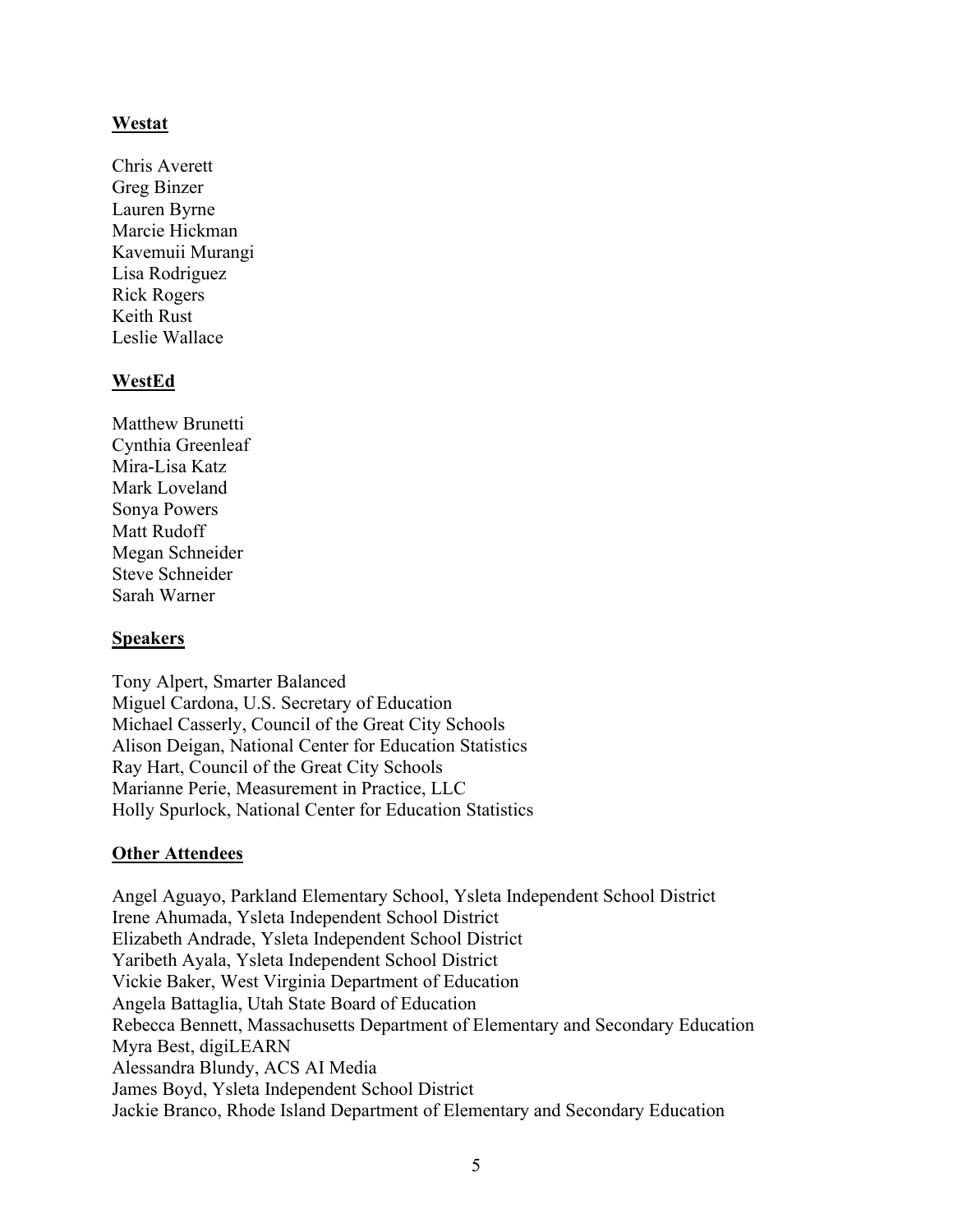Latosha Branch, Virginia Department of Education Stefanie Cardenas, Parkland Elementary School, Ysleta Independent School District Vanessa Carrasco, Parkland Elementary School, Ysleta Independent School District Brenda Chacón, Ysleta Independent School District Allegra Chilstrom, Neal R. Gross & Co., Inc. Wendy Chozet, Parkland Elementary School Susan Cramer, Remarc Associates, LLC Nicole Dominguez, Parkland Elementary School, Ysleta Independent School District Kaitlyn Doobay, ACS AI Media Donna Dubey, New Hampshire Department of Education Yadira Escajeda, Ysleta Independent School District Andrea Faulkner, North Carolina Department of Public Instruction Samantha Gaytan, Parkland Elementary School, Ysleta Independent School District Belinda George, Beaumont Independent School District Deborah Valdez Gomez, Ysleta Independent School District Vanessa Gomez, Parkland Elementary School, Ysleta Independent School District Jose Gonzalez, Ysleta Independent School District Roberto Gonzalez, Ysleta Independent School District Gabriela Graham, Ysleta Independent School District Fabiola Guardiola, Ysleta Independent School District Yesica Guillen, Ysleta Independent School District Lettie Gutierrez, Parkland Elementary School, Ysleta Independent School District Alphonso Harley, USPS Nemie Harley Nicole Harley, J.P. Morgan Silvia Harris Emily Hartnett, ILO Group Gloria Herrera Rodriguez, Parkland Elementary School, Ysleta Independent School District Carmen Hijar Carol Jago, University of California, Los Angeles Lee Juckiewicz, ACS AI Media Catherine Kennedy, Ysleta Independent School District Allison King Andrew Kolstad, P20 Strategies LLC Jayne Konkel, ACS AI Media Beth LaDuca, Oregon Department of Education Gloria Landeros, Parkland Elementary School, Ysleta Independent School District Regina Lewis, Maine Department of Education Tamara Lewis, Maryland State Department of Education Brian Lloyd, Michigan Department of Education Sylvia Lopez, Ysleta Independent School District Gisela Mariscal, Ysleta Independent School District Daniel Martinez, Ysleta Independent School District Irene Martinez, Ysleta Independent School District Sarah Mathy, San Diego Unified School District Jason MacDonald, ACS AI Media Diana Medrano, Parkland Elementary School, Ysleta Independent School District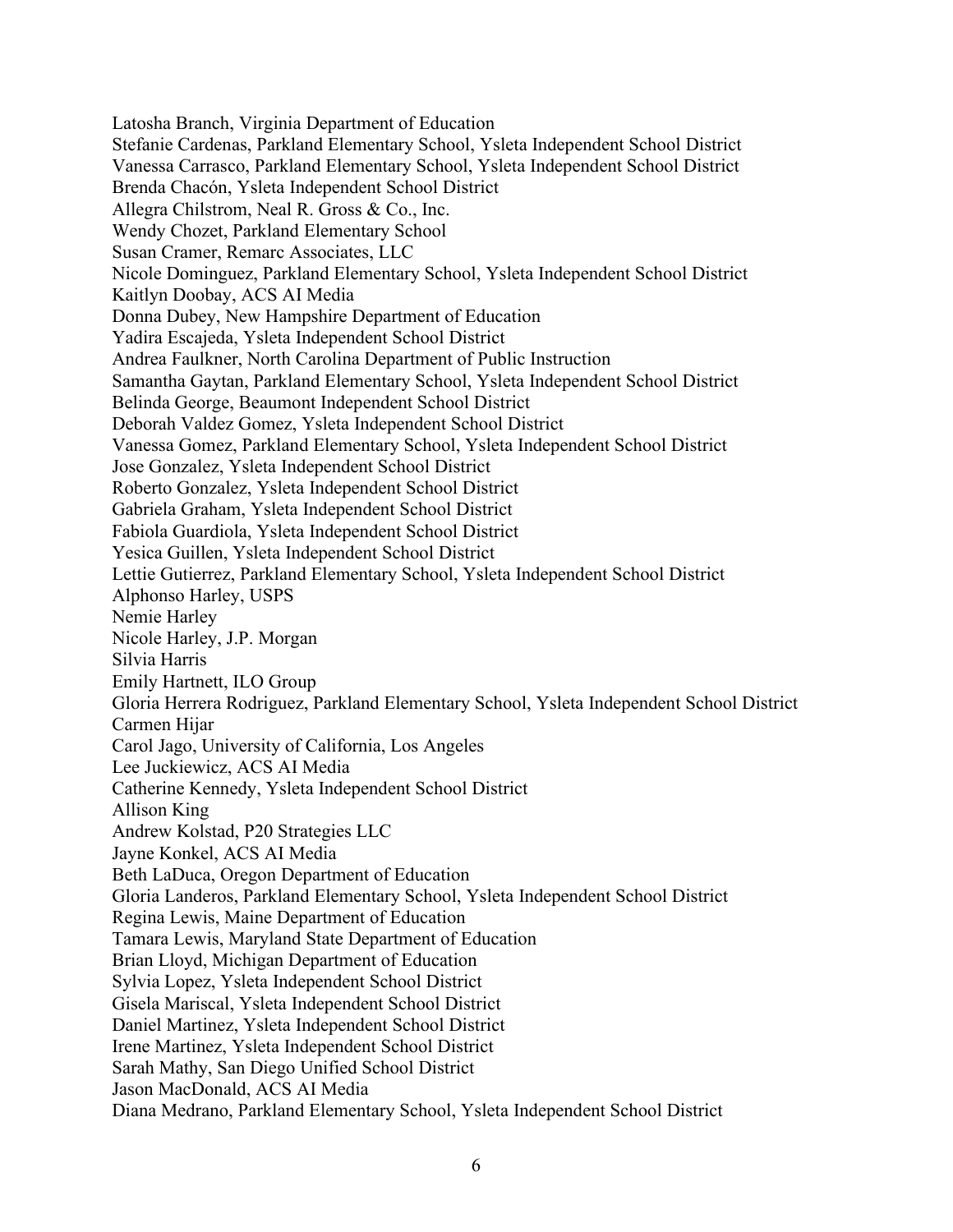Maria Molina, Ysleta Independent School District Carmen Molinar-Barreno, Ysleta Independent School District Angela Nuanes, Parkland Elementary School, Ysleta Independent School District Gabriela Oliva, Parkland Elementary School, Ysleta Independent School District Akisha Osei Sarfo, Council of the Great City Schools Alejandra Palma, Parkland Elementary School, Ysleta Independent School District P. David Pearson, University of California, Berkeley Adam Pierce, Ysleta Independent School District Christine Pitts, Center on Reinventing Public Education Sarah Ponce, Ysleta Independent School District Scott Quinn, KIPP Foundation Nancy Ramirez, Ysleta Independent School District Johanna Ramos, Parkland Elementary School, Ysleta Independent School District Candace Reese, Parkland Elementary School, Ysleta Independent School District Teresa Rodriguez, Parkland Elementary School, Ysleta Independent School District Joan Samaniego, Parkland Elementary School, Ysleta Independent School District Alexandria Sapien, Ysleta Independent School District Renee Savoie, Connecticut State Department of Education Michael Slattery, NAEP Web/Technology Development Operations and Maintenance Mark Stephenson, Kansas Department of Education Dulce Talamantes, Ysleta Independent School District Christy Talbot, American Educational Research Association (AERA) Cindy Tierney, Lufkin Independent School District Anand Vaishnav, Education First Lucia Valdez, Parkland Elementary School, Ysleta Independent School District Brenda Villa, Parkland Elementary School, Ysleta Independent School District Onorio Villanueva, Parkland Elementary School, Ysleta Independent School District Lorena Zertuche, Spring Independent School District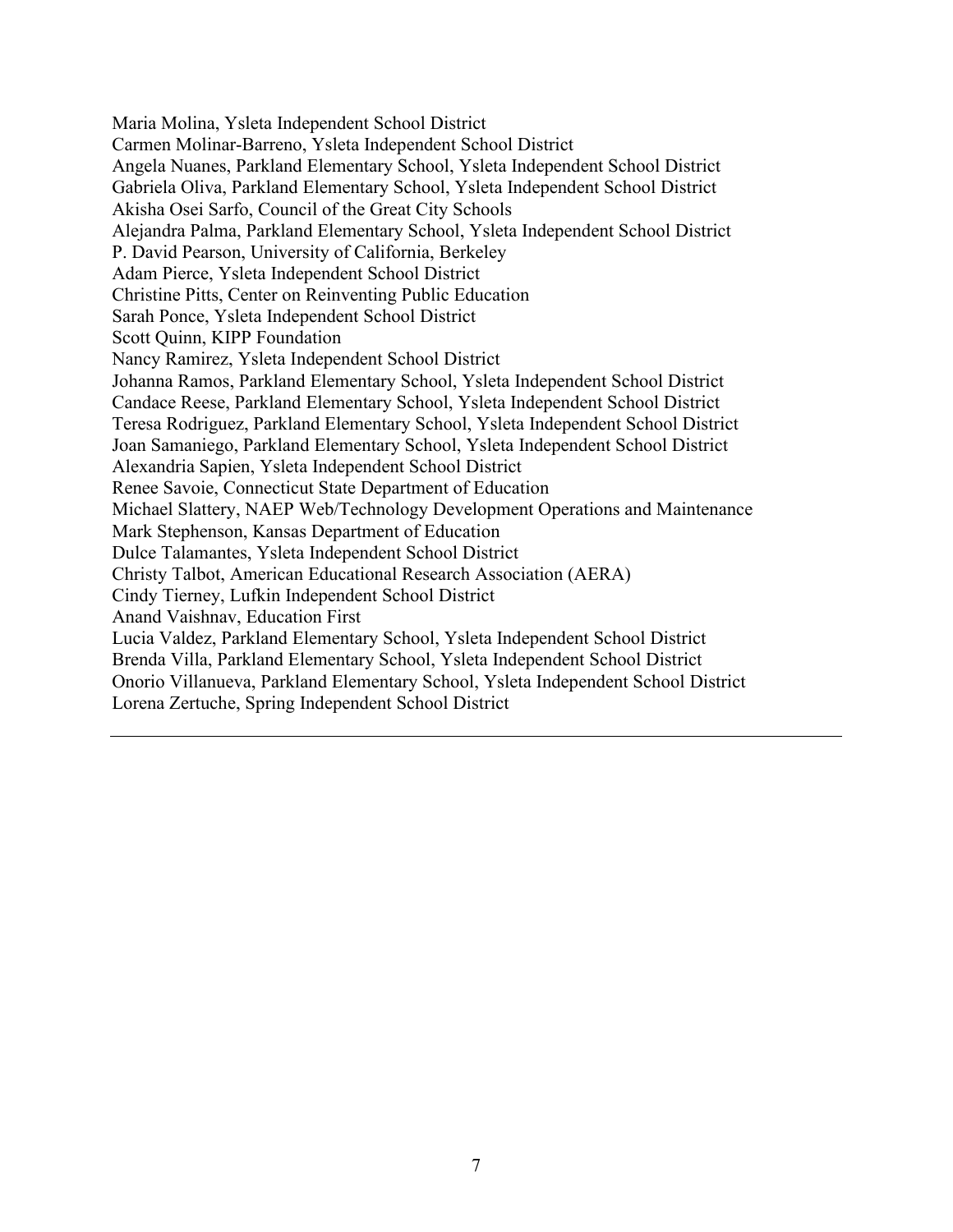### **Opening Remarks**

Beverly Perdue, Chair, called the plenary session to order at 12:47 p.m. and welcomed attendees to the November 18, 2021, National Assessment Governing Board (Board or Governing Board) meeting held in-person and virtually.

Perdue first shared that the Executive Committee meeting was held earlier that morning. She recognized that both the Board Chair and Vice Chair are women. Women also lead four out of the five standing committees, which is a record number of women leaders on the Board.

Perdue recognized new Board members, Governor Gary Herbert of Utah, Viola García from the Aldine Texas Independent School District Board of Trustees, and Scott Marion from the Center for Assessment. She also acknowledged reappointed members, including Dana Boyd, principal of Parkland Elementary School, El Paso, Texas; Tyler Cramer, CEO/manager of Remarc Associates, LLC, San Diego, California; and herself as Chair, former Governor Beverly Perdue of North Carolina.

Perdue then announced that new Board member Boyd had invited students from Parkland Elementary to join the meeting for the swearing-in. Perdue reminded attendees that the Board rarely takes questions during the meeting but encouraged the audience to take notes and to follow up with Board members by email or phone with any questions.

### **Approval of November 2021 Agenda**

Perdue requested approval of the November 2021 agenda. Alice Peisch moved to accept the agenda. Cramer seconded the motion, which passed unanimously.

## **Approval of August 2021 Board Meeting Minutes**

Perdue requested a motion for approval of the August 2021 meeting minutes. Peisch moved to approve the minutes, and Cramer seconded the motion, which passed unanimously.

## **Chair's Update**

Perdue continued her opening remarks by reminding the audience that the Board must be transparent, because the general public is entitled to know about the work of the Board. She reminded the Board members that they must complete an ethics training form. The U.S. Department of Education's (ED) Designated Agency Ethics Official Marcella Goodridge-Keiller asked all members to self-certify their ethics training this year rather than using meeting time for the training.

Perdue next discussed the goals of the Board, her role as Chair, and her vision for a unified Board. The public depends on the Board to provide objective information about the status and progress of American education. This is especially important as educators continue to wrestle with the COVID-19 pandemic. The pandemic created great challenges within the education system, but it also exacerbated existing systemic problems. For example, results from the National Assessment of Educational Progress (NAEP) Long-Term Trend data show continued declines for children of color, children living in poverty, and children from rural communities. These results should alarm all stakeholders.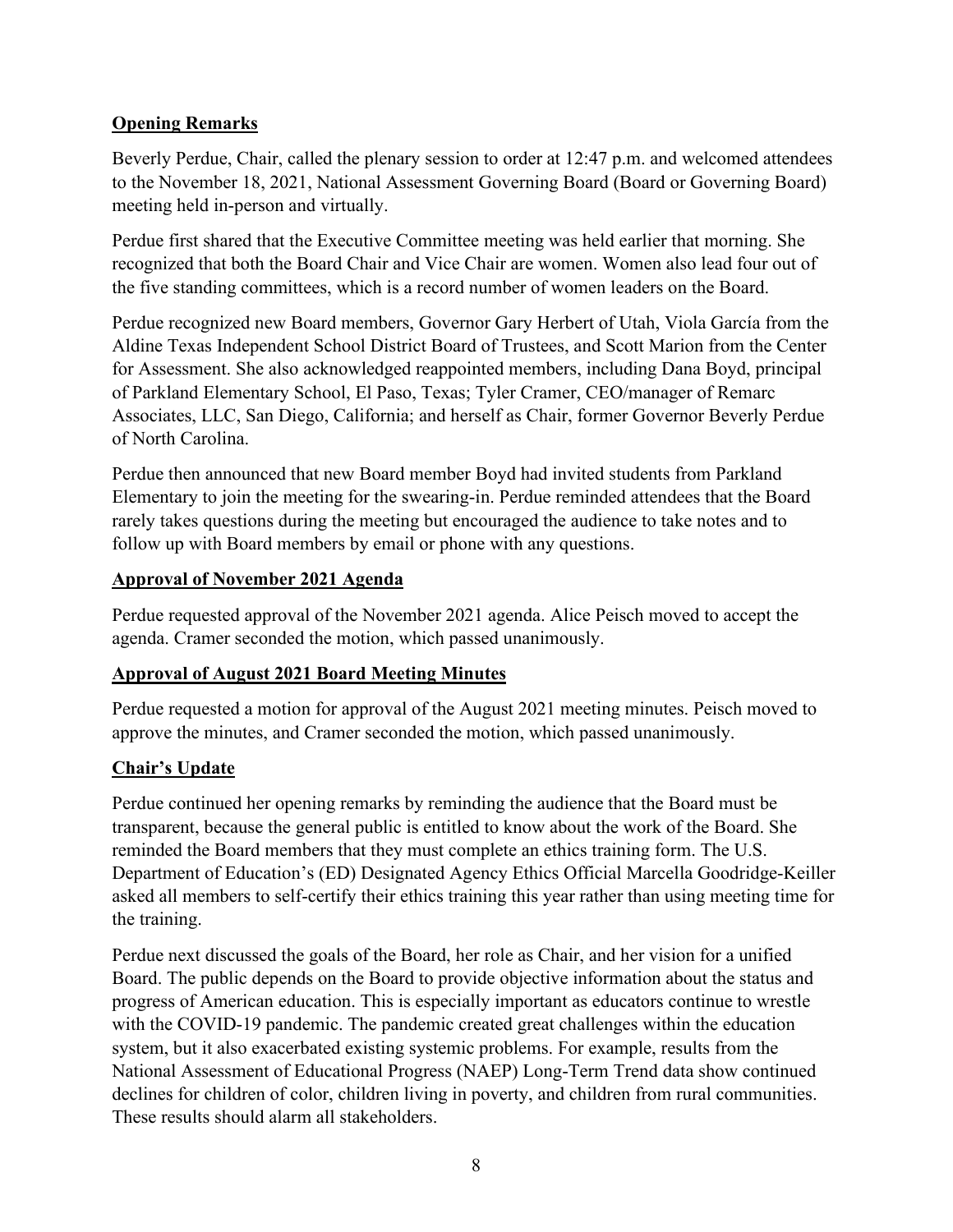Perdue described three key goals for the Board to address, which are subsumed by the Strategic Vision 2025 (SV 2025). The SV 2025 includes three pillars: (1) inform, (2) innovate, and (3) engage. In addition to the Board pillars, Perdue suggested sub-pillars for the Board to consider when deliberating and making decisions: (1) culture, (2) process, (3) framework, and (4) communications.

Perdue explained that policy drives the educational system, thus great policy leads to great results. The Board's challenge is to ensure that policymakers pay attention to NAEP data so they can develop and enact policies for a knowledge-based and learning-centered educational system. Perdue shared that she heard Board members say they seek a more efficient and proactive Board, which she wants to make happen through the four sub-pillars. She next described the four subpillars.

First, Perdue explained that Congress intentionally designed the Board to be nonpartisan and encompass diverse representation from across the country, in experiences and in geography. Debating each topic fully is an important part of Board culture. Although disagreement will emerge, the Board should reach consensus. Once consensus is reached, Board members must speak with a unified voice to send a consistent message to the nation's education leaders and policymakers.

Second, Perdue defined the process sub-pillar as how the Board gets things done. This includes how NAEP is administered, such as the tools necessary to administer assessments securely, as well as the costs associated with the NAEP and the Board. The Board must consider policy to inform how NAEP is modernized and to take advantage of emerging technologies, such as artificial intelligence, to become more cost- and time-efficient.

Third, the frameworks sub-pillar represents a major aspect of the Board's work. Last year, the Board reviewed the NAEP Reading Framework, which informed members about the use of expert panels, the role of committee members, and the importance of contributors with general knowledge, which they will use as the NAEP Science Framework update proceeds. Board members told Perdue that they want to understand the cost of item development in relation to frameworks.

Fourth and final among the sub-pillars is communication. Policymakers use information provided by the Board as well as NAEP data to advance the country's knowledge-based economy and drive workforce development in their states. Furthermore, the Board needs to consider new ways to share data through different media markets using messaging and channels that resonate with policymakers and with the general public. Perdue concluded with a call for improving the Board's culture, making processes more efficient, understanding frameworks better, and communicating more clearly and in a diverse array of media. By doing so, the Board will succeed in its most important role of serving the nation's children.

In conclusion, Perdue thanked the Board members for their time and willingness to serve.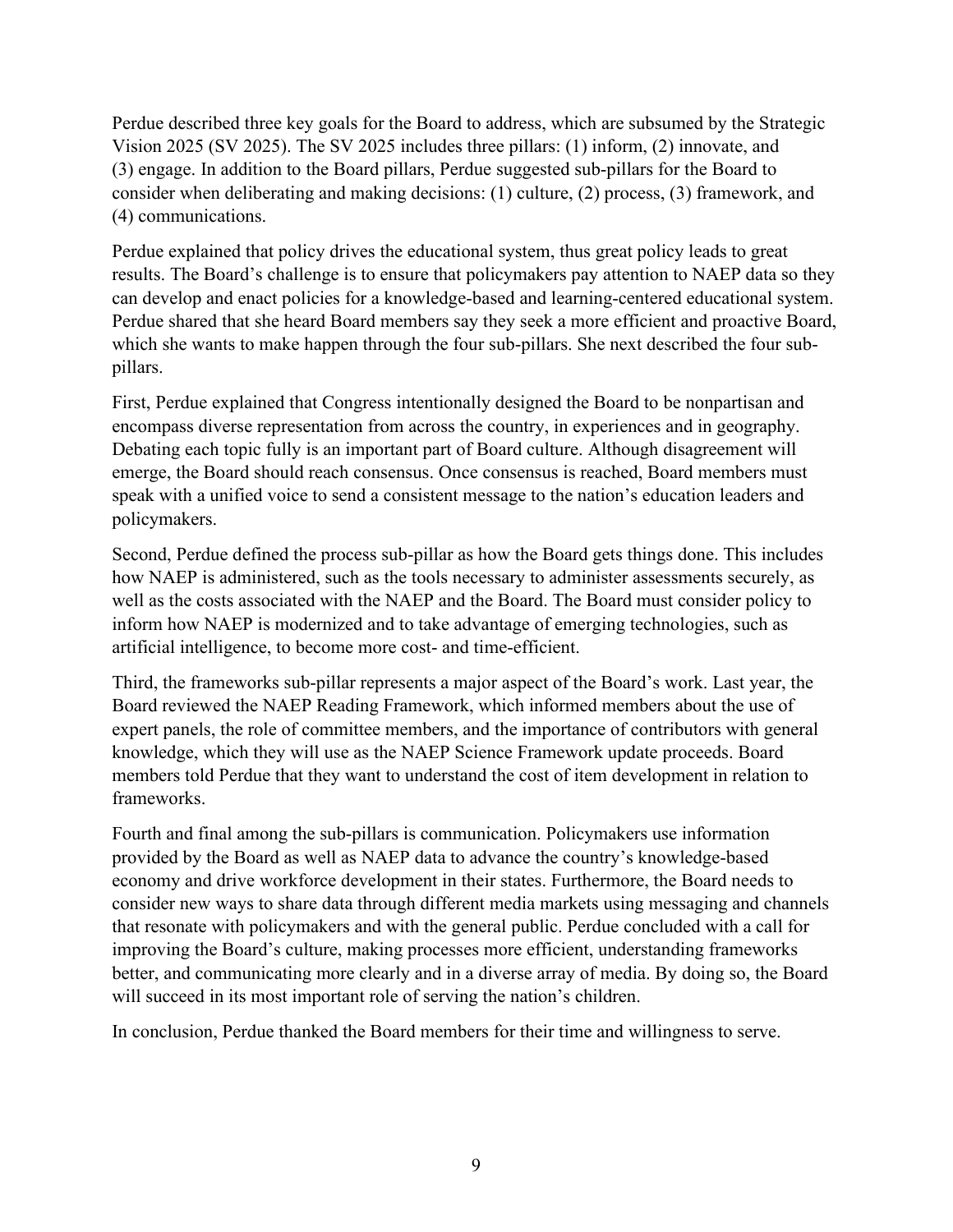## **Executive Director's Update**

Governing Board Executive Director Lesley Muldoon provided a quarterly update. Muldoon welcomed the new members and congratulated the reappointed members. Muldoon introduced Rebecca Dvorak as Board staff's new assistant director for psychometrics. Sharyn Rosenberg, who previously served in that role, now leads assessment development for the Board and staffs the Assessment Development Committee (ADC).

Muldoon mentioned new member attendance at the orientation on November 17, 2021. New member orientation was led by Vice Chair Peisch and Mark Miller. Muldoon thanked the new members for preparing for multiple days of meetings.

Muldoon reviewed the critical priorities of the meeting. First, the Board will take action on the Reading Assessment and Item Specifications. She reminded members that the Board unanimously approved the updated framework for the 2026 NAEP reading assessment at the August 2021 quarterly Board meeting. Approving the Reading Assessment and Item Specifications is the next and final step for the Board. This document will serve as technical guidance for the National Center for Education Statistics (NCES) and its contractors on how to implement the framework. ADC and the Committee on Standards, Design and Methodology (COSDAM) reviewed and provided feedback on the specifications. Muldoon emphasized the importance of the Board's action on the specifications to keep to the 2026 assessment administration timeline.

In response to requests from Board members, a Thursday afternoon session will impart the many lessons learned from the processes to update the NAEP Mathematics Framework and the NAEP Reading Framework. Based on feedback from the ADC, COSDAM, and other Board members, the Board will consider ways, suggested by ADC, to strengthen the process moving forward. Muldoon asked the Board to reflect on two questions as they consider changes to the process: (1) how to accelerate the framework update process given that the significant time lapse between updates, sometimes 20 years, creates challenges; and (2) how to engage more with stakeholders throughout the process, soliciting input and feedback to strengthen the consensus recommendation.

Muldoon previewed a Friday plenary session that will focus on planned innovations for NAEP. The Board will learn about the work NCES is already doing and consider policy priorities to address cost-effectiveness and efficiency for the program. For example, some of the technology innovations will impact test design, items, and frameworks.

Muldoon noted that the Institute of Education Sciences (IES) commissioned the National Academies of Sciences, Engineering, and Medicine (NASEM) to review NCES' work, specifically on NAEP, with a target date of early 2022 to release findings and recommendations.

Muldoon notified Board members that earlier in the day the Executive Committee took action related to the assessment schedule, i.e., whether to proceed with the NAEP Technology and Engineering Literacy (TEL) assessment in 2024. The Executive Committee's recommendation will be brought to the full Board for a vote during this meeting.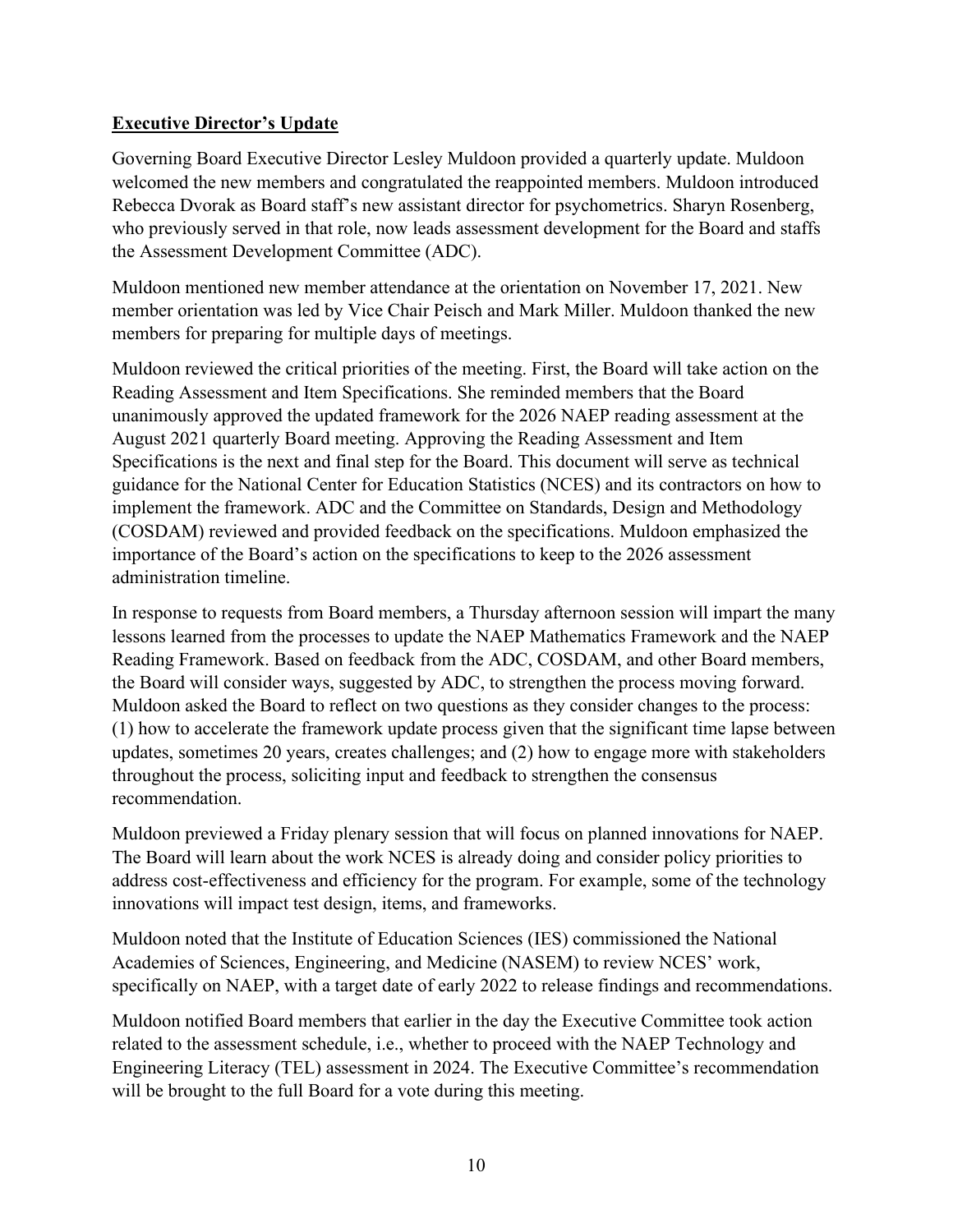Muldoon then previewed the rest of the agenda and reminded members that they will participate in small group discussions to reflect on SV 2025. These discussions will give direction to staff on the strategic priorities and areas that should be emphasized in the Board's work in the coming year. Board members Paul Gasparini, Julia Rafal-Baer, and Tonya Matthews will facilitate the small groups.

Muldoon concluded her remarks by thanking Perdue.

Perdue thanked Muldoon and praised the Board staff for their work over the past two years, noting the staff's ability to work hard, efficiently, and with a goal of excellence. Perdue asked all Board members to express their thanks to the staff.

Perdue then introduced NCES Commissioner Peggy Carr. Carr is the first female and first person of color to serve as commissioner of NCES as well as the first veteran of the career civil service to helm NCES.

## **National Center for Education Statistics Update**

Carr thanked Perdue and outlined three points of discussion, all based on the common theme of COVID-19:

- 1. NCES reporting on COVID-19 impact;
- 2. Online ED and IES COVID-19 information resources; and
- 3. Data collection in the COVID-19 context.

Carr began by providing context: IES received its first Presidential Order (Executive Order 14000) to gather information regarding reopening and continuing education in schools, including early childhood education. Using NAEP tools and portals, NCES replied to the request for data within eight days. The analysis completed by NCES found that remote learning declined between January and May 2021 (from 46 to 27 percent). In contrast, in-person enrollment increased between January and May 2021 (from 33 to 49 percent), while hybrid enrollment had a slight increase (from 19 to 24 percent).

Carr explained that this pattern differed by race and ethnicity. Hispanic and Black students followed the overall national pattern. However, White students tended to have in-person attendance throughout the entire time period, while Asian students tended to be remote from January through May 2021. Carr added that NCES continues to monitor instruction mode as preparation for NAEP 2022 administration.

Next, Carr shared the Common Core of Data, which is collected for K–12 schools across the country. The data, collected from all states except Illinois, show a 3 percent enrollment decline nationally. The rate of enrollment decline varied across states, ranging from 1 percent to 4 percent. Carr emphasized that the lower grades experienced a greater rate of decline than the higher grades.

Carr also addressed postsecondary enrollments based on the Integrated Postsecondary Education Data System. Overall, enrollment in postsecondary education declined by 3 percent, with twoyear public institutions showing a decline of 15 percent, four-year public institutions posting an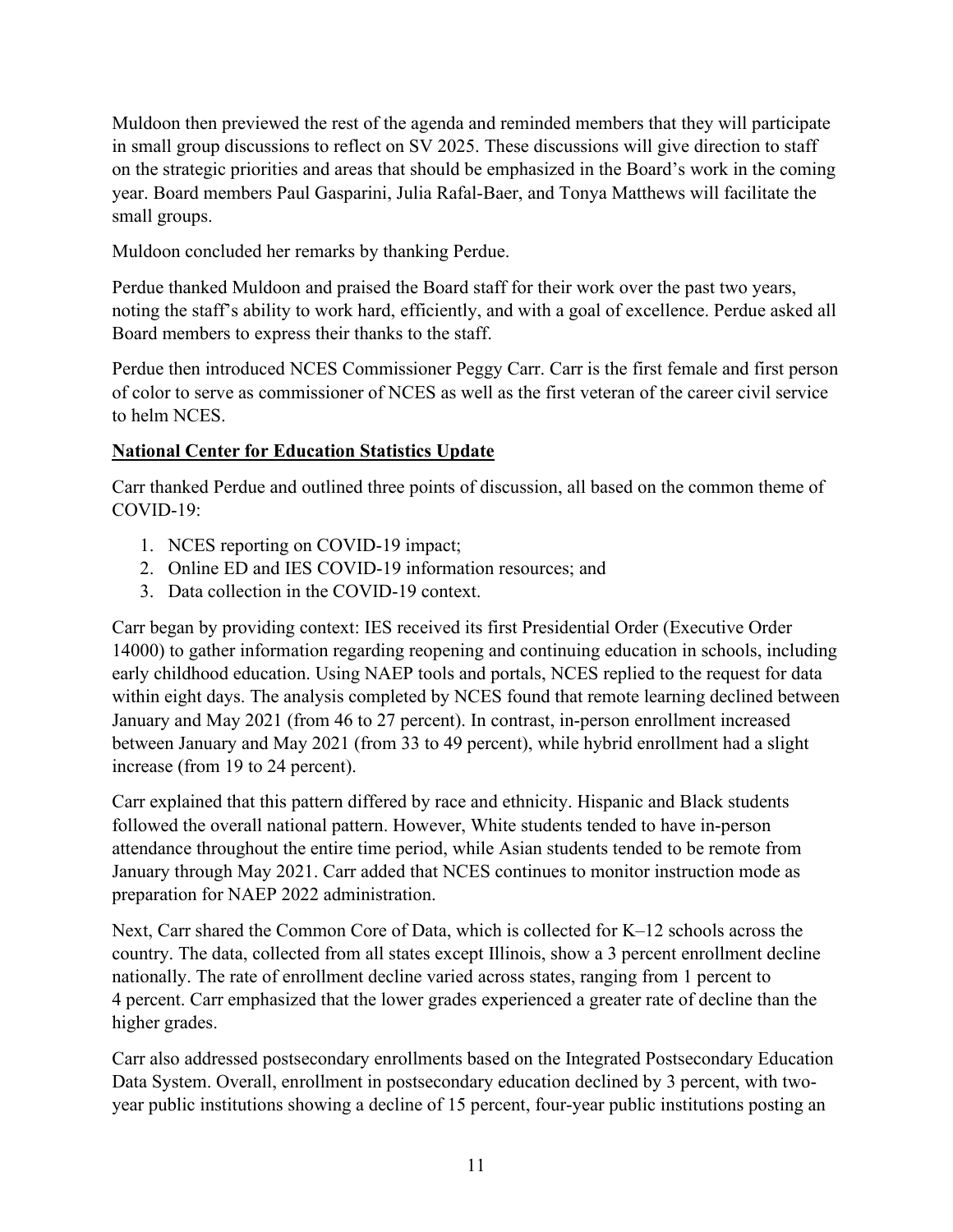increase of less than 1 percent, and for-profit two-year institutions indicating an average enrollment increase of 11 percent.

Enrollment for distance education only increased 27 percentage points from 2019 to 2020, while enrollment in some distance education courses increased 36 percentage points over the same time period. Carr reiterated that these data had been released to stakeholders as soon as they were available.

Carr added that in response to the executive order, NCES is developing and implementing a monthly pulse school survey, which picks up where the NAEP monthly survey ended. The new pulse school survey started in the summer of 2021 as a four-hour monthly survey. Educators received a \$5,000 incentive to complete it. However, the response rate was low and the target of 1,000 schools was not met. Currently, NCES is scaling back the survey to 30 minutes with rotating modules. Modules include core questions that will be asked each month, such as strategies for managing education during COVID-19 outbreaks. Rotating modules include staffing, mitigation, food-related, internet/technology, parental concerns, social and emotional learning, mental health, students with disabilities, and staff experiences. NCES also will review what NAEP asks schools to report about their responses to COVID-19. NCES always reviews the schools' policies and procedures as a pre-assessment before entering schools to administer NAEP.

In summary, the pulse survey will include questions about COVID-19, specifically about the schools' learning modalities: in-person, hybrid, and remote. The questions focus on fourth and eighth graders who currently attend more than 12,600 schools in the sample. Results from the survey will be shared with the public through a dashboard, which NCES anticipates will be released in December.

The second phase of data collection focused on student-specific data collected in the NAEP sample. This data will provide NCES with information on whether the students identified for the data collection still attend the school and through which mode. Before entering schools, NCES field staff will ask about school mask-wearing and social distancing policies. NCES anticipates that these data will be shared in February in a second update of the dashboard.

Carr shared a map of the schools sampled for the 2021 data collection, including their COVID-19 status (i.e., how much COVID-19 is in the community). Originally, NCES decided not to enter schools where the rate of COVID-19 surpassed 10 cases per 100,000 people per day. However, because of vaccine availability, NCES field staff will enter all schools in the sample. All staff in the field must be vaccinated, tested weekly, and complete a screening prior to entering each school.

Next, Carr discussed other activities happening at ED. She mentioned the website [https://www.ed.gov/coronavirus/data,](https://www.ed.gov/coronavirus/dataa) an interagency website supported by ED, the U.S. Department of Health and Human Services, and the Centers for Disease Control and Prevention. The site provides information on COVID-19 mitigation, including student learning modalities (i.e., in-person, hybrid, or remote) across the United States. Carr warned that the most accurate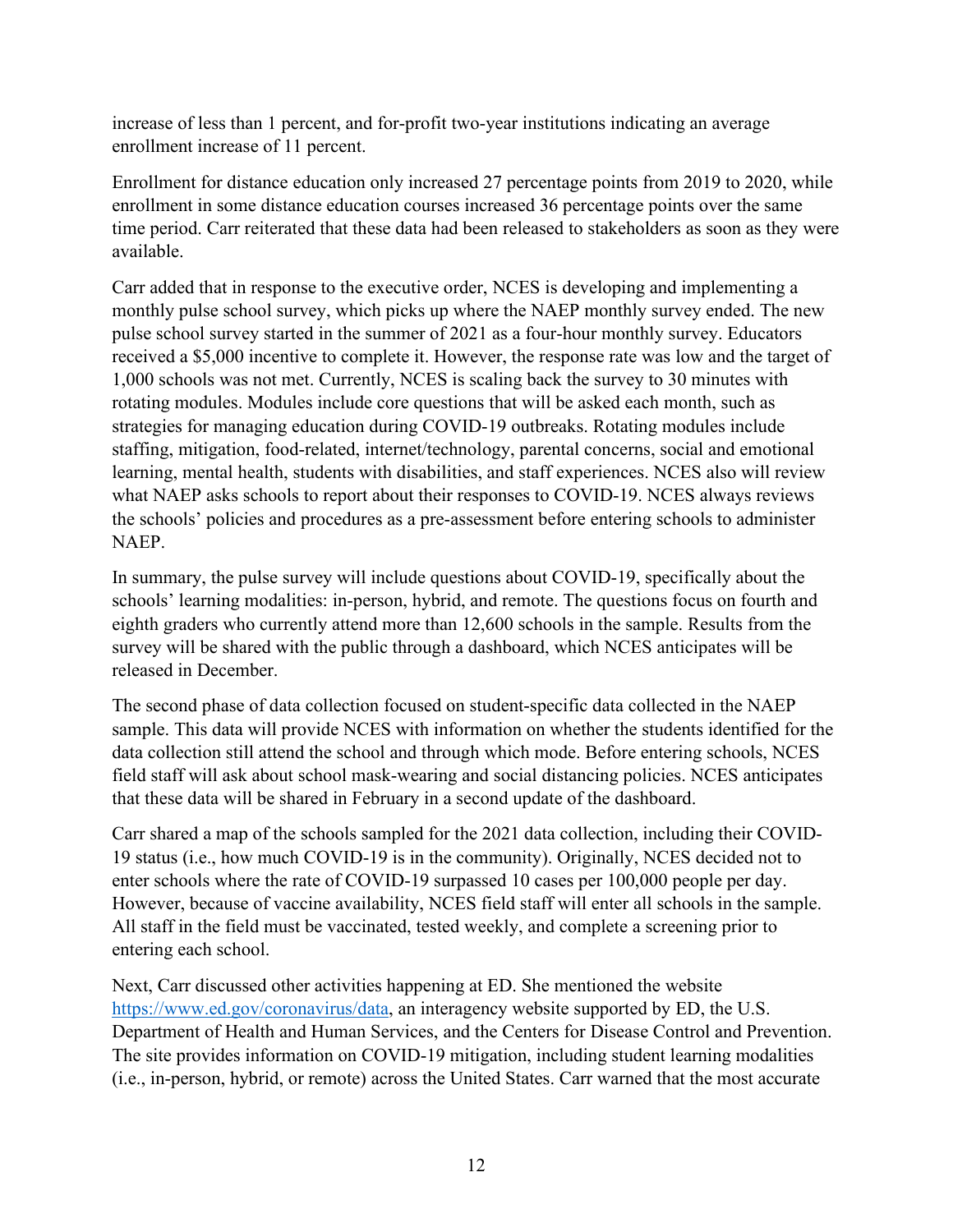data must come directly from schools, but the website has a high reliability rate. Current data show that 99.6 percent of students are learning in-person.

A new round of data collection for the National Teacher and Principal Survey will ask teachers and principals what strategies they implemented at the beginning of COVID-19, what technology protocols were in place, and how they provided students with access to technology. This report will be released in fall 2022. Results from the National Postsecondary Student Aid survey data, which asks respondents to address questions about the impact of COVID-19 on their finances and housing, will be available through a dashboard soon.

Carr ended her presentation by discussing other completed data collection efforts. She began with the Programme for International Student Assessment (PISA). NCES collected PISA data in September and October 2021, learning that although a school may be open, students are not necessarily there in person, so participation rates were lower than in the past. In addition, the PISA participation rate declined due to exclusions and accommodation issues, which were more prevalent than in the past. NCES also faced constrained access to buildings during their preassessment visits, which impacted data collection.

Carr also provided information about the Progress in International Reading Literacy Study (PIRLS), a fourth-grade international reading assessment. Field staff finished PIRLS testing in November 2021 and found a decrease in school participation rates. The difference between the participation rates in PISA and PIRLS lies in who is refusing; students chose not to participate in PISA whereas schools chose not to participate in PIRLS. Carr emphasized this as a warning similar issues will arise with NAEP, especially because the NAEP sample is quadruple the size of the samples for PIRLS and PISA.

Carr shared that NCES is drafting protocols on how to notify schools should an assessment administrator test positive for COVID-19. An NCES staff member will serve as a COVID-19 response officer to ensure that all protocols are followed and all information is given to the appropriate people. Carr added that NCES anticipates that they will have to monitor social media and other outlets to know when schools have outbreaks. All policies and procedures will be posted on the NCES website. The NAEP and Trial Urban District Assessment (TUDA) state coordinators will bear responsibility in working with schools and districts.

Carr concluded her update. Perdue invited questions from board members.

Marty West thanked Carr for the presentation and for the activities. West commented that some of the granularity of the data collection differed from the past. He then asked if NCES had considered changing the frequency of the data collection based on what they have learned from the new schedule due to COVID-19. He said there may be ways to make data collection more cost-effective.

Carr responded by stating that the pre-assessment is something that always had been done, but now there are new questions about COVID-19. The major change was that the data would be shared via a dashboard.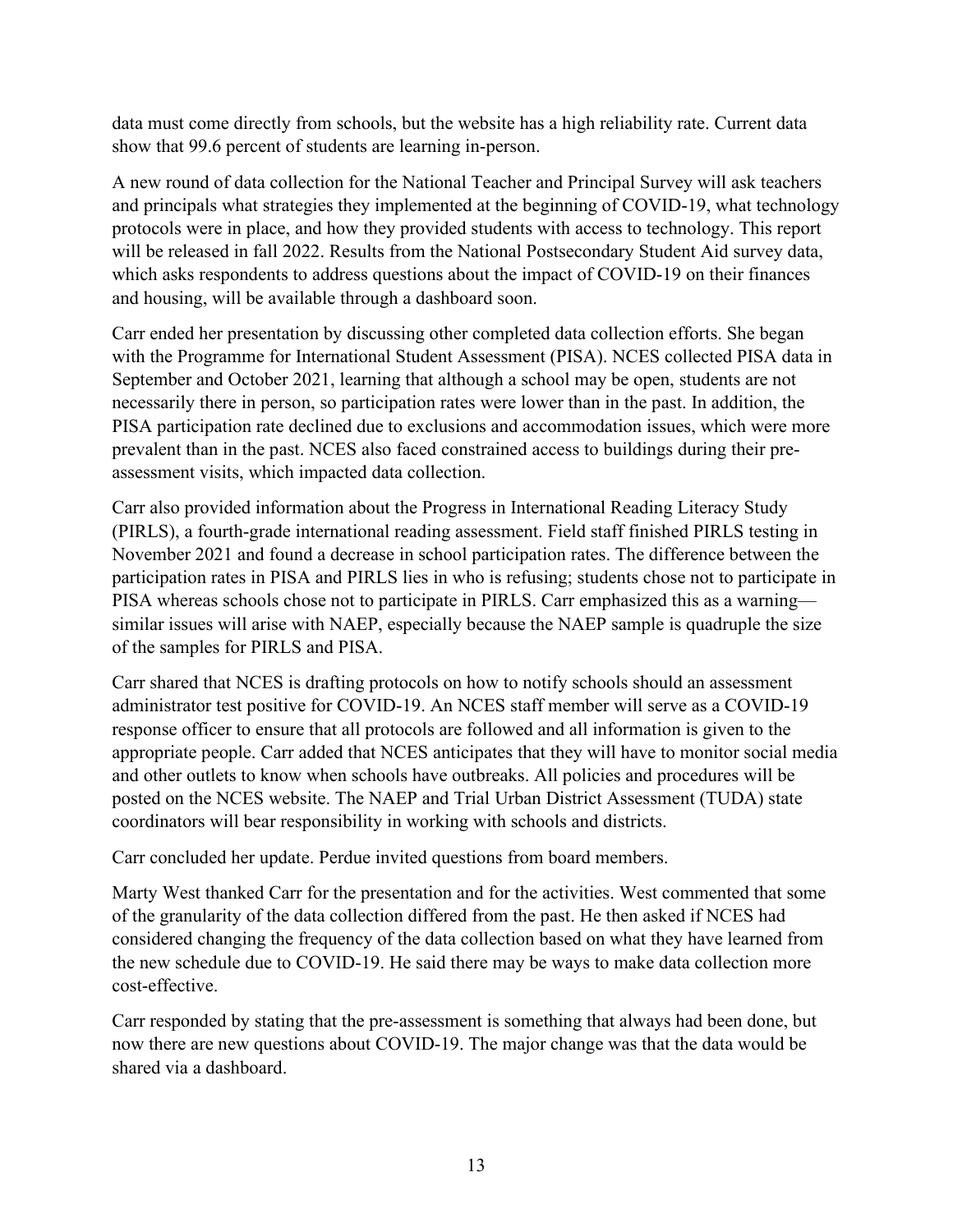Mark Schneider, IES director, addressed the question about the frequency of the surveys. Schneider explained that the school pulse survey was part of the \$100 million in American Rescue Plan funds. The response rate was lower than expected, but the goal was to identify ways to collect data faster, so NCES began with the NAEP sample because it already existed. The goal was to have a sample of 1,000 schools (i.e., 500 K–8 schools and 500 high schools) that would respond to data on a regular basis, because NCES and IES recognize that their normal data collection processes are too slow and miss too many real-time issues.

Schneider elaborated on Muldoon's previous mention about the three reports from NASEM. The NAEP report should be released on February 10, 2022. Another commissioned paper will explore NCES data collections, including how to modernize them and make them faster and more responsive to real-time changes. The third NASEM-commissioned paper focuses on the IES research units.

## **Oath of Office and Secretary's Remarks**

Perdue asked the new members, Boyd, Marion, Cramer, and García, who were in attendance, to come to the front of the room while Herbert continued to participate via Zoom. Perdue reminded the audience that Boyd's students from Parkland Elementary School, known as the Toreros, also were in attendance as well as Boyd's mother.

Secretary of Education Miguel Cardona joined the meeting via Zoom. Perdue welcomed him and thanked him for his time. Cardona welcomed everyone and said he was honored to share some brief remarks. He began by recognizing the Parkland Elementary School students and the educators in El Paso, Texas, for supporting Boyd.

Cardona next thanked the new and ongoing Governing Board members for their commitment, time, and expertise. He acknowledged that the work is not easy, especially during one of the most challenging times the country has ever faced. The members' role never has been more important as they ensure that NAEP continues to be the gold standard in measuring student academic outcomes.

Cardona continued by reflecting on how the pandemic changed the learning experience of students across the nation academically as well as socially and emotionally. He recognized that underserved populations faced the most disruptive challenges. If the nation is going to move forward to recover and rebuild, educators must know what challenges students face. NAEP can highlight how to use resources like the American Rescue Plan funds effectively. The Board's advocacy for NAEP helps the nation understand how students are doing and sheds light on how best to advance equity and excellence for all students.

Next, Cardona administered the oath of office to the new and reappointed members. After the swearing in, Cardona congratulated the new and reappointed members. He thanked them for their commitment and for the work that they will accomplish at this moment in American education history.

Perdue thanked Cardona and said they look forward to working with him.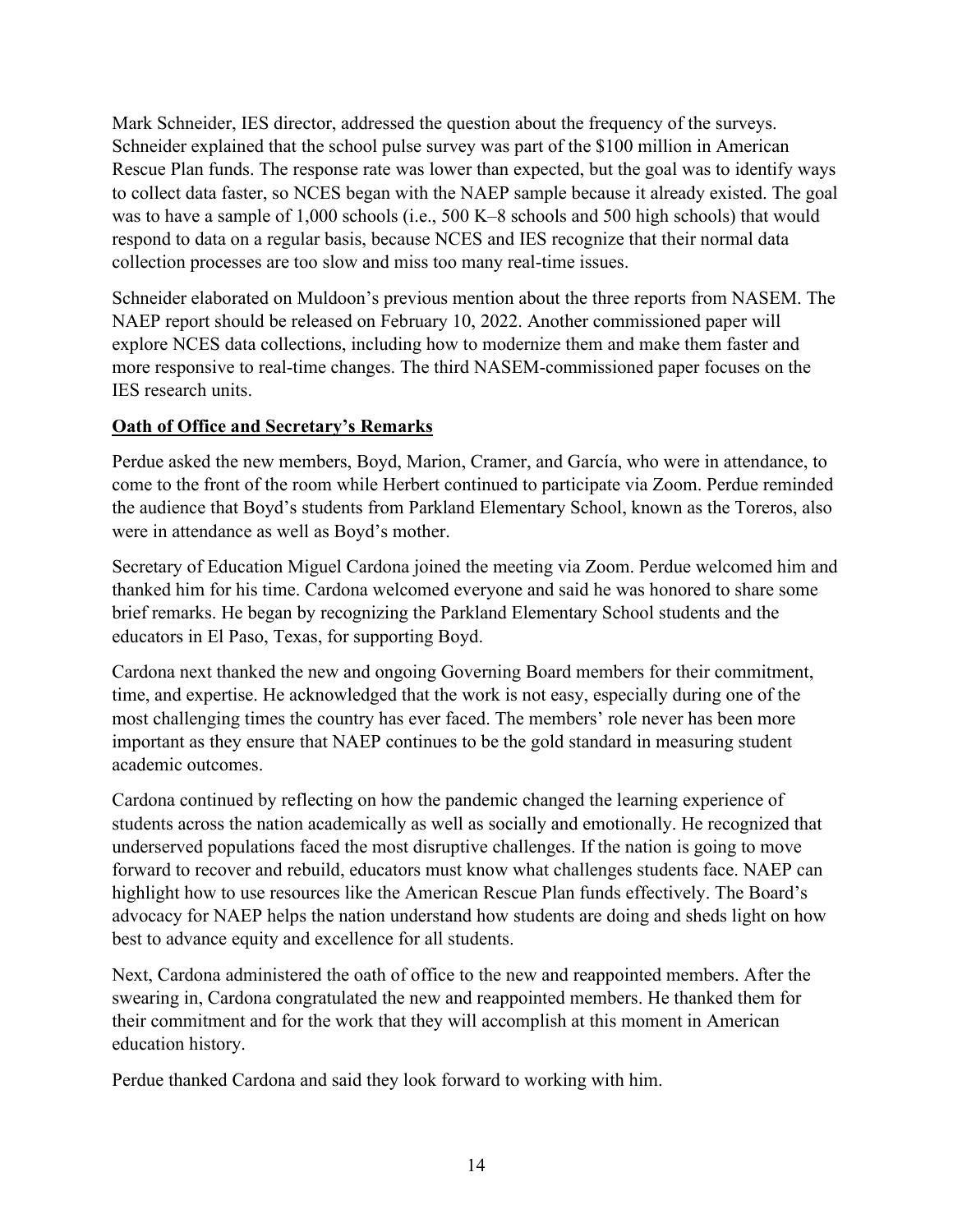## **Discussion of NCES Data Continued**

Perdue turned to Schneider, who resumed his description of the NASEM-commissioned papers. He added that he was glad that Perdue mentioned efficiency and cost-effectiveness in her opening remarks because that represents a fundamental charge to the NASEM committee. Specifically, the committee will address questions about necessary technological innovations to administer NAEP cost-effectively. Additionally, the innovations need to be faster than the pace at which NAEP has been conducted in the past. Schneider also reminded the Board that he urged Congress to fund a dedicated research and development (R&D) line for NAEP. The Office of Management and Budget agreed with Schneider and Carr for a 6 percent set-aside for R&D.

Schneider next discussed three current prize competitions: (1) creating digital learning platforms that can test the efficacy of education-related interventions; (2) improving science education in middle schools; and (3) improving mathematics instruction for students with disabilities in elementary schools. IES also is in the process of launching a prize competition for automated scoring for reading assessments.

Perdue thanked Carr for the robust discussion and transitioned to the next session.

### **Action on the NAEP Reading Assessment Specifications and Item Specifications**

Perdue explained that the afternoon would be spent in three different sessions regarding the NAEP assessment frameworks. She recognized that Marion was recusing himself from the session on the Reading Assessment and Item Specifications. Marion explained that he had served as a member of the Technical Advisory Committee under the contract to WestEd, which led the development of this framework. Marion left the room.

After reviewing the afternoon's agenda, Perdue explained that the Board spent the last two years on the NAEP 2026 Reading Framework. They adopted the Reading Framework at the August 2021 quarterly meeting, but they now must take action on the Reading Assessment and Item Specifications, which were included in the pre-reading materials. Perdue introduced Boyd, Chair of the ADC, and Suzanne Lane, Chair of COSDAM, as the next presenters.

Boyd began her presentation by explaining that the Board has the legislative mandate to determine the content for NAEP assessments, and the ADC has primary responsibility for overseeing NAEP framework development. She reminded attendees that the Board unanimously adopted the NAEP Reading Assessment Framework in August 2021. The next step is for the Board to approve the Reading Assessment and Item Specifications, which provides additional information to NCES on how to operationalize the framework. Because of the technical nature of the Reading Assessment and Item Specifications, the ADC and COSDAM collaborated to review an earlier draft of the document.

Boyd reiterated that NCES is the primary audience for the document. She confirmed that NCES has reviewed the document multiple times and has no outstanding issues or concerns. The document includes details on how to implement the framework with elaboration and examples. One of the appendices also includes achievement level descriptions (ALDs). ALDs are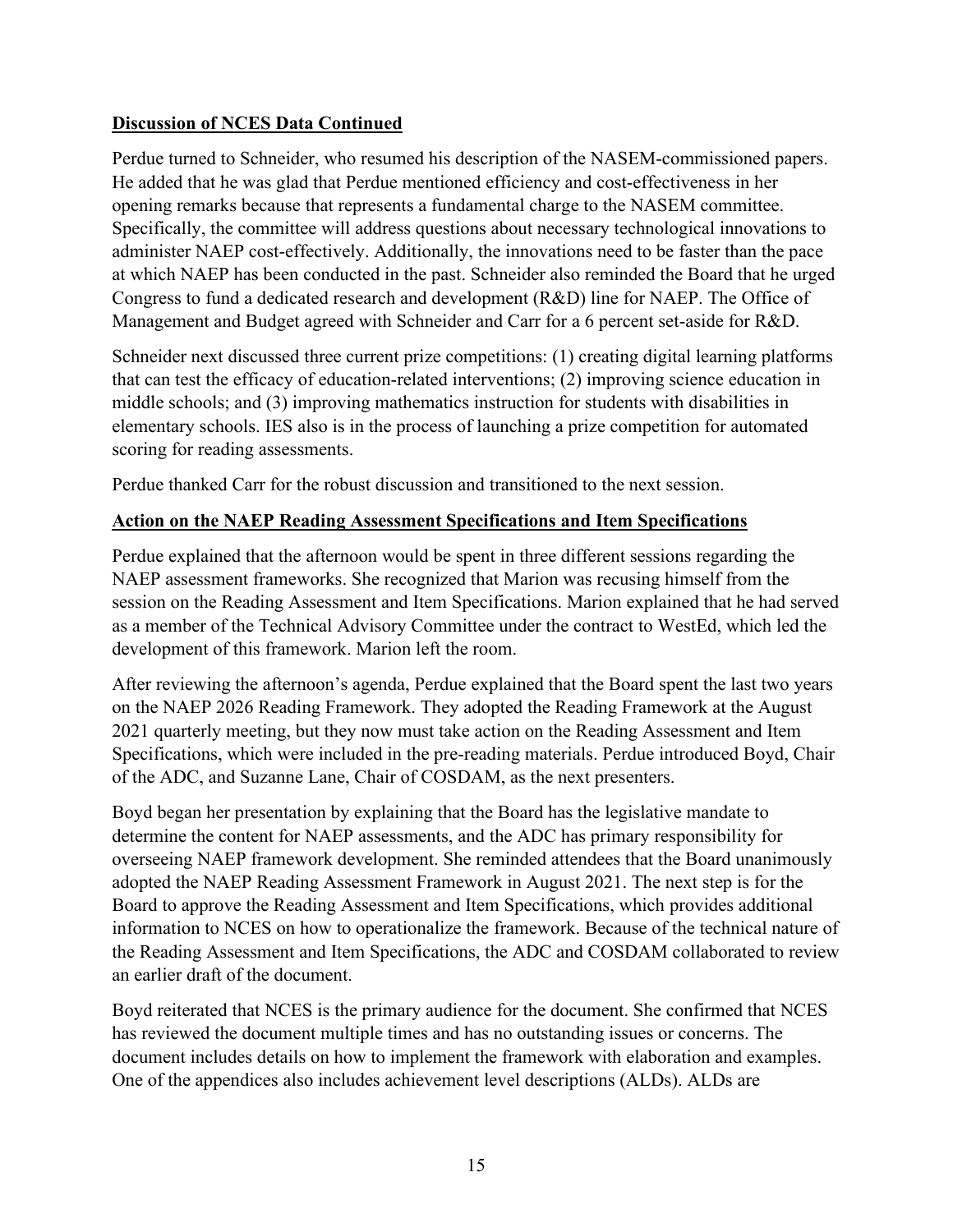statements that indicate what students at *NAEP Basic*, *NAEP Proficient*, and *NAEP Advanced* should know and be able to do for grades 4, 8, and 12 on the NAEP reading assessment.

Lane explained that the specifications include more detail on the ALDs. The purpose of the explanations is to inform item development to make sure that there are sufficient items that cover the range of student performance. She said that Governing Board staff member Rosenberg described during a joint meeting of ADC and COSDAM that a review of the ALDs in the specifications surfaced some concerns that also apply to the ALDs that were included in Appendix B of the framework. The pre-reading materials provided to the Board include proposed edits in track changes that are intended to eliminate knowledge and skills that NAEP cannot measure. The edits were based on feedback from NCES and the Technical Advisory Committee in conjunction with WestEd staff and panelists.

Lane provided an example of an excerpt of the ALD for *NAEP Proficient* grade 4. Lane noted that similar edits were made in track changes in the last few pages of the Board materials for this session. She also pointed out that ADC noted a typo in the grade 8 *NAEP Advanced* description.

Boyd noted that NCES needs the final specifications document this month for the 2026 administration. ADC and COSDAM jointly reviewed the specifications in September, and WestEd made a few changes based on that review, such as removing special studies from the document and adding language about being more explicit about the need for a distribution of comprehensive targets at each achievement level. On November 10, 2021, ADC approved a motion to recommend to the full Board that the Reading Assessment and Item Specifications included in the Board materials be adopted by the full Board and that corresponding edits be made to the ALDs in Appendix B of the framework. Boyd asked for questions, of which there were none.

Boyd made two motions. First, she moved to adopt the 2026 NAEP Reading Assessment and Item Specifications. Miller seconded the motion. Perdue asked if there was any discussion, and there was none. Perdue then called for a vote on the motion. With two members abstaining, the motion was approved unanimously.

Boyd then moved to replace Appendix B of the NAEP Reading Assessment Framework with the updated ALDs included in the last 11 pages of the Board materials on the topic and also to fix the typo noted in the grade 8 *NAEP Advanced* from "reachers" to "readers." Christine Cunningham seconded the motion. With no discussion, Perdue called for a vote on the motion. With two members abstaining, the motion was approved unanimously.

Boyd thanked the Panel Chair, David Pearson, and the Visioning and Development Panel members, WestEd staff, Board staff, and NCES staff for all their work.

Perdue thanked Boyd for her leadership. She recognized the committee for doing an amazing job on the deliberations to ensure that this was the right decision at the right time.

The November 18, 2021, Board meeting recessed at 2:12 p.m. and reconvened at 2:35 p.m.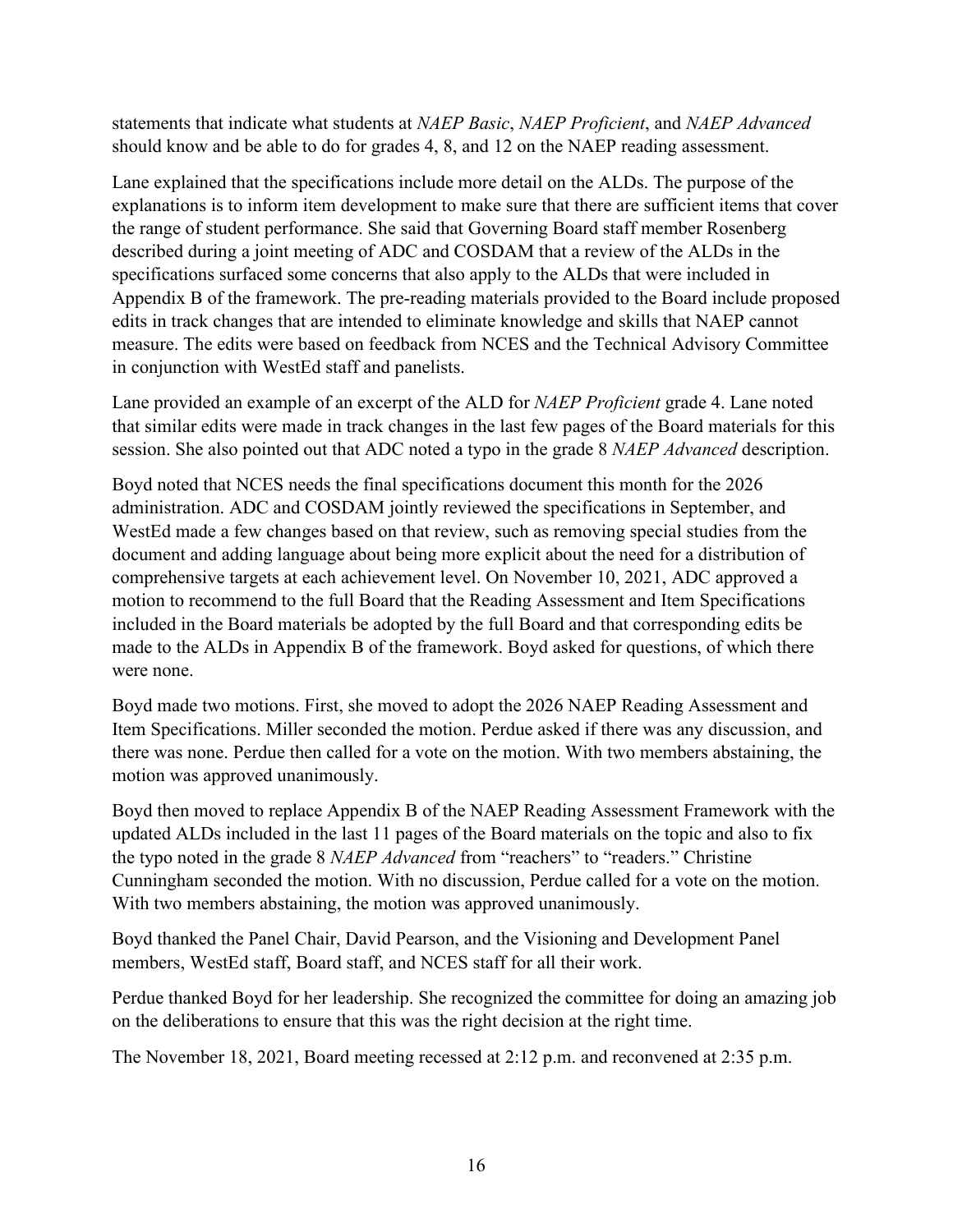### **Discussion of Potential Changes to Framework Update Process**

Perdue began the next session by reiterating that the Board, as it begins the process of updating the NAEP Science Framework, needs to reflect on the lessons learned from its recent experience with updating the math and reading frameworks. She reminded Board members to consider her earlier remarks about the Board's culture and how we work together.

She then introduced ADC Vice Chair Miller and Patrick Kelly, ADC member, who proposed changes to the Board's process for updating frameworks. Miller began the presentation by stating that he and Kelly intended to provide background information, including a high-level overview of the recommendations included in the Board materials. Then, they would facilitate a questionand-discussion session. He asked that Board members hold their comments until the end of the short presentation.

Miller began with an historical overview of updating NAEP frameworks. The frameworks were updated a few years ago for the first time in nearly a decade. Prior to the recent mathematics and reading framework updates, the Board updated its policy on framework development. He noted that the most current policy was adopted in March 2018, so most current Board members did not participate in that process. The previous policy focused on developing new subject area frameworks rather than updating existing frameworks; this was changed in the March 2018 policy update. A second goal of the framework policy update was to focus on high-level guidance and to save details of implementation for a procedures manual, which is in progress.

Kelly explained the need to develop a framework development procedures manual. The upcoming assessment schedule shows that there are four different subject areas up for framework review between now and 2030; therefore, now is a suitable time to update the policies and clarify the procedures. He said that the Board should align its update process across content areas, address the transition to digital assessments, and find new opportunities to engage stakeholders through virtual settings while accelerating the review process.

Based on past experiences, Kelly said that additional input on policy direction for a framework update is needed upfront from the Board. The Board also needs to provide clear guidelines for Board involvement throughout the framework development process. In the past, the Board has not had ongoing input after the panels were formed and charged.

Miller transitioned to a description of ADC's conversations over the past few months on how to improve the Board's framework development policy and procedures. In September, ADC and COSDAM worked together to develop preliminary ideas for this session. ADC members then worked with staff to incorporate Board member suggestions into specific proposed edits to the policy that could be fleshed out further in the procedures manual. Miller explained that there is no action planned for today. The goal is to have a discussion of proposed changes to the current framework development policy. ADC members and staff then will take feedback from today's discussion and revise the policy statement, which the Board will consider adopting at the March 2022 quarterly meeting. Staff will begin to work with a contractor to develop a draft framework procedures manual under ADC's direction, which will be included in the March 2022 Board materials for review and comment prior to being finalized.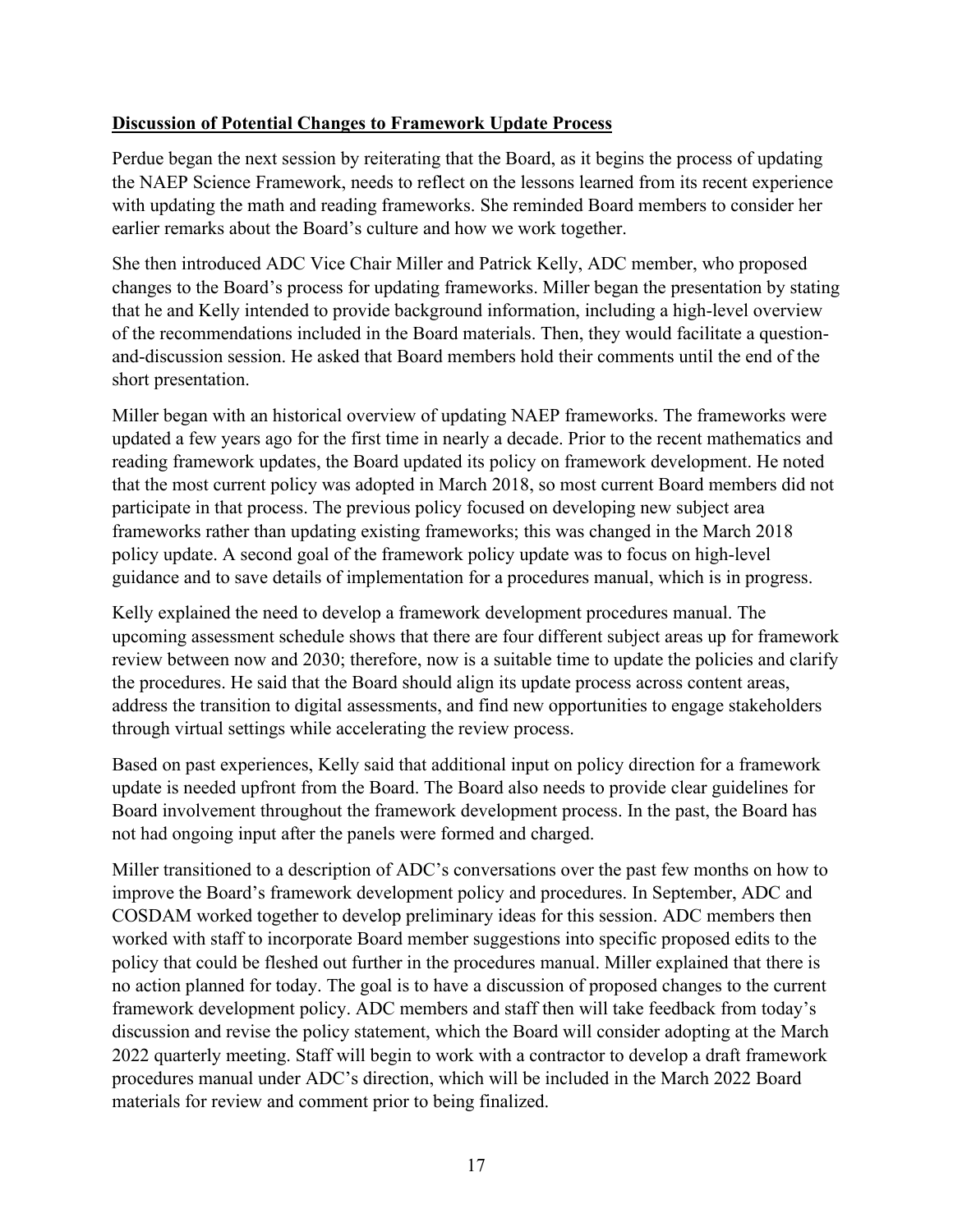For the next part of the discussion, Miller and Kelly highlighted three core groupings of updates. First, Miller shared a suggestion to rename the Visioning Panel to Steering Panel, which may communicate better the panel's parameters and scope of work. The second recommendation focused on increasing the number of Development Panel members from 15 to 20 to ensure adequate representation across multiple perspectives among the group that writes the draft framework. The Steering Panel would remain at 30 members, and the Development Panel would still be a subset of the Steering Panel. The third update centers on ensuring teacher representation remain at 20 percent for the Steering Panel but increase to 30 percent of the Development Panel. Miller explained that this means there would be two teachers at each grade level for a total of six teachers, and all six teachers would continue from the Steering Panel to the Development Panel. Each teacher must teach the subject area under consideration. Miller also recommended a new Educator Advisory Committee to meet periodically to review the panel's work and to provide input on questions for practitioners.

Miller then discussed the reorganization of Principle 2, which describes the steps and sequence of developing or updating a framework more comprehensively. There will be an open call for panelist nominations to ensure that all interested stakeholders can recommend experienced and diverse framework panelists. Other changes include eliminating requirements for a separate contextual variables document because these recommendations are already part of the framework and specifications documents. For Principle 2m, if the Board and Development Panel cannot reach consensus, an external review may be necessary following a public comment period.

Kelly proceeded to explain the last proposed changes regarding the Board's role in the process. These bulleted highlights included the following:

- Increase specificity and policy guidance provided in the Board's charge to framework panels (related to Principle 2b to provide more direction in the initial Board charge to both the Steering and Development Panels).
- Review and approve framework panelists (related to Principle 2f to ensure the ADC continues to be the lead group in reviewing panelist nomination materials and recommending a slate of panelists. Kelly noted that the recommended slate of panelists will move from the ADC to the Executive Committee to ensure that there is input from a cross section of the Board).
- Provide policy guidance at key junctures throughout the process (related to Principle 5f so the Board receives policy updates throughout the framework development process).
- Be explicit that the Board makes the final decisions on the framework documents (related to Principle 5g to clarify that the Board may take additional information into account beyond the recommendations of the framework panels, analogous to a statement that appears in the Board policy on achievement level setting).

Miller asked for questions and comments.

Russ Whitehurst stated that he was very appreciative of the work and suggestions from ADC and that he agreed with nearly all the proposed edits. The one proposed change that he considers problematic is the suggestion to increase the proportion of teachers on the Development Panel. Whitehurst's primary concern is that if education practitioners have a significant role in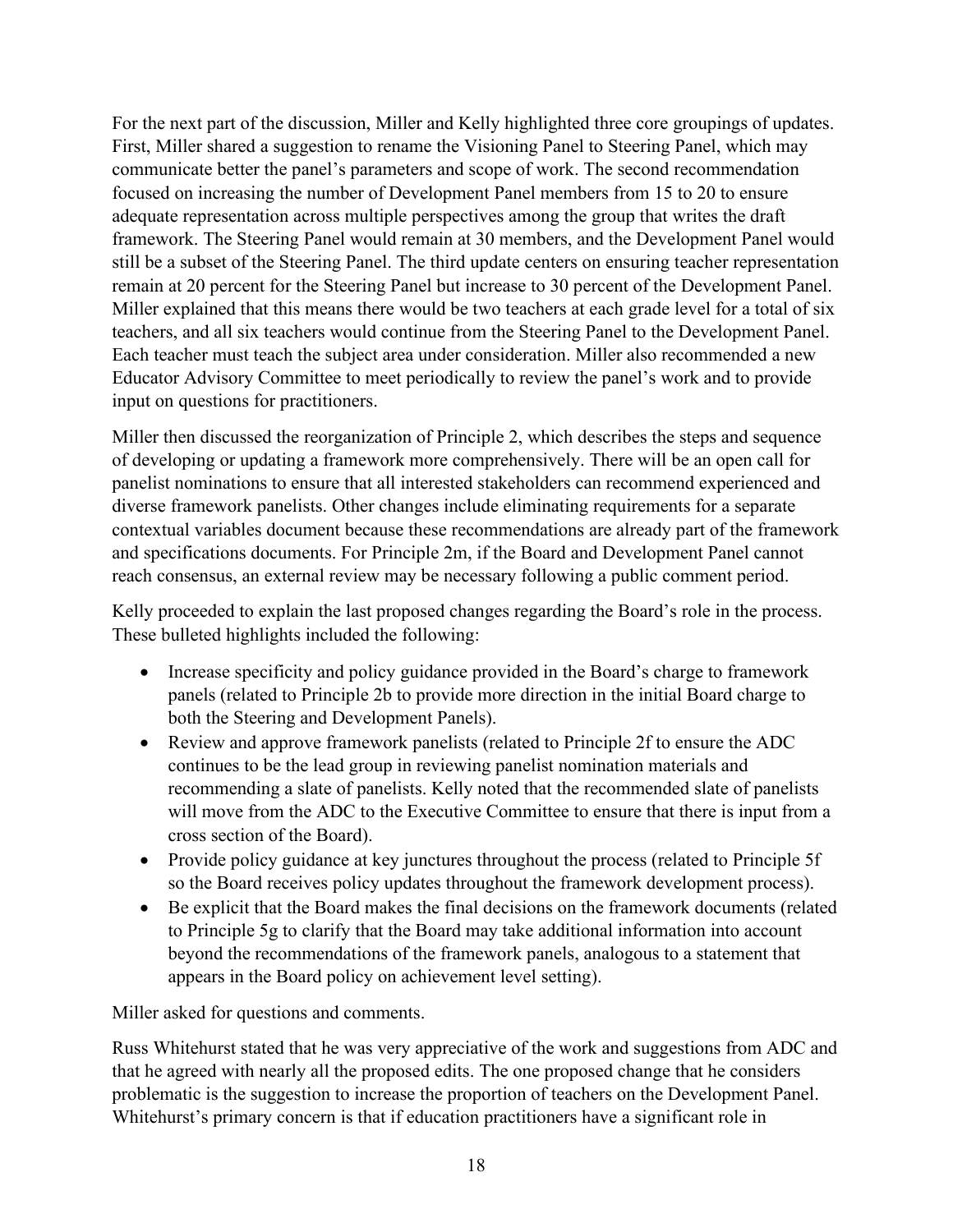determining what will be tested, the Board may become vulnerable to challenges. From Whitehurst's work with the National Math Panel, he discerned differences between math teachers and mathematicians. Whitehurst acknowledged that updating the Math Framework was not as political as the Reading Framework update, but thinking ahead to history and civics, he is concerned the public will have political concerns about those subjects.

Carey Wright expressed appreciation to ADC for working toward improving the process moving forward and getting ahead of any anticipated challenges. She said the recommendations were spot on and getting the Board involved earlier in the process will make an enormous difference.

Gasparini asked if teachers on the Board could be directly involved in the framework process. Gasparini also advised that it is important to follow the process that the Board approves.

Nardi Routten argued for the importance of teacher voice. Teachers' voices are based on what they see in the classroom, so having teachers on the panels is critical.

Cramer added that based on having served on the NAEP Business Policy Task Force and his personal experience, Perdue's earlier remarks about how education is critical to the economic well-being of a state and to future jobs in the private sector is important. Representation from the private sector is critical to the development of a framework.

Matthews thanked Miller and Kelly for the presentation and agreed with the proposed direction of the policy revisions. She noted that there should be more clarity around how panels are used and how voices are brought to the table to create recommendations about the frameworks. She also suggested that the Board think more about how to orient new Board members to work that is already underway, including the norms and the cultural expectations. Matthews emphasized that getting Board input earlier in the process will help members understand that they are reviewing documents that have been under development for years.

Miller agreed and added that onboarding communication is another area the Board is working on to ensure that trust and collaboration are built between both current and new Board members.

Lane thanked Miller and Kelly for listening to the members' comments and suggestions. She asked if having the Educator Advisory Committee would be sufficient rather than increasing the number of teachers on the Development Panel because of the time required from them.

Miller thanked her for the suggestion and reminded the Board that a decision did not have to be made during this meeting. ADC will review the comments and input, and the Board will have the opportunity to weigh in again in March.

Ron Reynolds commented that he thought having 30 percent representation by teachers on the Development Panel may be high. On behalf of the private schools he represents, Reynolds asked if there was a requirement to have at least one private school representative on the panel.

Miller clarified that the number of Development Panel members was going to increase so the actual percentage of teachers proposed was only going to increase by 10 percent (from 3 out of 15 members to 6 out of 20 members). Kelly added that this issue was raised by a former Board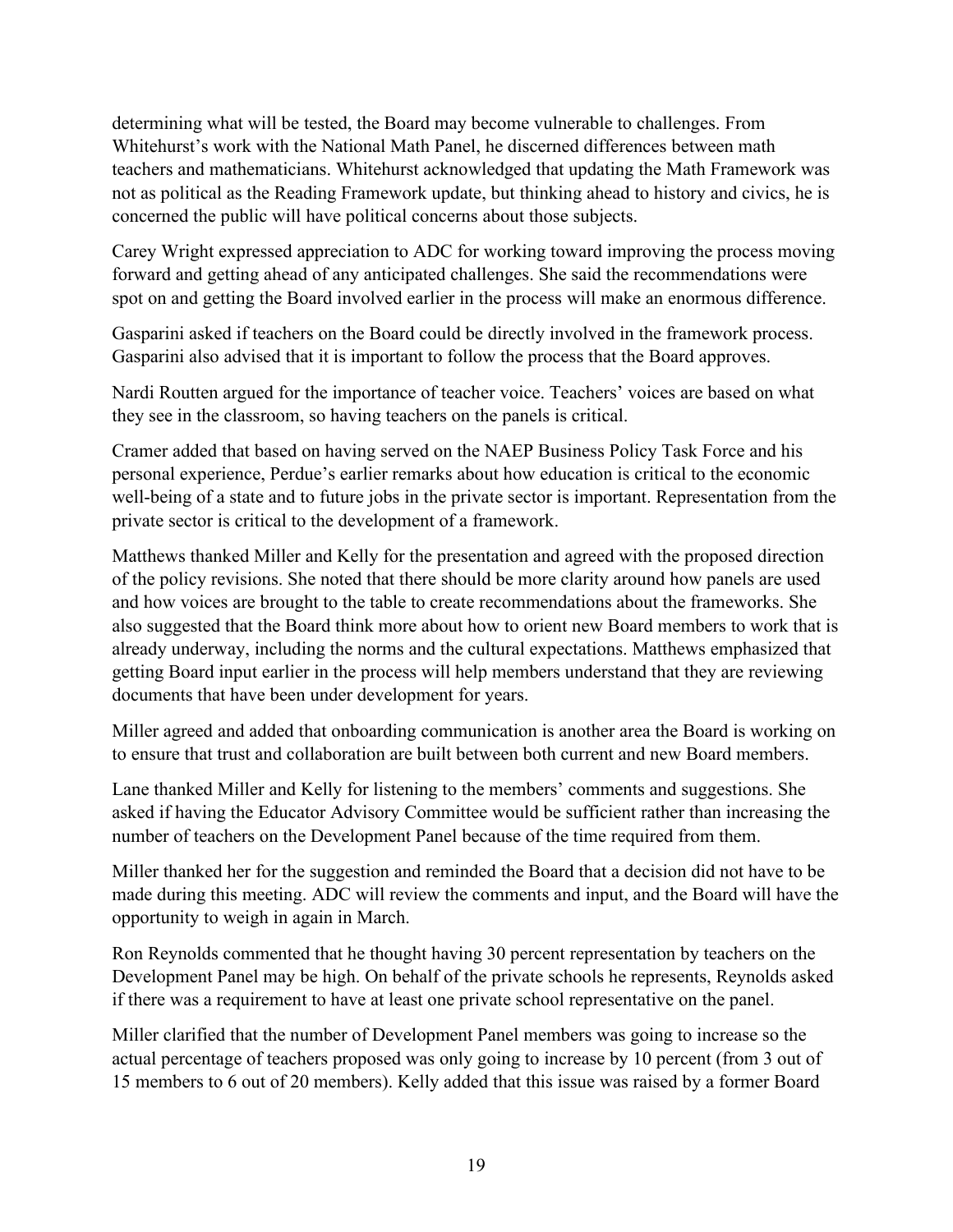member who had argued that the number of teacher representatives needed to be increased significantly, so the current draft of the policy was attempting to address that recommendation.

Reginald McGregor cautioned the Board not to overcompensate when trying to address previous issues; otherwise, the Board could inadvertently introduce new problems and challenges.

Cunningham echoed what Matthews entered in the chat about the need to think about what expertise the Board wants to include. It is important to include those who understand the reality of what is happening in the classroom.

Perdue thanked Miller and Kelly for bringing this conversation forward to the Board. She emphasized that the Board needs to have these discussions with respect and collaboration to reach consensus in future framework updates.

## **Initial Public Comment on the Current NAEP Science Framework**

Perdue invited Boyd and Cunningham to review the public comment that the Board received on the current NAEP Science Assessment Framework.

Boyd and Cunningham shared themes and highlights from the initial round of public comment and questions for the Board to consider. Boyd reminded the Board that it is due to consider updates to the NAEP Science Framework in preparation for the 2028 assessment. The Board last adopted a revised Science Framework in 2005, which was implemented for the 2009 assessment. This framework was adopted prior to NAEP's overall transition to a digitally based assessment, although it did include interactive computer tasks as one component of the assessment. There have been two consensus reports released by NASEM (i.e., *Taking Science to School* and *A Framework for K through 12 Science Education*) since the update, which has resulted in a greater convergence of state science standards than there was in 2005.

Boyd emphasized that no action from the Board is intended at this meeting. This presentation is to help the Board decide in March 2022 if they will move forward to update the Science Framework. A final Board decision on what to include in an updated framework would be required no later than November 2023 so that it can be implemented by the 2028 administration of the NAEP science assessment.

The Board held a public comment period on the current Science Framework from August 20 through October 15, 2021, on whether and how the framework should be updated. The Board received 30 comments, in addition to a memo from NCES on operational considerations. ADC members discussed an initial recommendation to the full Board (during their committee meeting the previous week) on a list of issues for which the Board may want to provide policy guidance to the framework panels.

Cunningham provided an overview of the main themes that were raised during the initial comment period and the initial list of policy questions that the ADC suggested. Main themes from the public comments included:

• Alignment of the NAEP Science Assessment Framework and state standards (including Next Generation Science Standards). Examples included: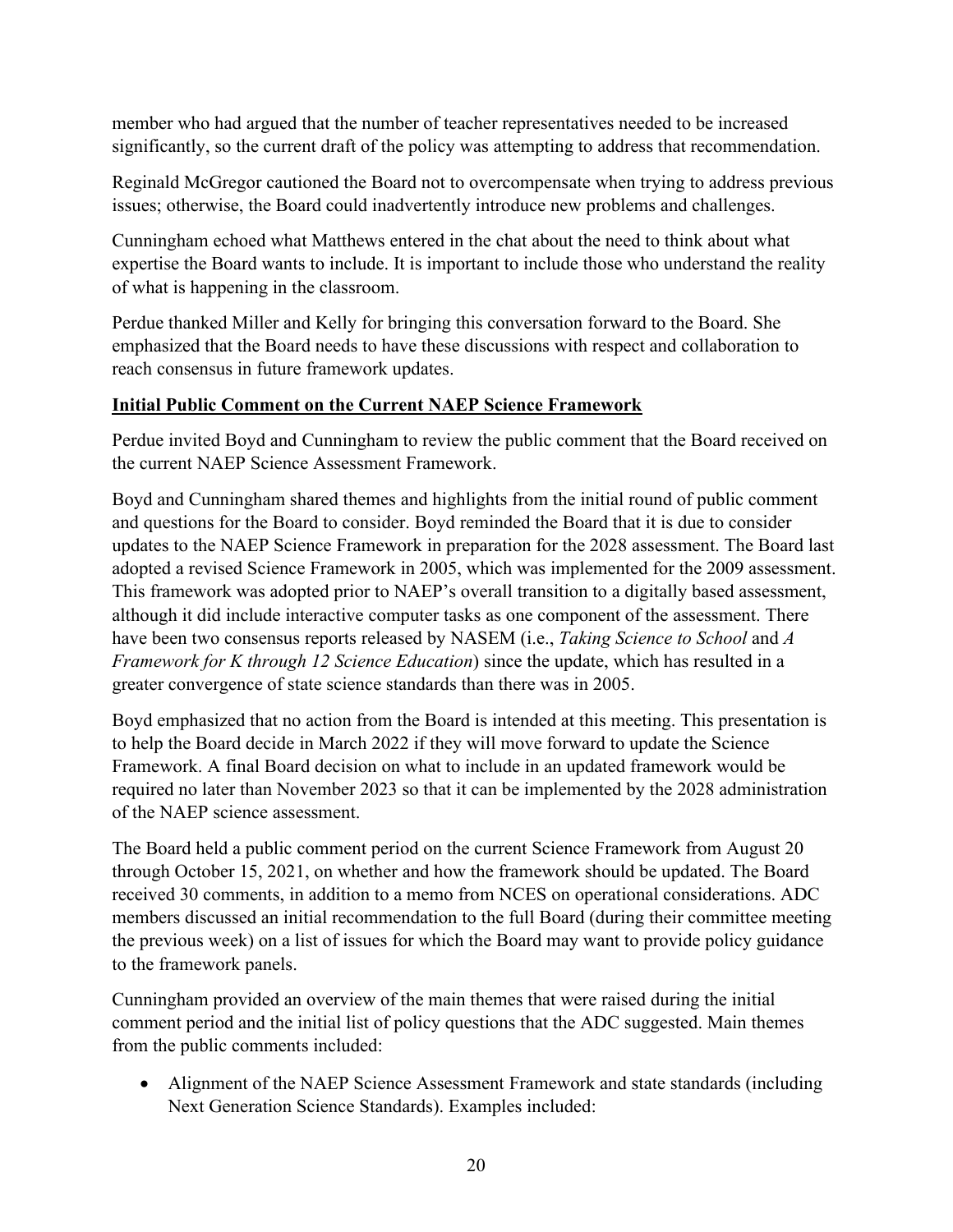- o Scientific practices and three-dimensional learning;
- o Increased focus on interdisciplinary or cross-disciplinary science learning, or science and engineering learning; and
- o Connections between the science and TEL assessments;
- Equity and diversity;
- Accessibility (how students with various disabilities can access the test and how they can complete it);
- Reasons not to make major changes;
- Editorial comments;
- Controversial subject matter; and
- Assessment design.

NCES feedback on the implementation challenges of the current Science Framework included:

- Ambiguous guidance on learning progressions, especially since NAEP is only assessed at grades 4, 8, and 12;
- Ambitious content in terms of measuring two-dimensions, both content and practices, and in terms of a mismatch between item difficulty and student performance;
- Standardized assessment constraints, such as timing and concept maps and assigned limitations with hands-on tasks; and
- Additional considerations, including item types that are resource intensive or may pose challenges for future planned innovations.

Potential policy considerations proposed by the ADC for the Board to consider include:

- How should NAEP be informed by state science standards?
- Should content from the NAEP TEL Framework be incorporated into the NAEP Science Framework?
- To what extent should maintaining the trend lines be prioritized relative to other factors?
- How should the NAEP Science Framework define and reflect the Board's continuing commitment to equity?
- Are there any special considerations for grade 4?

Boyd next asked the Board if these are the policy questions that they want to answer in the Board charge to the framework panels and if there are questions that should be removed or added. She opened the session for discussion.

Whitehurst addressed the question of prioritizing trends by stating it is a legislative mandate; he quoted the purpose of state assessments in the NAEP law "to provide in a timely manner a fair and accurate measurement of student academic achievement and reporting of trends of such achievement." Therefore, he argued that it always should be the Board's priority to maintain trend unless there is a practical argument for why this cannot be accomplished.

Marion emphasized that prioritizing the maintenance of trend lines constrains the decisions on other policy considerations; therefore, it is important to determine whether this is the highest priority for the framework update.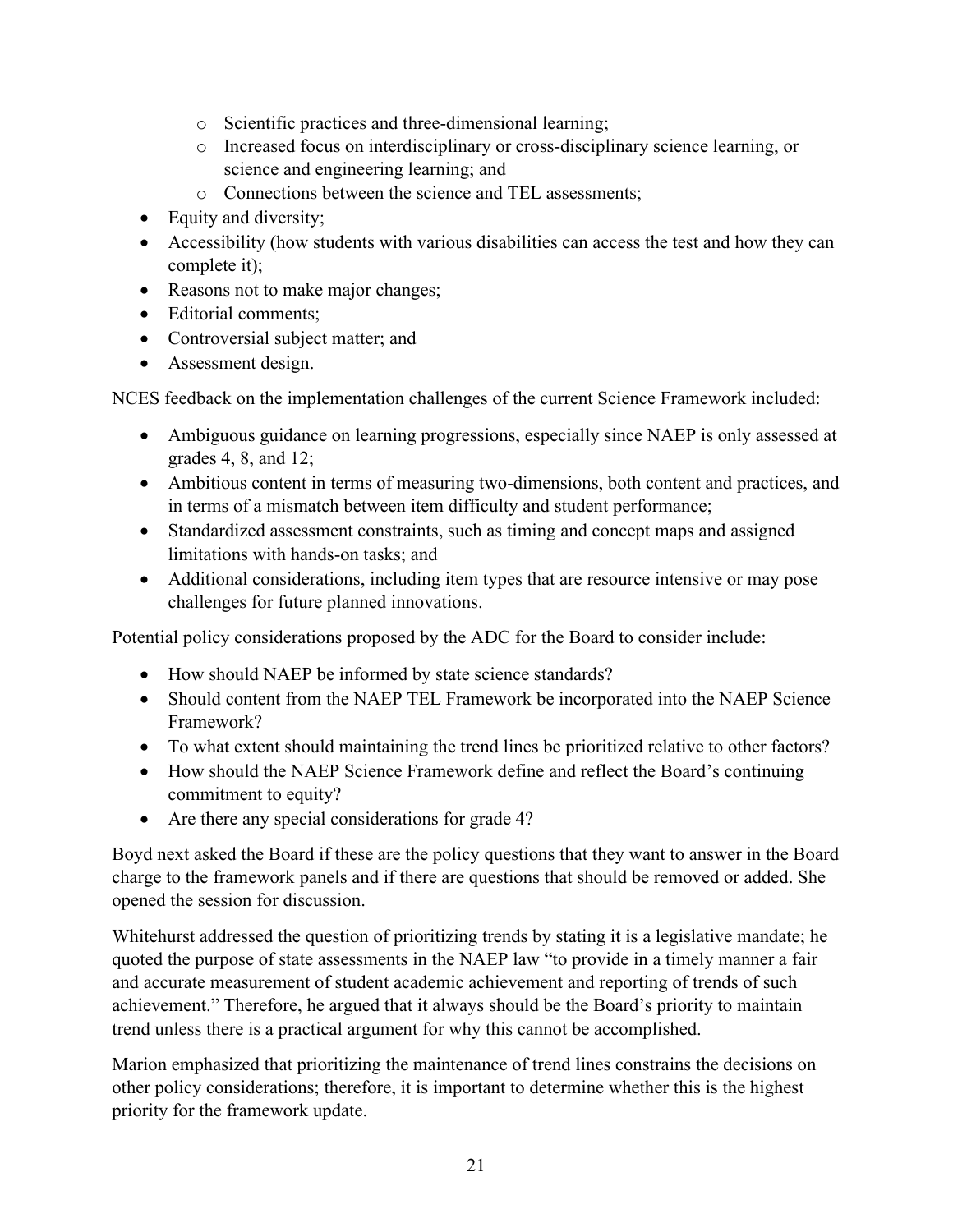Miller asked for a summary document that shows where TEL, the NAEP Science Framework, and state standards overlap.

Rafal-Baier questioned how much NAEP should be informed by state science standards because even the Next Generation Science Standards is almost a decade old. Research or analysis on what updates are needed would be helpful. She also supports the integration of TEL. She asked about a crosswalk or analysis of states that have incorporated more science into English/language arts and reading standards. She added that outreach to states about science curricula and instruction at the earlier grades could help.

Kelly suggested that the third policy question may be better presented as "what are the statutory factors that constrain or guide the work?" If the Steering Panel knows early what the constraints are, they could avoid future problems and frustration.

Reynolds said that the Board needs to answer the fourth policy question (equity) and have it reflected in a Board charge. It should be a consistent statement of policy across frameworks. In his search of the Reading Framework document, equity was only mentioned twice. He believes that it behooves the Board as a policy-making body to be explicit about its understanding of what equity means within an assessment context. He noted that the public comments received on this topic underscore the urgency and importance of this task.

Whitehurst reiterated that maintaining trend is connected to the policy decisions the Board needs to make about frameworks. Because the frameworks are changed every decade, are there major changes in assessed content, or is there gradual change each time the test is administered? The Board can make a policy decision on whether framework updates will occur every decade or if they will be done continuously.

Lane added that she agreed that the question of prioritizing trend is of preeminent importance, because its answer will constrain other policy guidance. She also said that the first policy question should be broadened not only to evaluate the state's science standards but also to look at the state science assessments under development.

Marion appreciated Whitehurst's statement about the updates occurring incrementally versus a more punctuated equilibrium approach. A 10-year update is going to be more robust than more regular updates. He noted this would allow the Board to make more aspirational changes over a period of multiple administrations rather than all at once. Marion acknowledged this would be more work for the psychometric staff.

Marion raised the question of whether NAEP is intended to be a signal to lead states or if NAEP should follow states. For example, equity is not present in many state assessments and standards, but if equity were envisioned by the Board and carried out through NAEP, states may start to do it. In the past, states took different tacks, but the advent of the Common Core State Standards and Next Generation Science Standards may allow more opportunity for NAEP to take the lead.

Wright referenced the equity question and said that based on the comments received, not everyone agrees on the definition. The Board will need to determine its definition of equity.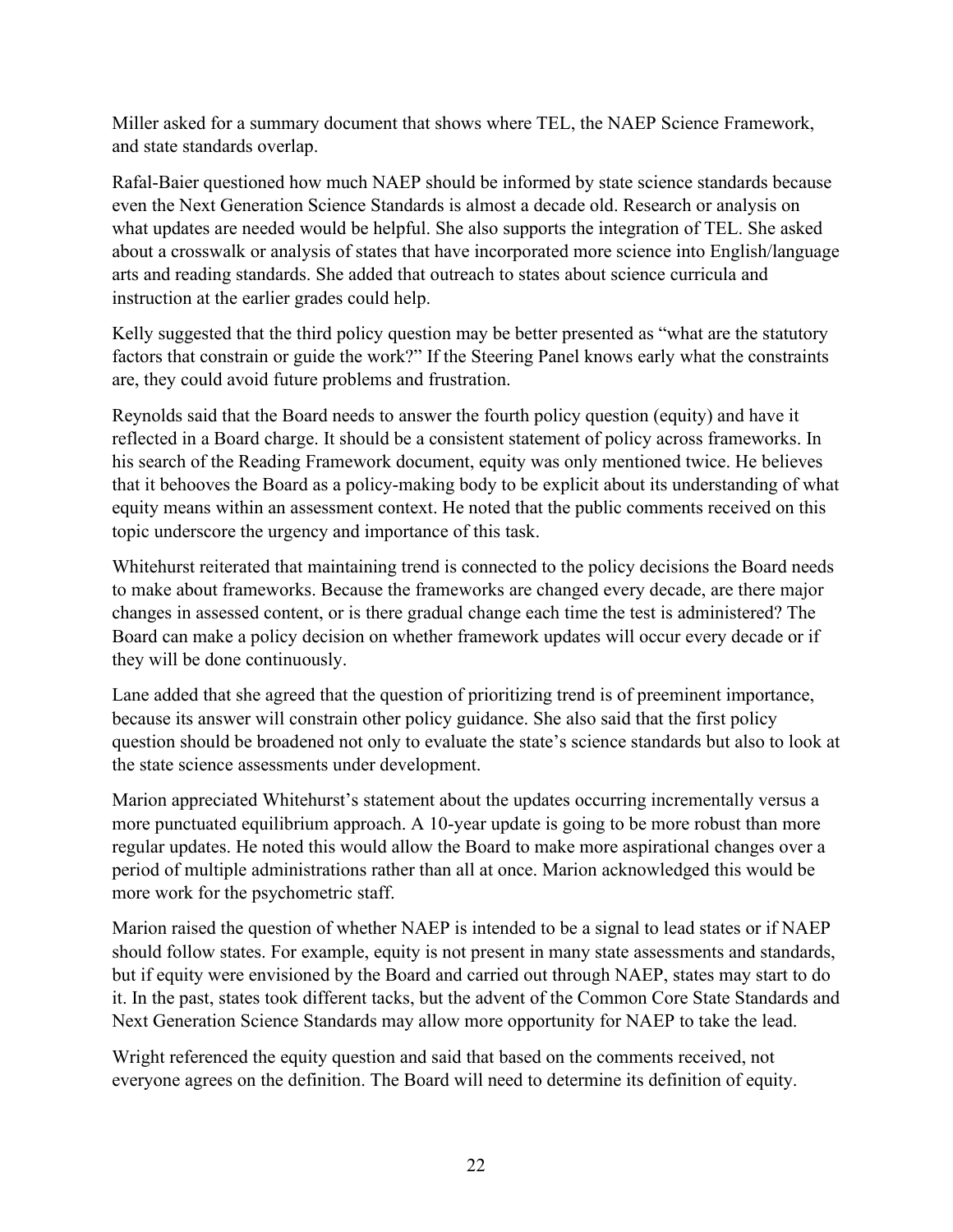Alberto Carvalho said he viewed NAEP as the North Star, not a starting point based on an analysis of what states have adopted in terms of standards for state assessments. He suggested the Board consider the question of what it can learn from the states and that they should also review international standards such as the Trends in International Mathematics and Science Study.

Cunningham referred the Board to the NAEP Validity Studies white paper that was included in the advance materials. The report includes information on how NAEP connects to state standards and addresses some of the points raised in today's discussion.

Boyd asked if there is any additional information the Board needs to provide. With none, she thanked the Board for the discussion.

### **Closing Remarks**

Perdue thanked Boyd and Cunningham for their presentation and suggested that she as Chair and Muldoon as Executive Director review the comments made throughout the day's sessions. Referring to NAEP as the North Star, she noted the work of the Board is to set the standard. While Perdue hopes that the United States scores higher than any other country on international results, the U.S. is a nation at risk. The Board's responsibility is to figure out what students should know and be able to do to get a good job in the  $21<sup>st</sup>$  century, test that knowledge, and maintain trends.

Perdue asked if there were any other comments. Herbert said that the discussion had been interesting for him, particularly listening to the challenges. He believes most governors think that education is their domain, and states should be in control. Although the Common Core State Standards Initiative where all students learn the same thing is a laudable goal, it includes inherent political problems. He recommended that the Board engage with governors, so all 50 states and five territories are on board.

Cramer added that he appreciated Perdue's opening remarks and suggested that they be disseminated among the Board members. He directed his second point to West and stated that at a prior meeting, West had pointed out that NAEP does not evaluate prior input. However, governors use their states' results on the nation's report card to determine if their inputs were good or bad.

West responded by explaining that this was an ongoing conversation among the Reporting and Dissemination Committee members. Board members continue to discourage interpretations of NAEP that lead to causal inferences about effects of specific interventions. He mentioned that at the last Reporting and Dissemination Committee meeting, the committee started to plan next year's NAEP day (October 2022) to share the results of the new assessments, including prepandemic compared to current data.

Noting that time remained on the agenda, Perdue suggested concluding the day with Reflections from New and Reappointed Members, which was originally scheduled to close Friday's session.

### **Reflections from New and Reappointed Members**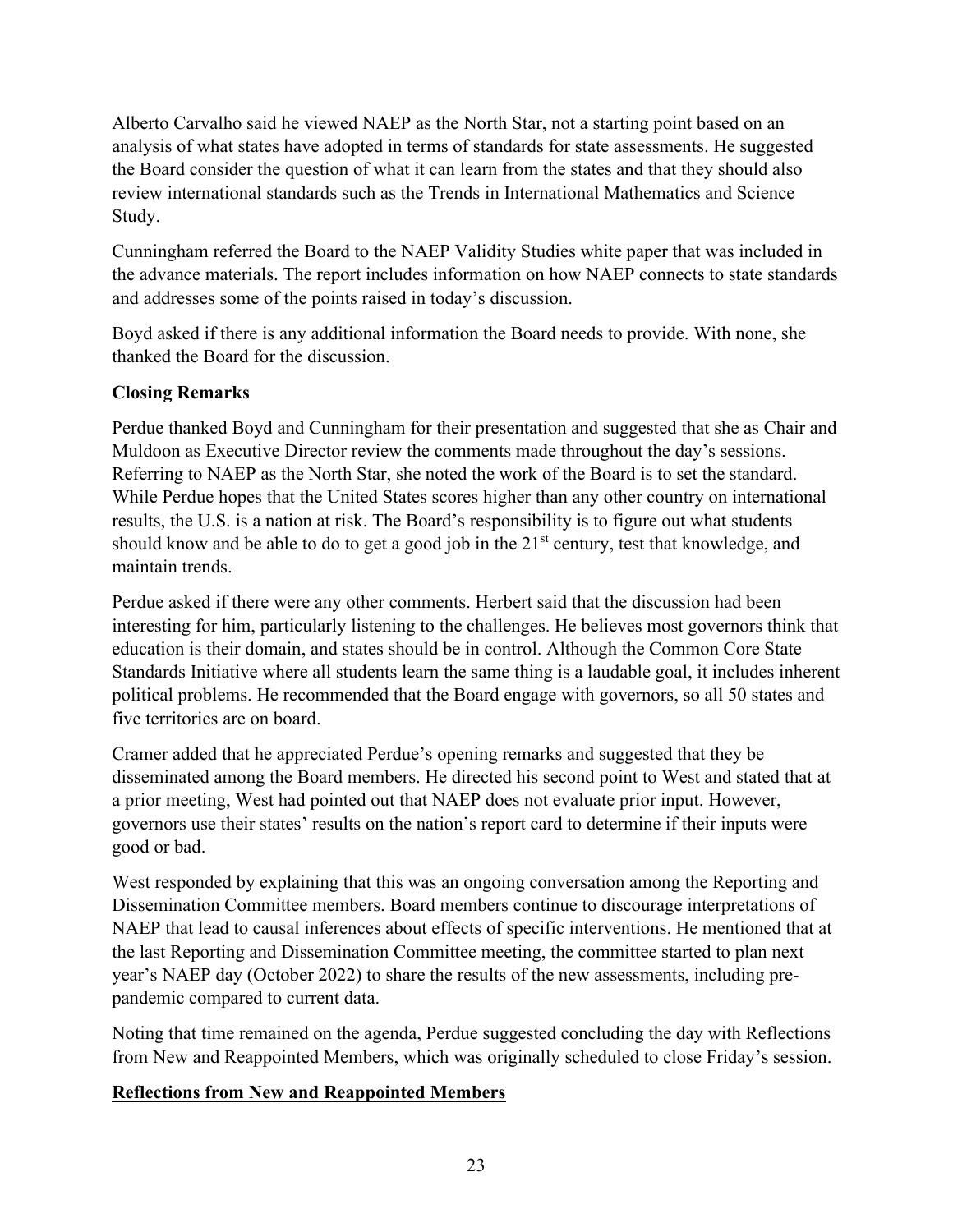Perdue asked the new and reappointed members to introduce themselves and reflect on why they agreed to serve.

Boyd started by stating she is a principal and educator at heart. She feels positive about the culture of the board and thanked the Board for the opportunity to serve.

Cramer thanked Cardona for reappointing him and explained that he has been a financial lawyer who transitioned into workforce housing in San Diego. His passion for education comes from his family, many of whom are educators. He argued that contextual data are the key to understanding data, and a challenge NAEP has is not distinguishing between students who have lived in a jurisdiction for a long time versus those who have lived there for a brief time. He would like to see a question added to the contextual questionnaire for districts to report on how long students have been enrolled in a jurisdiction.

García thanked everyone for the exciting opportunity to serve on the Board. After taking time away from her job as an educator to raise her family, she returned to graduate school and shifted focus to educator preparation. Although she is now retired, she serves on the Aldine, Texas, school board. She agreed with Cramer that mobility is high and noted that another challenge is that science is not taught before the fourth grade, although the practice has been to integrate literacy, math, science, and social studies. As an educator, she believes that data are critical, and educators need data to address problems.

Herbert expressed his honor at participating in the sessions and the orientation, and he was humbled by the greatness of what the Board can do for young people. He is launching the Gary Herbert Institute of Public Policy to give young people and older returning students training to meet the needs of the current economy. He has been an elected official for over 30 years, spending the last 12 years as governor of Utah. During his tenure as governor, Herbert's team used NAEP data to help prepare students for the current needs of the workforce. He said that Utah has a healthy economy because of how they managed the education sector.

Marion was a field biologist for eight years and received his master's degree in science education. He received his doctorate from the University of Boulder, where he collaborated with people who studied NAEP data. He emphasized that NAEP is uniquely positioned to assess the true state of education, which is why policymakers need to pay attention to the results as they monitor the recovery from COVID-19. Federal funding will expire, and states will need a plan to move forward.

Perdue briefly shared her background. She was born in Appalachia, and she and her brother were the first in her family to graduate high school. She believes in the power of data to drive important policy decisions. Perdue explained lessons from her first attempt to establish a virtual school in North Carolina, specifically the lack of technology in the counties made it difficult to implement, which is why she prioritizes the importance of technology in American education. She emphasized that the Board's primary goal is to inform policymakers. Perdue concluded by stating that she was delighted to work with such thoughtful Board members and looked forward to debating and reaching consensus over the next four years.

The meeting adjourned for the day at 4:32 p.m.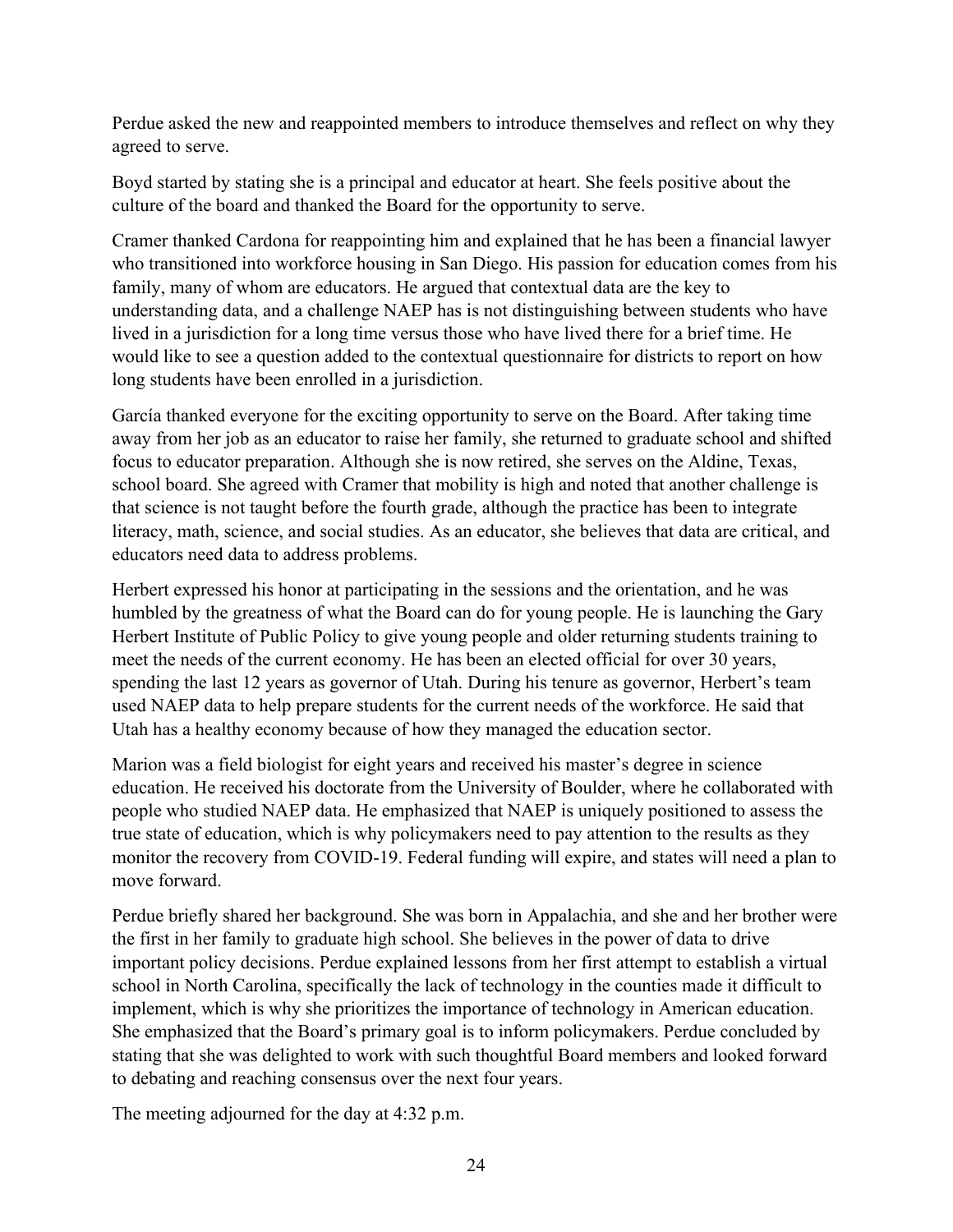## **NAEP Budget and Assessment Schedule (CLOSED)**

Under the provisions of exemption  $9(B)$  of  $$552b(c)$  of Title 5 U.S.C., the National Assessment Governing Board met in closed session on Friday, November 19, 2021, from 9:00 a.m. to 10:35 a.m. to receive a briefing on the NAEP Budget and Assessment Schedule from Lesley Muldoon, Executive Director, Governing Board, and Peggy Carr, Commissioner, National Center for Education Statistics (NCES).

Chair Perdue announced that the session was closed to the public due to the confidential nature of the discussions—only Board members, Governing Board and NCES staff, and approved attendees could participate in the closed session. Perdue then thanked Matthews for her leadership and service as Vice Chair during Perdue's first term as Chair, in 2018–2019, noting that Matthews made a tremendous contribution to the Board's work.

Perdue mentioned that the Executive Committee met on Thursday, November 18, 2021. Commissioner Carr provided a briefing on the NAEP budget, which will be discussed further by the full Board in this closed session.

Muldoon offered context for the discussion and indicated that Carr would address the broader impacts of COVID-19 on the NAEP Budget and Assessment Schedule. Muldoon noted that during this session, the Executive Committee would present a motion to the full Board related to the proposed change to the NAEP assessment schedule. Following any discussions, the Board would need to act on the Executive Committee's recommendation.

Carr led a briefing on the NAEP budget and its impact on the assessment schedule from a cost perspective. Her presentation covered three areas:

- A review of the current NAEP assessment schedule, adopted on August 5, 2021, which reflects postponement of state reading and math assessments to 2022 (now administered biennially in even years instead of odd years);
- Preparations underway for 2022 administration; and
- Cash flow projections for the NAEP fiscal year 2020–2024 budget.

Carr provided an overview of the Governing Board's approved assessments for 2020–2030. She reported that the following preparations are underway for the 2022 assessments:

- Pre-assessment tracking of sampled schools;
- Learning modalities (fully in-person, hybrid, fully remote) of students in the fall (for release in December); and
- Learning modalities by student demographics and school policies on masking and social distancing (for release in February).

Carr noted that the following mitigation strategies are underway for 2022 administration:

- Preparations for a low COVID-19 situation, such as use of personal protective equipment;
- Weekly testing of field staff; and
- Social distancing/small group testing and multiple sessions in schools.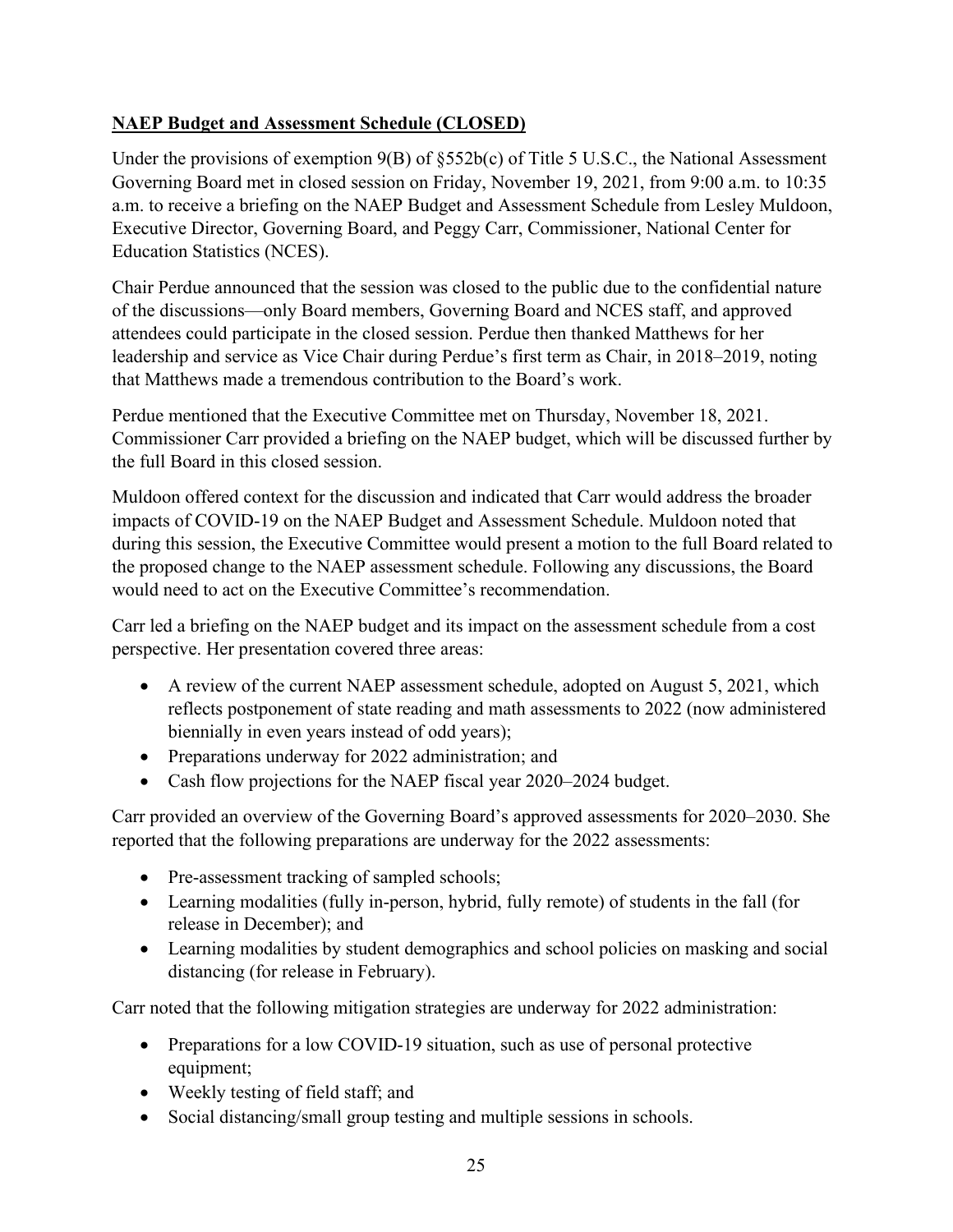## **NAEP Operations in 2022**

Carr noted that the 2022 assessment window runs from January to March. Assessments will include the Long-Term Trend at age 9 at the national level only (paper-and-pencil) and reading and math at grades 4 and 8 at the national and state levels and with participation from the TUDA school districts. In addition, civics and U.S. history will be administered at grade 8 at the national level.

The Next-Generation NAEP platform (Next-gen eNAEP) will undertake a proof-of-concept study in April 2022, which will require pretesting the Next-gen eNAEP at grades 4 and 8 with 36 schools from six to nine volunteer states (approximately 1,800 students). The study will cover both online and offline delivery. Activities include the following:

- Testing students in groups smaller than 25 at a school's request;
- Fewer schools (17 percent) per assessment team assignment (e.g., hybrid instruction and remote instruction);
- One additional assessment administrator per assessment team (e.g., a per-school increase of about \$400);
- Using personal protective equipment and sanitizing measures; and
- Weekly COVID-19 testing of all field staff.

Carr highlighted research activities and goals of R&D innovations, which included:

- Next-gen eNAEP Updated and enhanced version of existing NAEP administration platform:
	- o Goal 1: Online Secure delivery of NAEP assessment via the internet;
	- o Goal 2: Device Agnostic Capable of being administered on most common devices and systems; and
	- $\circ$  Goal 3: Reduced Contact Administration Administration with little or no on-site NAEP support.

Carr summarized the NAEP budget between 2020–2024. She discussed funding trends for NAEP across years and the anticipated funding levels for 2022. Topics covered in the briefing included subjects being assessed, activities that would occur in 2022, 2023, and 2024 (as budgeted in current NAEP contracts), and impacts on the budget from planned activities.

Carr addressed the Board's questions throughout her presentation.

The closed session adjourned at 10:35 a.m.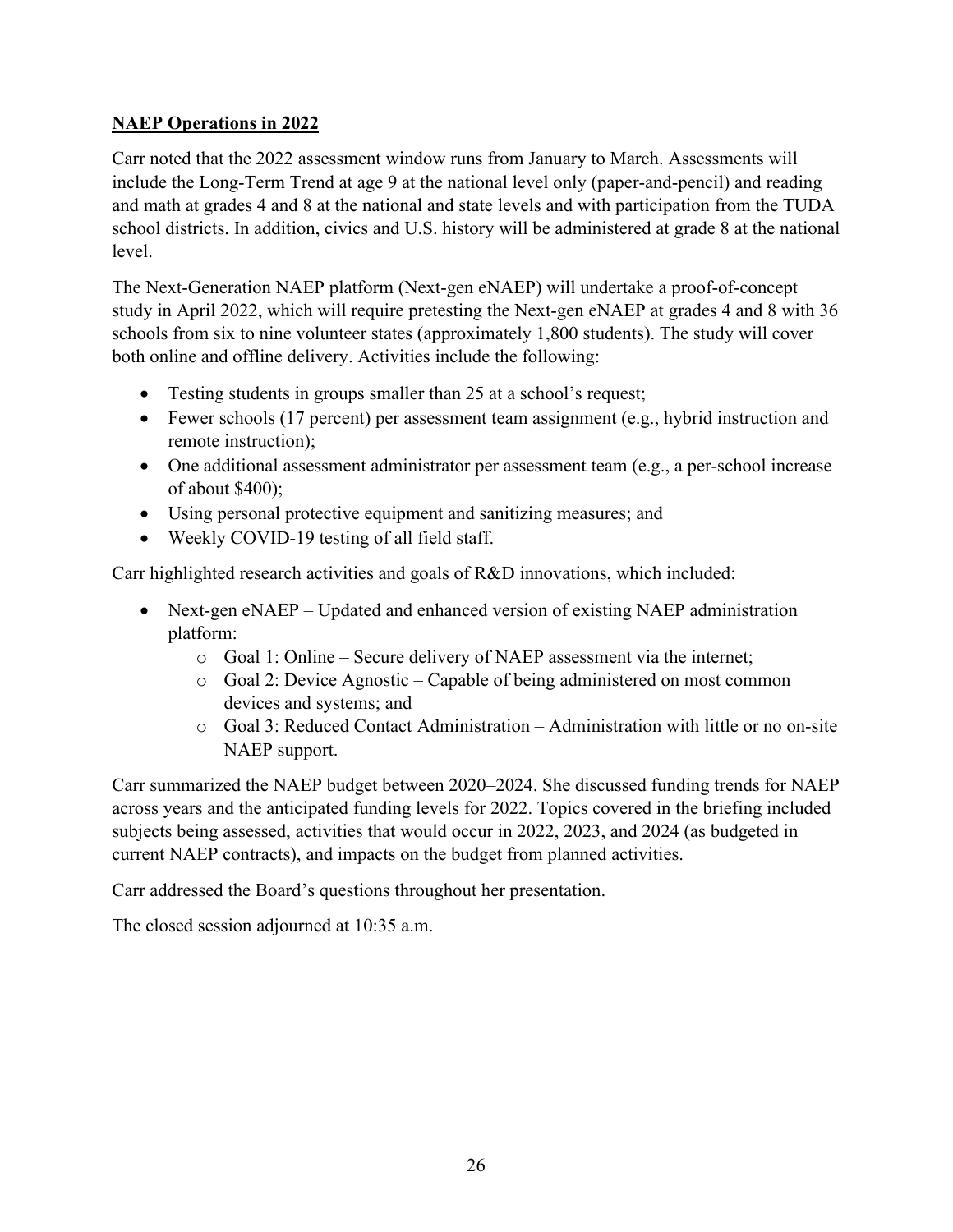## **Strategic Vision: Looking Ahead to Year 2**

Perdue opened the session at 11:03 a.m. and reminded members that yesterday Muldoon highlighted the Strategic Vision priorities and distributed a handout with additional information. The goal of today's small groups, then, is to help Muldoon and the Board staff set priorities for this year and the years ahead.

Briefly, Muldoon explained what each of the three groups would discuss:

- Facilitated by Gasparini, this group will focus on three priority areas:
	- o Analyzing divergent trend lines in the NAEP results that were reported between 2009 and 2019;
	- o Exploring the idea of establishing a "below *NAEP Basic*" achievement level; and
	- o Reporting NAEP 2022 results.
- Facilitated by Rafal-Baer, this group will focus on three priority areas:
	- o Modernizing NAEP digitally based assessments;
	- o Establishing an updated indicator of socioeconomic status (SES); and
	- o Messaging the Board's continuing commitment to equity.
- Facilitated by Matthews, the virtual small group will focus on all six priority areas.

At the conclusion of the small group discussions, Perdue turned first to Rafal-Baer for a summary of her group's discussion. Rafal-Baer highlighted that the priority for the group was to maintain trend lines, but for the Board to explore what the trend lines mean. Further, the Board needs to better understand the implications for trends in making policy decisions.

The group was concerned about the possibility of NAEP losing its gold standard reputation, especially if there is more focus on trend lines. For example, if NAEP is not able to make changes on a fast enough timeline, that scenario could impede NAEP's reputation. In general, the group was supportive of moving toward modernization of the NAEP digital assessments, specifically using school-based technology and school-based staff. The group also believed that the Board needs to be clear about incentivizing those, such as school staff, who take on additional responsibilities.

On the SES issue, the group recommended removing "whether and" from the current definition because regions are performing differently, which this change would reflect. The group urged the Board to set a timeline for moving forward with defining SES and broadening the goal so SES becomes more than an indicator. This group also discussed linking datasets and creating a clearer picture of how these data can be linked with data about economic competitiveness and workforce.

Perdue thanked Rafal-Baer and transitioned to Matthews, who explained that her group looked at all six priorities. They focused on cost-cutting approaches and themes. The group highlighted three priorities: (1) continuing the commitment to equitable assessments; (2) divergent trend lines; and (3) reporting of the NAEP 2022 results. The group's discussion resulted in focusing on how a commitment to equitable assessments and how the results portraying divergent trend lines can be communicated as part of the 2022 results.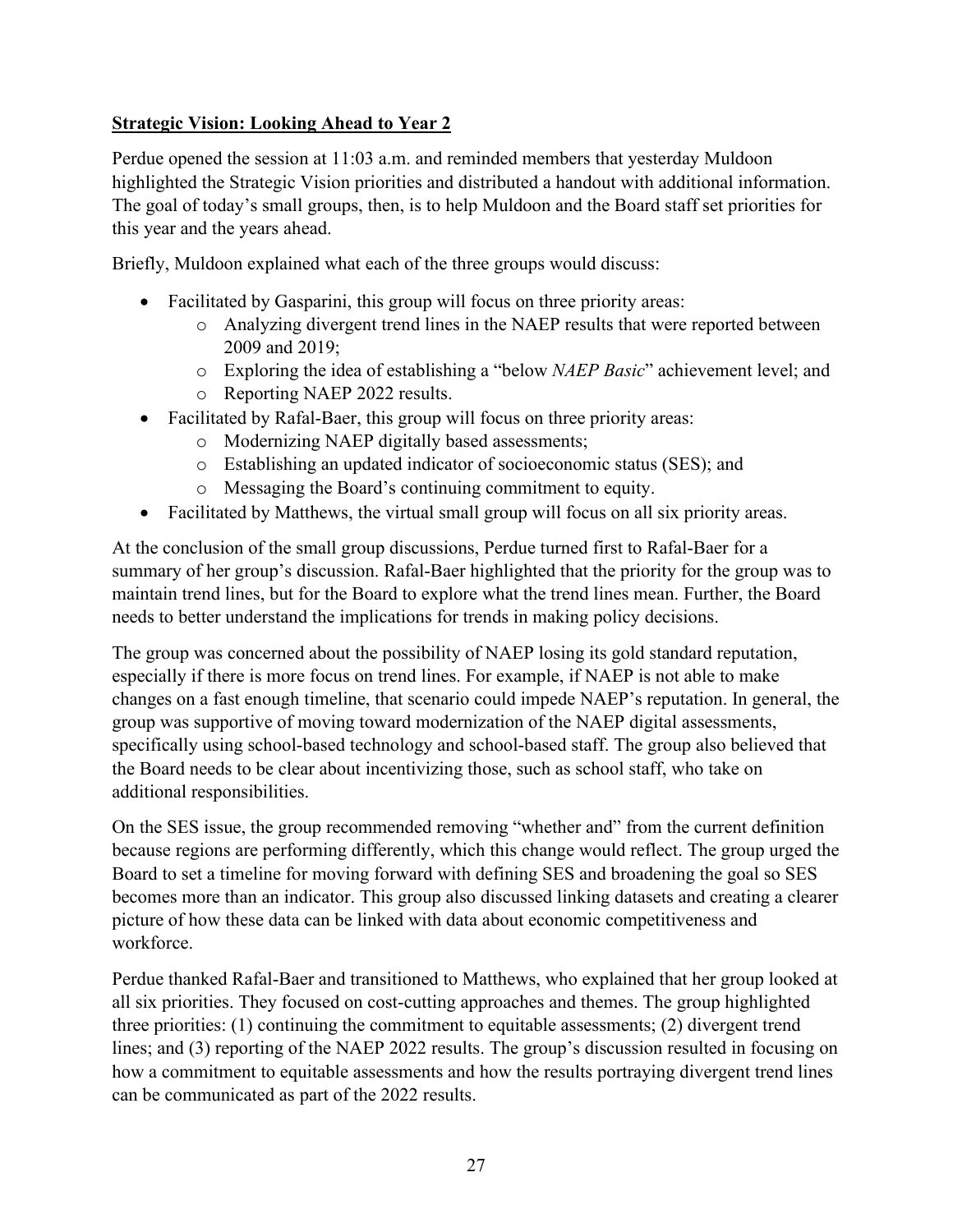The group discussed how defining equity can be controversial; they encouraged the Board to develop a common understanding and definition of equity. The group believes that states will pay attention to the 2022 NAEP results and look to them for answers and solutions to the issues surrounding education, particularly those related to the pandemic. The group cautioned the Board that confirmation bias may influence interpretation of the results and recommended developing a plan that supports stakeholders in appropriately interpreting and using NAEP data to make informed, actionable decisions. The group suggested engaging with state boards of education and state senate education committees and legislatures as well as presenting at multi-state convenings, such as the National Conference of State Legislatures and the Council of State Governments.

In concluding, Matthews shared the group's discussion about modernizing NAEP's digital assessments efficiently. As states also explore digitally based assessments, NAEP and states can learn from each other.

Perdue thanked Matthews and transitioned to Gasparini's group.

Gasparini shared that his group revisited NAEP's statutory duties, which include developing guidelines for reporting and disseminating results; developing standards and procedures for regional and national comparisons; taking appropriate actions to improve the form, content, use, and reporting of results of any assessment authorized; and planning and executing the initial public release of NAEP reports. Divergent trend lines were important to this group. There is immense value for the Board to disseminate data related to the divergent trend lines, as some audiences still do not understand these trends, including policymakers like governors and state superintendents of education.

This group also discussed how to better engage with partners to reach important audiences, work in concert with NAEP state coordinators on using state data, and collaborate with TUDA policy task forces to reach leaders. It will be important for the Board to identify key stakeholder groups. Additionally, this group suggested working with NCES to present these trends at the state level to build and gather more attention from state-level leaders.

Regarding the issue of students who are scoring below *NAEP Basic*, the group acknowledged the troubling trend that this diverse population is expanding. The group urged the Board to understand better who is in this population of students. Related, the group believes that the assessments should respond more to the population without interrupting the trend line or changing the nature of the assessment. The group also discussed adaptive testing, sampling, contextual questions, and additional time for NAEP.

Other discussion points from this group included reporting the 2022 NAEP data to spur more engagement and action, which aligns with the Strategic Vision pillars to inform and engage. Specifically, this group agreed that the Board should reach multiple audiences to explain NAEP data and trends. This group also suggested connecting NAEP to other data so the Board can offer a more comprehensive look at results.

Perdue thanked the groups for their work and felt that Board members enjoyed the opportunity to think more deeply about a subject in a small group setting.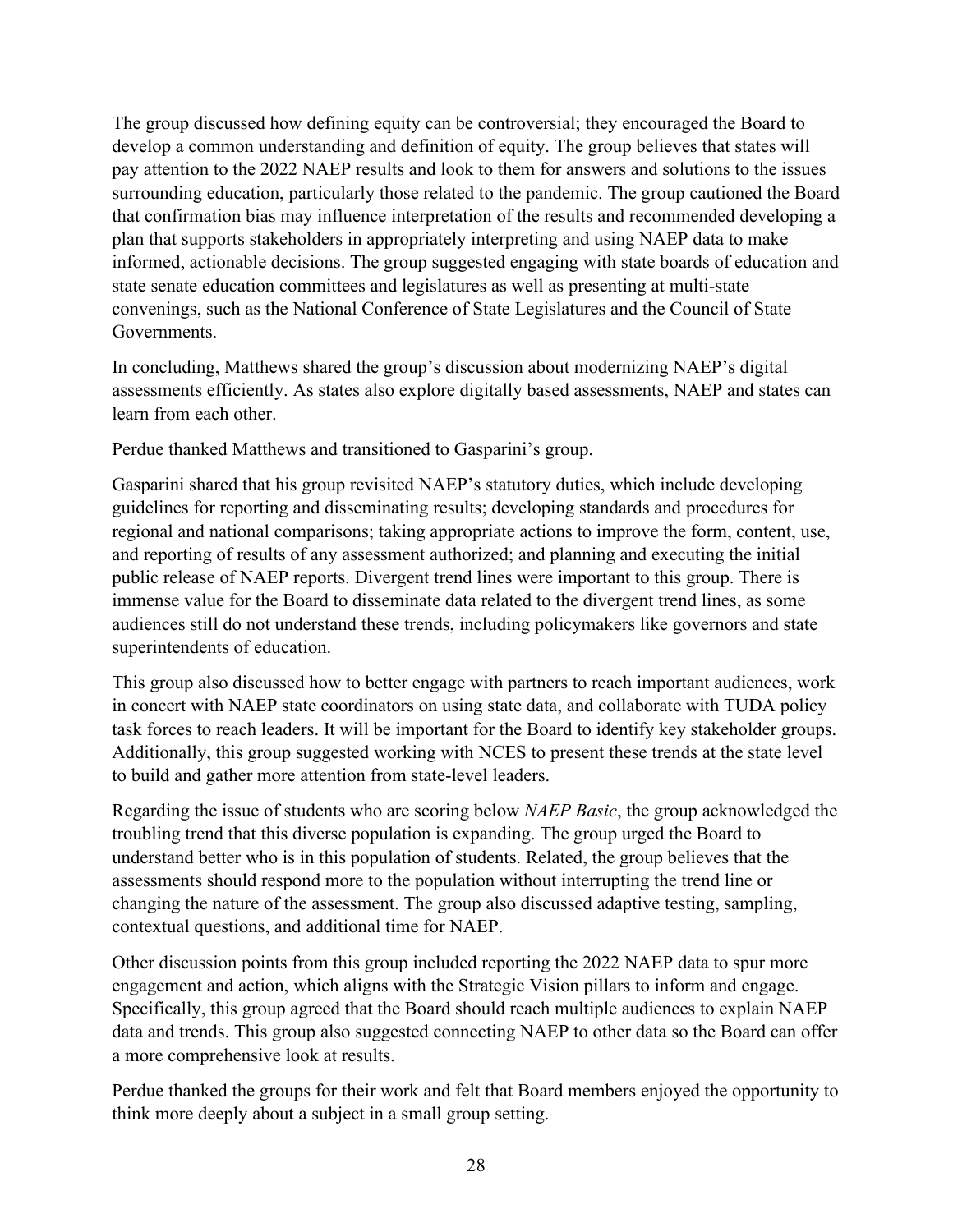### **Mirrors or Windows: Briefing and Discussion**

Perdue introduced the lunch speakers, Mike Casserly, former executive director of the Council of the Great City Schools, and Ray Hart, current executive director of the Council of the Great City Schools. The Council began and supports the TUDA program within NAEP, which comprises 27 districts that voluntarily participate in NAEP to receive district-level data.

For the session on the Council's report *Mirrors or Windows*, Hart explained that data since 2003 show that the large city school districts across the country closed the gap between themselves and the nation overall. These results raised several questions, including what TUDA districts are doing to improve student achievement and what those districts can teach states and the nation. The Council analyzed district effects between 2009 and 2019, where they compared actual performance on NAEP to adjusted performance on NAEP, to determine whether TUDA districts mitigate the poverty and other factors tied to differences in student achievement. Hart encouraged the Board to review the full report on the Council's website at [www.cgcs.org.](http://www.cgcs.org/)

In general, data showed that gaps in reading and mathematics in the fourth and eighth grade have closed over the past decade. The study team looked at variables that research shows relate to student achievement, including race/ethnicity, special education, English language learner status, parental education level, and literacy materials in the home. Note that the meaning of literacy materials at home shifted over time but remains significantly related to NAEP scores.

The research team struggled with measuring student poverty. They took variables from the U.S. Census Bureau and applied them at the school level, rather than at the student level, to capture abject poverty.

Results showed that when accounting for differences in these factors, large city school districts or had greater "torque") than their peers across the country in terms of educational outcomes for students. The large city school districts also significantly improved their student achievement over what was expected based on risk factors among their populations of students.

Casserly explained the qualitative part of the study. The research team studied in-depth six large urban districts that demonstrated stronger-than-expected results on NAEP: Boston, Chicago, Dallas, District of Columbia, Miami-Dade County, and San Diego Unified. The research team also studied two additional districts that were not making as much progress to determine if they were examining the correct variables in differentiating faster-moving school districts from those not seeing the same results.

The qualitative research study involved interviews with school board members, superintendents, principals, principal supervisors, teachers, and community members, among others. The research team thoroughly reviewed the curriculum, curriculum materials, standards, supplemental programs, and any intervention programs. Additionally, they reviewed other data besides NAEP, conducted classroom visits, and reviewed staffing patterns, organizational design, and professional development plans in each district.

The results of the study showed several variables that distinguished the districts demonstrating achievement, including strong instructional-focused leaders, high standards, common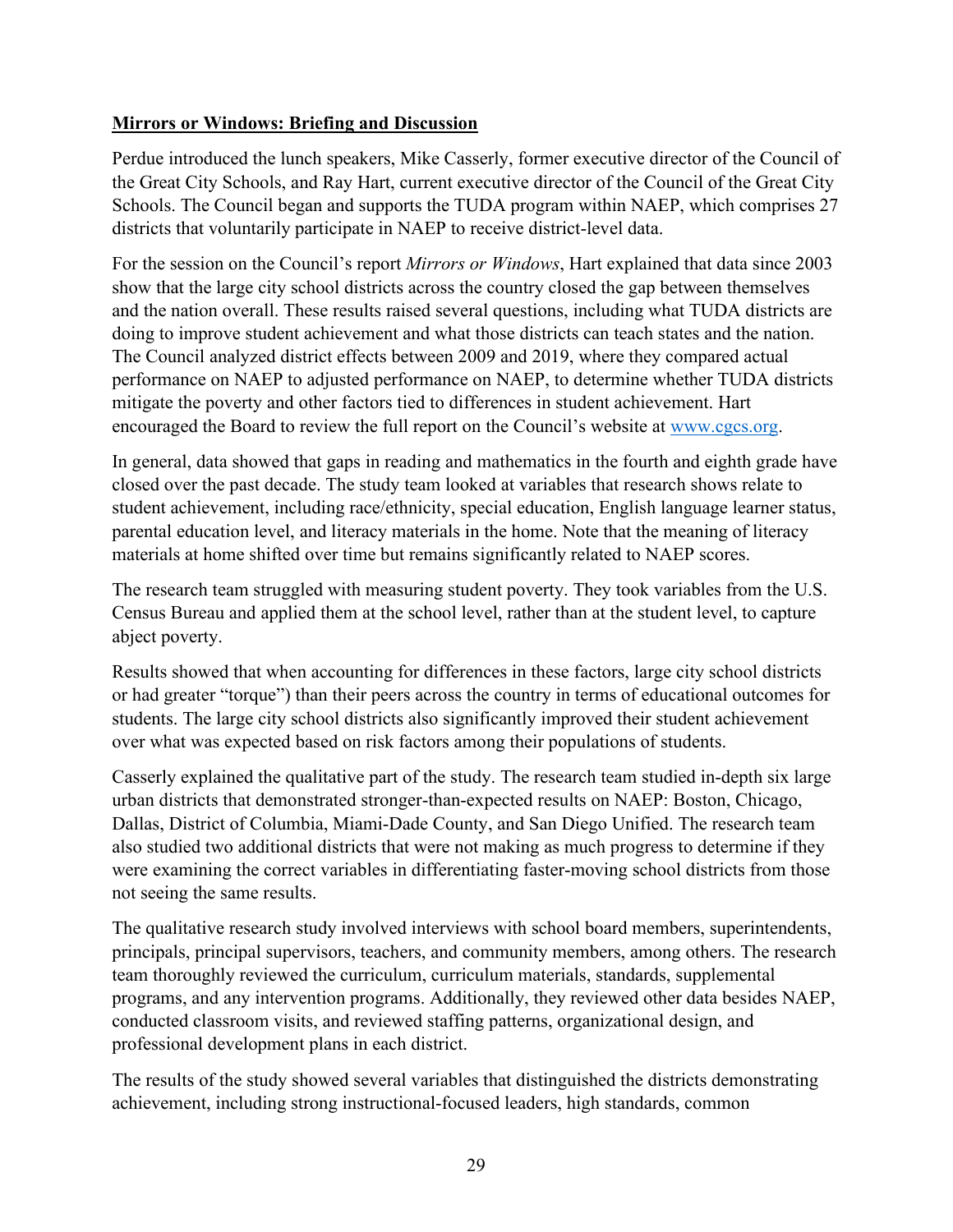instructional programming guidance and support, teacher and leader quality, professional development and other capacity-building measures, system-wide reform at scale, accountability and collaboration, resilience and resourcefulness, support for struggling schools and students, and issues of community investment and engagement.

Casserly concluded by stating that districts were using multiple tactics and strategies to improve the quality of instruction in the classroom. A focus on instructional strategy proved the most effective strategy to demonstrate improved student outcomes. Over the past 10 years, urban districts have been narrowing the gap and producing outcomes that outpace many other districts. Casserly qualified the remarks by stating that the districts still score below the national average and have many challenges, particularly as the pandemic continues. The research, however, may provide a path to keep districts on track as they break the bonds of poverty, discrimination, disability, and language.

Perdue thanked Hart and Casserly for the presentation and stated that it gave her a different kind of respect for urban school districts, the work of the Council of the Great City Schools, and the innovations they have implemented. She opened the floor for questions.

Cramer asked if the Council had considered the length of time a student had been in each school district. Hart responded that they could not include any longitudinal variables of individual students.

West appreciated how the report shows performance relative to expectations. The findings may demonstrate that education challenges are not as concentrated in urban districts. He then asked whether charter school performance was part of the district data reviewed and if so, why that was not part of the narrative.

Because NAEP data does not allow researchers to discern the authorizers, Casserly noted, charters were included in the sample but not differentiated in the analyses or report. When conducting interviews, the issue of choice did not come to the forefront. Hart added that the District of Columbia analysis only included the TUDA district and not any charters.

Marion said he did not see any detailed methodology on the case studies, so he asked for more detail. He also asked if anyone is triangulating the data with state assessment results.

Casserly agreed it would be interesting to apply the same kind of analysis on state results, but the Council did not do that. As for the case study methodology, it was not included in the report due to length. They triangulated the interview data with other data sources, such as curriculum materials and other artifacts, and conducted classroom observations using a standardized protocol.

Gasparini noted that as a high school principal in a suburban district, there is not much talk about looking at urban school districts for innovation. He asked if, as researchers, they think that non-TUDA districts and smaller districts could learn from this study.

Agreeing, Hart pointed out that even within these districts, some schools fare better than others because they focus on traditionally marginalized students. Understanding the needs of those students can help pinpoint necessary supports. Casserly added that it became evident to him that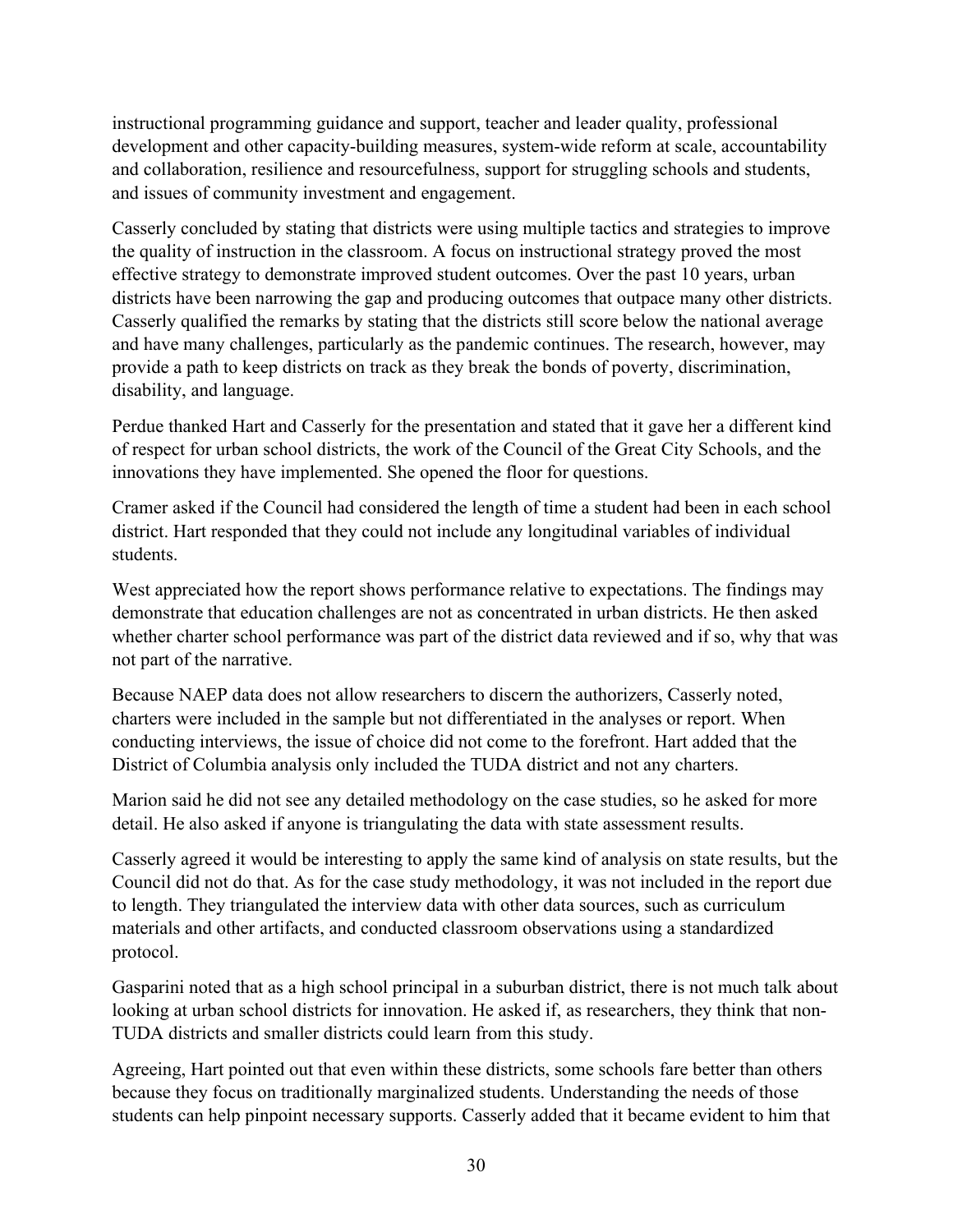a dynamic exists among the leadership of urban districts that tends to differ from the leadership of education at large. They often are at the center of national conversations.

Rafal-Baer asked if there was anything specific around the types of community engagement and efforts across the districts, particularly around health, as the pandemic continues.

Hart noted that districts with some of the most positive outcomes both marshalled resources from the community and targeted those resources to the specific needs of schools. The study found that districts with well-coordinated supports tended to do better.

Casserly added that not all partnerships are created equal. Some districts had multiple partnerships but little success on moving student achievement forward. He believes that districts have improved at this over time.

McGregor asked how the Board can inform people who are looking at these raw data points. How can the public be made more aware of current performance and growth?

Hart highlighted that although achievement gaps are closing, some children still do not have the same opportunities as their peers. The public needs to recognize that students across the country continue to need support and access to opportunities. Hart stated that NAEP should be used to understand where we are as a nation and to use that data to make improvements.

## **Planned and Potential Innovations for NAEP**

Perdue started the next session by referencing an NCES presentation from several months ago about plans to shift NAEP from an assessment on specific devices to device agnostic. NCES is also exploring the potential to reduce the number of NAEP field staff in the school, and potentially become "contactless," meaning NCES would not send any field staff. This session focused on unearthing issues the Board will need to address as NAEP tackles these changes. The Board needs to consider how these changes can improve efficiency without sacrificing major policy goals, including maintaining NAEP's trend lines, preserving NAEP's reputation and credibility, and trusting the validity of the results.

Several experts were invited to address these issues. First, Holly Spurlock and Alison Deigan from NCES shared NAEP transition progress and discussed decisions that need to be made.

Spurlock began the presentation by reviewing the history behind NAEP's transition to a digitalbased assessment and the enhancements made to the NAEP delivery platform. NCES began exploring online assessments in 2001. Throughout the next two decades, they conducted studies to determine how best to deliver digital assessments. The current NAEP platform, eNAEP, has been used since 2013 and supports the delivery of the item content system tools and features to support students' navigation within the assessment.

NCES is transitioning to a new version of the NAEP delivery platform, referred to as the Nextgen eNAEP delivery platform. The current user interface will be preserved to provide a consistent testing experience at the student level to prior digital assessments. Next-gen will include a library of item components to allow greater flexibility of item types and will support various assessment designs (e.g., linear or alternate). Additionally, the Next-gen platform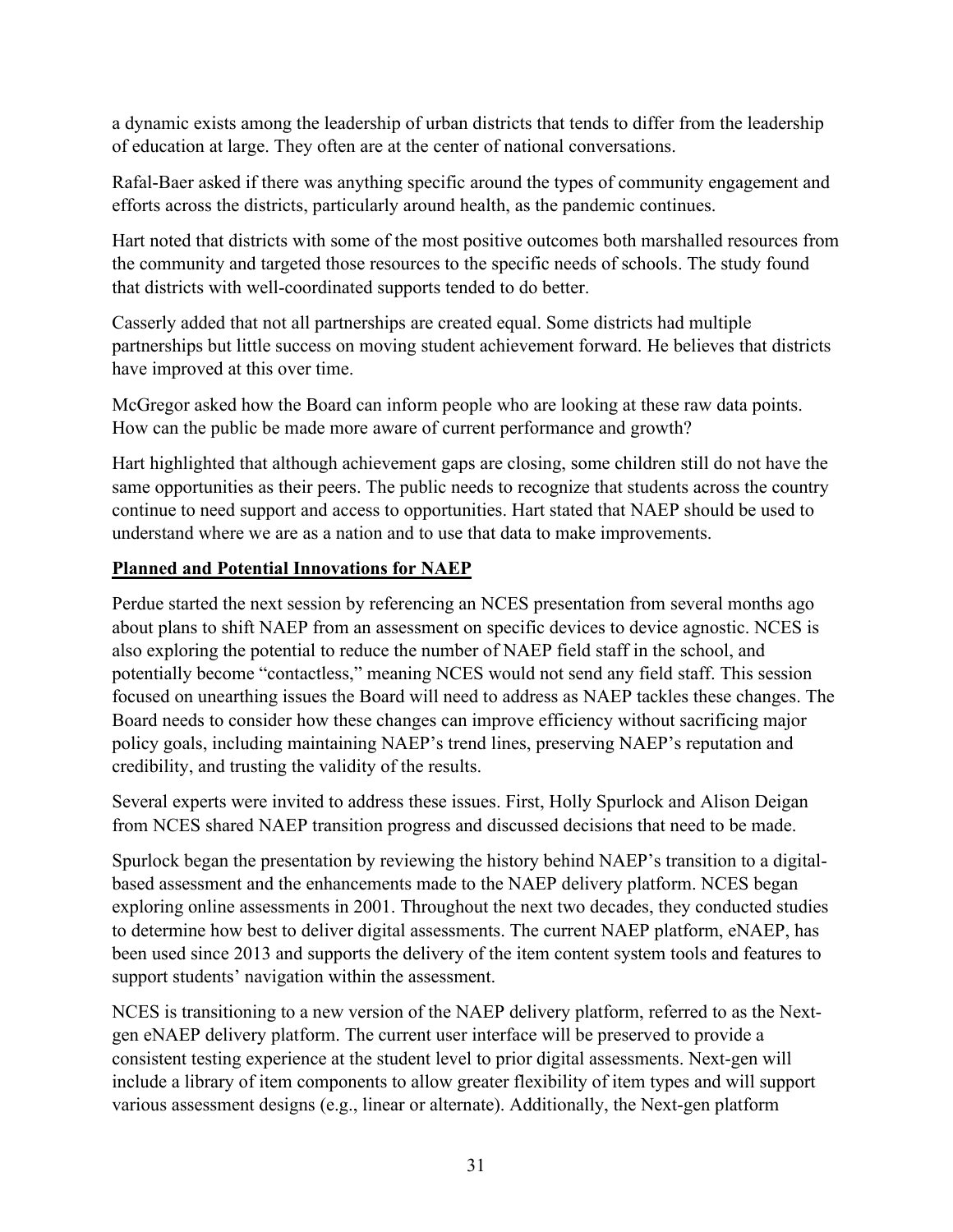performs faster, offers more robust data processing, and includes more efficient performance of the assessment. It also works on any device, which should prove more efficient and less costly than the original eNAEP. Spurlock provided a timeline for Next-gen use: in 2022, NCES will provide proof of concept, and in 2023, they will build on the findings of the proof of concept before operational use in 2024.

NCES is also exploring a shift from Surface Pro tablets. First, NCES is conducting a proof-ofconcept study in 2023 to explore the use of Chromebooks. In 2024, a proof of concept will explore using school-owned devices. NCES hopes to administer NAEP on school-owned devices in 2026, depending on the outcome of the 2024 study. These changes should result in significant cost savings.

Next, Spurlock explained new models for assessment administration being considered by NCES. This includes reduced contact of NAEP field staff in schools—NAEP is examining the impacts of reducing from the current three field staff to two, one, or even no field staff in a contactless administration model. Spurlock provided detailed summaries of each model. NCES is conducting a field test of reducing field staff from three to two in 2023 and plans to make this model operational in 2024. They plan to examine a model with only one field staff present at the school through a proof-of-concept study in 2024, followed by a field test in 2025, and going operational in 2026 (if school device capability allows).

Deigan spoke next about the current digitally based assessment model and proposed plans for NAEP's transitions to online, device-agnostic, and reduced-contact administration. The current model, in use since 2017, allows the assessment at each sampled school to be conducted in one day. Currently a team of three NAEP field staff visit a school and set up a controlled environment for assessment administration. The field staff carry with them all digital devices, and each assessment is administered locally from the device hard drives. NCES uses NAEPowned routers to create a private, secured NAEP network carried into schools by NCES staff and set up on-site.

Diegan noted NAEP's first planned innovation in assessment administration is to move toward online administration. NCES has explored three key areas of investigation to determine the feasibility: (1) connectivity and minimum required bandwidth to successfully administer the NAEP assessment online over school networks; (2) communication and planning needs to ensure that schools understand the requirements for supporting the assessment on school networks; and (3) security measures needed to ensure student data privacy in a fully online administration.

In closing, Spurlock shared that NCES is planning to conduct studies in 2026 to explore moving from a linear assessment to an adaptive design, specifically multistage adaptive design. If that is successful, a bridge study will be conducted in 2028.

Executive Director of Smarter Balanced Tony Alpert spoke next. His presentation focused on Smarter Balanced's experiences with a device-agnostic approach to assessment. He explained that Smarter Balanced is a collaborative of states focused on helping educators help students make academic progress through a system of tools, including assessments.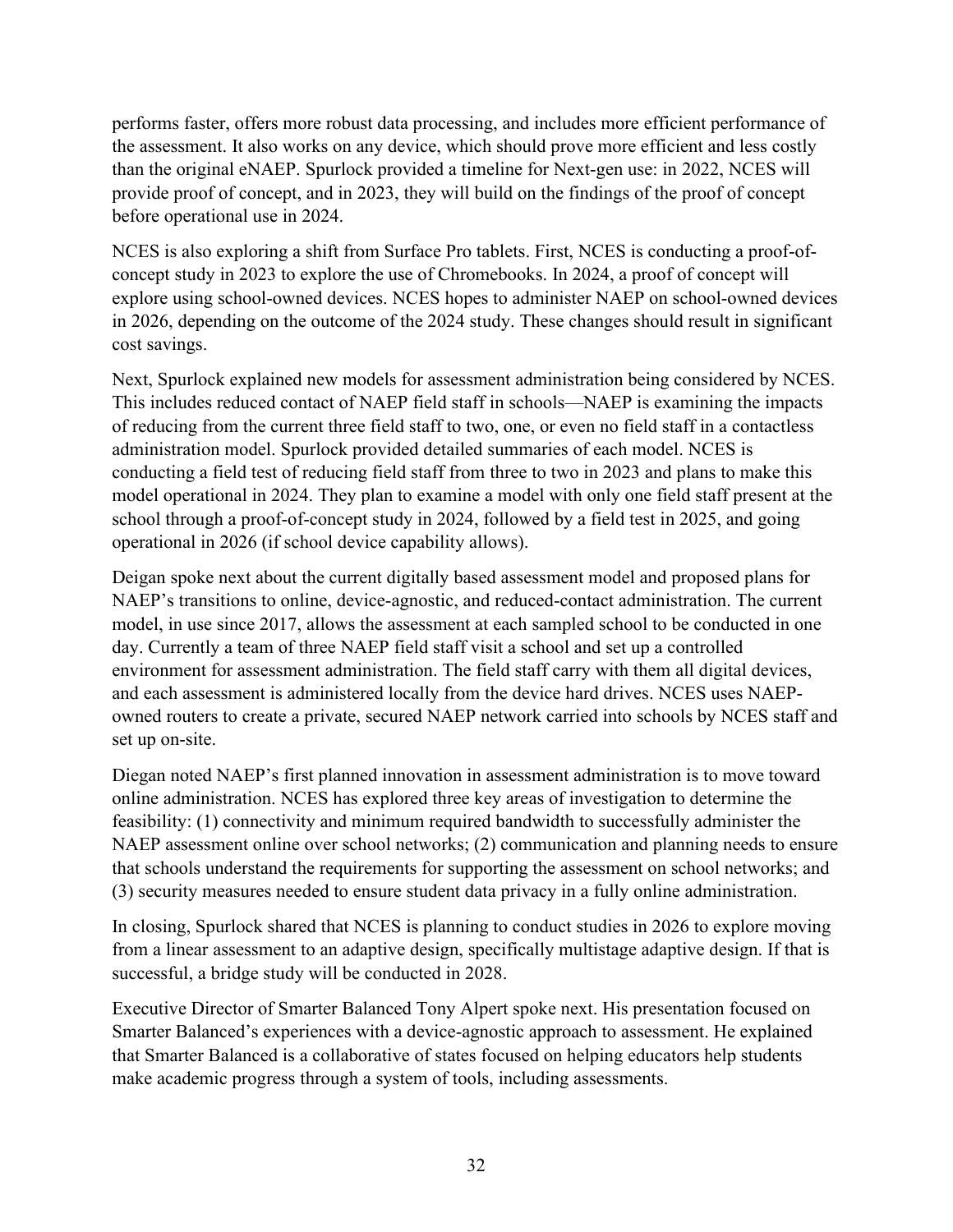Smarter Balanced has examined multiple assessment user interfaces and different task models with cognitive labs. They use research-based approaches for the implementation of accessibility resources and always include a multidisciplinary approach when they engage in a development or design task. Alpert emphasized the importance of including educators in the process of item design and reviews.

Alpert explained that the technology developed for the Smarter Balanced assessments allows for assistive technology to address accessibility needs. He noted NAEP should consider whether to include accessibility features through assistive technology available to all students, if it does not interfere with the construct. Alpert also noted Smarter Balanced has a 12-week testing window to allow schools flexibility in when they assess.

Next, Alpert raised some topics for the Board's consideration as NAEP explores the move to device-agnostic administration. NAEP should consider the availability of devices in school: many schools have moved toward students being issued their own laptops, and they may forget to bring them back. There may be infrastructure challenges, including local bandwidth. An additional problem Smarter Balanced has encountered is updates on devices that may occur right before or during the testing period. He noted specifying the type of device permitted for the assessment can help with update challenges.

Perdue next introduced Marianne Perie, president of Measurement in Practice. Perie assisted with moving Kansas from computer-based testing to fully online assessments and Alaska from paper-based testing to online assessments. To her, moving online requires making choices among competing priorities to find the right balance. She noted there are technical and policy considerations when making the change.

Perie continued by outlining things to consider as NAEP moves toward an online assessment, including maintaining trend lines and accessing comparable scores across students and states. Additionally, the assessments need to be accessible, engaging to students, and highly secure.

Perie next described pitfalls states have encountered, including bandwidth issues and technology glitches. She raised awareness of the fact that security breaches can result in unintended and costly item releases. Based on her experience in Alaska, Perie noted various tensions that can arise when moving toward an online format. Specifically, she has found that innovation can lead to greater student engagement but can lead also to accessibility limits. Regarding flexibility versus comparability, Perie suggested considering whether flexibility causes issues with comparing students across different settings. For example, do required broadband speeds of assessment features disadvantage some populations who may experience more technical glitches and longer time to load items?

Perie also discussed ease of administration versus security of the assessment. To download a new assessment application each year, technology coordinators need to load it on each device individually, so coordinators prefer a low-touch system (i.e., URL where students log in). However, the low-touch systems may be less secure. There also may be questions between remote testing and student privacy to consider.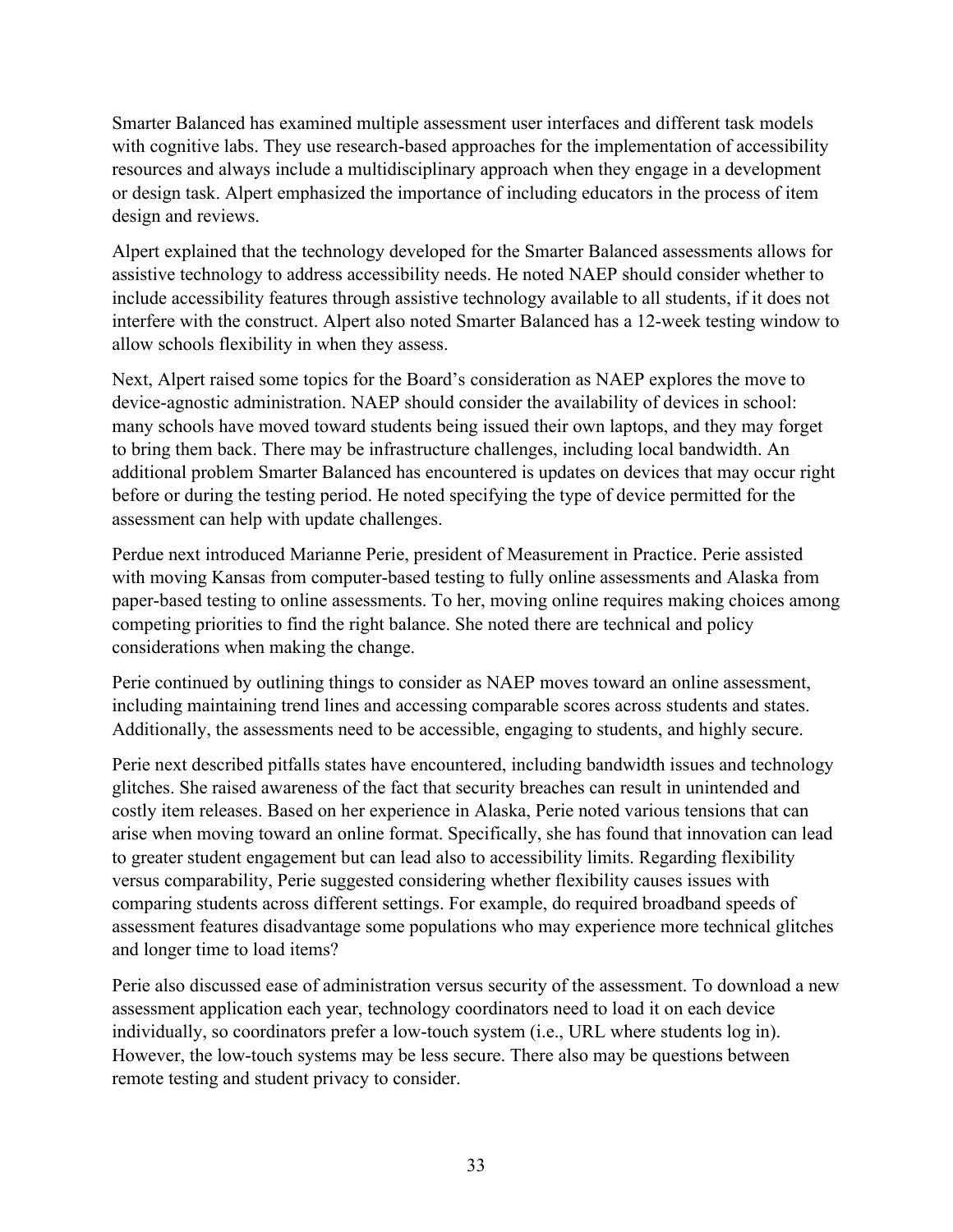Perie concluded her presentation by encouraging Board members to think through and prioritize the new innovations being considered by NAEP, including any associated costs.

Perdue thanked the panelists and requested they provide their slides to the Board. She then opened the floor to member discussion.

Marion started the discussion by stating that there seem to be few instances of testing interruption issues anymore, and he would like to hear more about current issues. Alpert agreed that technology interruptions have improved and explained the decrease is due to systems built with contingencies for when interruptions do occur, not because the issues have vanished. Perie agreed that the challenges have abated, but several states, including Tennessee, New York, and Florida, still use paper-based assessments because they still encounter challenges. They are shifting by grade level to digitally based assessments but gradually, with many grades not converted to digitally based assessments yet.

Kelly noted that the presentations raised important issues for the Board to consider when they discuss contactless and remote testing. He asked if any of the panelists could speak to specific challenges NAEP may encounter as it transitions to contactless administration. He was concerned that in the absence of site-based NAEP staff, the school is responsible for the human resources component, which may pose some challenges. Alpert agreed that there may be a risk in that students may not be motivated to complete the assessment in a remote or contactless environment. Perie also noted if there is a glitch with NAEP, which is low stakes to students, they may stop taking the assessment thereby making analysis difficult.

Spurlock reminded the group that remote administration will be incremental and include proof of concepts and field tests. She is uncertain if there are solutions for student disengagement. Spurlock added that there may be minimum specifications established to deal with potential bandwidth issues, thus reducing the potential for glitches.

Alpert added that the requirement for students to login by themselves can be challenging, especially in the younger grades. He suggested figuring out an infrastructure to get them into the system in advance outside the secure application.

Wright emphasized Kelly's comments about asking the schools to take on the administration components of NAEP. She suggested a survey to find out more about school resources. NAEP has succeeded in part because of the lack of burden placed on schools to administer it. Spurlock agreed and emphasized that is why the plan for 2026 is to move toward *reduced contact, not contactless*, because there are issues that need to be figured out prior to complete contactless administration. Perdue commented that she had never understood the goal of NAEP to be contactless or remote. Carr added that contactless had been the original goal but after interacting with stakeholders, they did receive significant pushback. In the short-term, contactless is not an option.

Alpert added that some schools may not come back fully in-person. He mentioned virtual charter schools. Perdue agreed that virtual students should be considered. With federal dollars being spent to address broadband accessibility, streaming issues should be resolved. She worries about equity for students who do not have safe places to be tested in a virtual environment.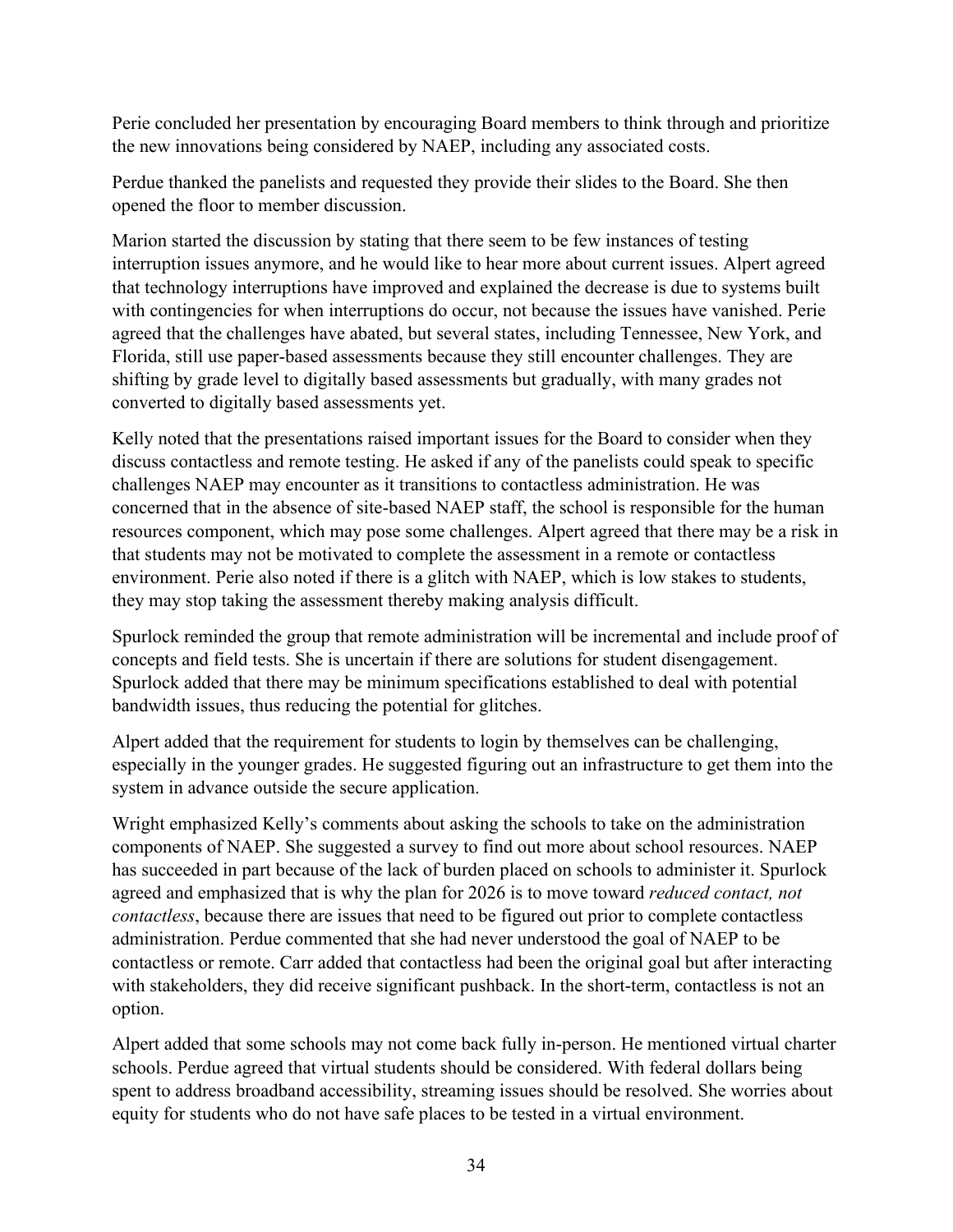Peisch referred to the Board's priority of maintaining trend lines, wondering how that impacts the speed with which NCES can achieve these goals.

Perie reported there have been several NAEP bridge studies. Although conducting the studies may slow down the process, it is not an insurmountable problem.

Miller asked Perie to provide more detail on the timeline.

Perie added that Spurlock had laid out a good timeline for moving online, but some of the other innovations may take time. Specifically, the equity concerns may need more consideration.

Carr reminded everyone that the proof-of-concept studies are not new, and they have some strong research to guide them. NCES conducted their first online studies of writing in 2018 and science in the late 2000s.

Spurlock thanked Carr for providing that background and added that a device-agnostic study conducted in Virginia has informed a lot of their current work.

Marion expressed he believes NAEP must transition to device agnostic and is confident that with the specifications that Spurlock shared, this can be done. He is fully supportive of the direction, and although he would like it to go faster, he also wants it to go well.

## **Member Discussion**

In the final session, Perdue invited Board members to share their priorities and next steps for the Board. But, before this open conversation, the Board must take action on the TEL assessment schedule.

Peisch moved that the Board cancel the currently scheduled 2024 administration of TEL and shift those funds to administer the Long-Term Trend assessment for 13-year-olds in the fall of 2022. Rafal-Baer seconded the motion. Perdue called for a vote, which passed unanimously.

Perdue returned to the open discussion time and offered the first suggestion—she has heard from members wondering if, since the TUDA program succeeds so well, a similar program can be developed for rural areas.

Gasparini said he understood that a consortium of urban districts volunteered to participate in the first TUDA and asked if there is a similar consortium of rural districts that could be encouraged to do the same.

Perdue liked the suggestion and suggested Wright may be able to support this work because her state, Kentucky, includes many rural districts.

West said he found that idea intriguing. He explained that TUDA proves powerful because the data refer to specific urban districts, united by the same leadership and policies, and similar student and teacher demographics. However, rural districts are more diffuse, so to succeed, all rural districts may need to participate.

Perdue said that she did not think that would be an issue because in some states, such as North Carolina, whole counties are rural.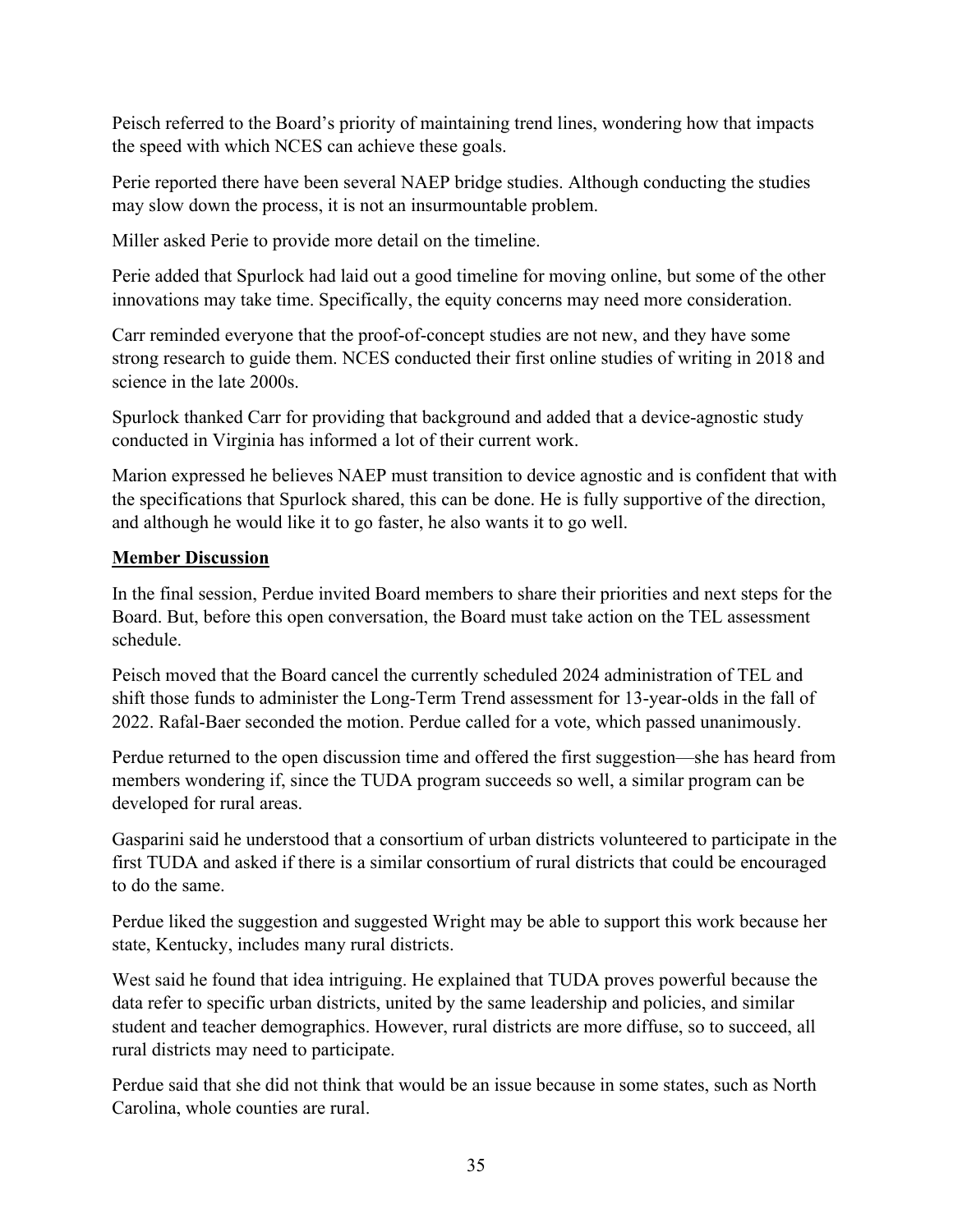Kelly summarized that the two things that stood out to him were divergent trend lines and the report from the Council of the Great City Schools that shows how districts use NAEP data to improve academic outcomes. He urged the Board to find opportunities to highlight NAEP data in ways that show what works and how to replicate it.

Miller asked Carr and Schneider to explain a previous reference about an international assessment similar to TEL.

Carr said she wanted to highlight two international assessments, both of which use TEL as a model. The International Computer and Information Literacy Study has two subscales, one of which is almost identical to the computer communication literacy domain in TEL. The other assessment from the Organization for Economic Co-operation and Development, Learning in the Digital World, is scheduled to be administered in 2025.

Schneider added that caution should be taken when comparing NAEP to international assessments. He said that the Board should recognize the international assessments and the degree to which the U.S. spends money, time, and energy on American assessments only.

Rafal-Baer commented that the Board and staff should ensure people understand the importance of participating in the upcoming NAEP administration. Participation is necessary to maintain trend, which is more important than ever post-COVID.

Mark White thanked everyone for a great two days and apologized for not being there in person.

Marion said it was a privilege to be part of the meeting. He said the Board should construct a well-vetted analytic plan for the 2022 results, both for the long-term trend data and the main NAEP data by state. He suggested this as an agenda item in March. Perdue agreed and added that a communication plan is also necessary. Carr indicated that NCES already has an analysis plan.

Schneider added that IES is trying to get data out faster.

Carvalho emphasized that the 2022 data would include students who were in the third-grade last year and likely promoted regardless of their performance. Thus, this year's fourth graders may not have been ready to enter fourth grade. Analyzing retention and social promotion may provide insight into what happened. Carvalho thanked Perdue and said that the presentations and conversations were some of the best he had seen at the Board meetings.

The meeting adjourned at 3:33 p.m.

I certify the accuracy of these minutes.

 $\leq$  beverly  $\leq$ . Tercue

Beverly Perdue, Chair Date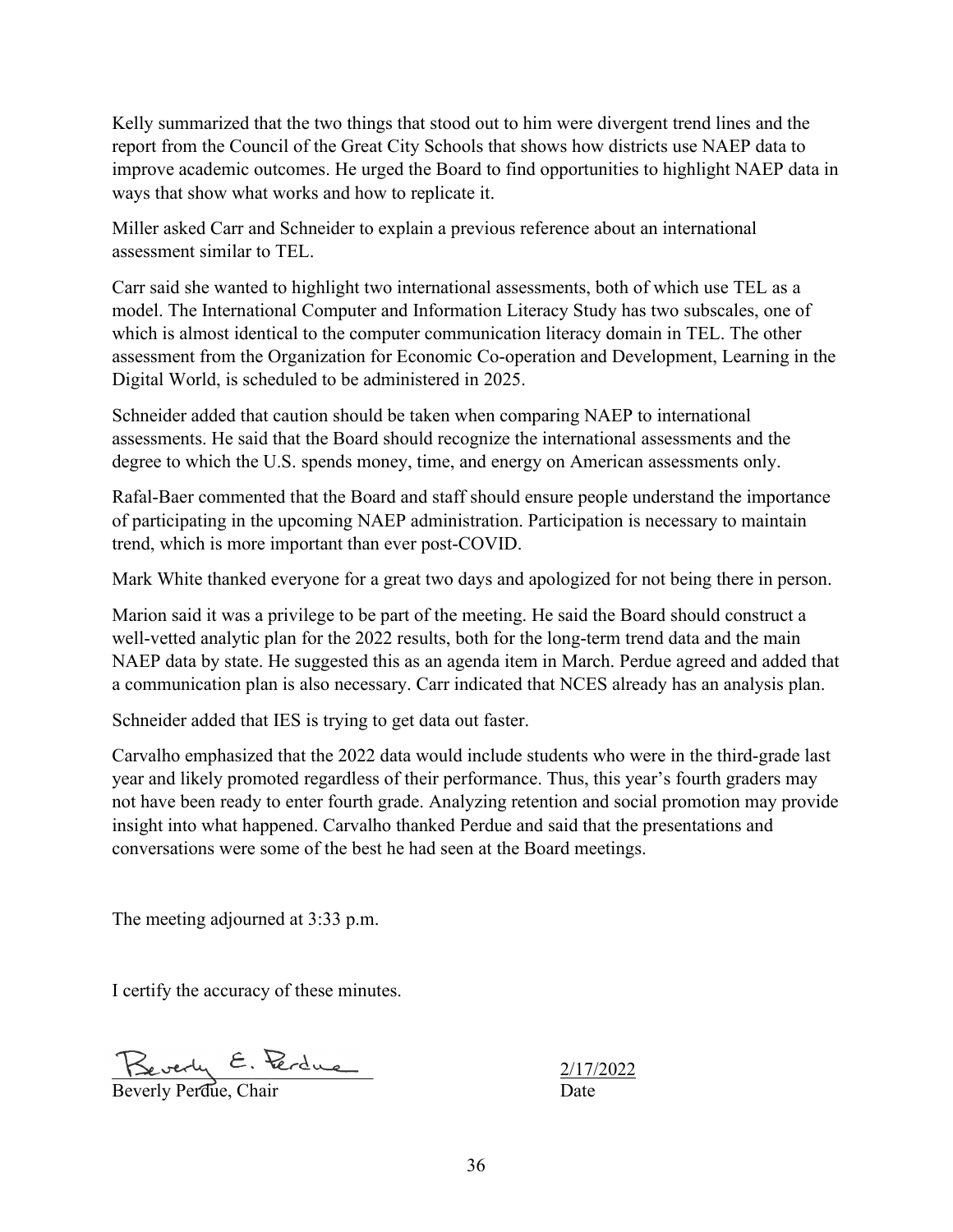# **National Assessment Governing Board**

## **Executive Committee Meeting**

## **Report of November 18, 2021**

## **OPEN SESSION, PART I**

**Executive Committee Members:** Beverly Perdue (Chair), Alice Peisch (Vice Chair), Haley Barbour, Dana Boyd, Paul Gasparini, Suzanne Lane, Tonya Matthews, Mark Miller, Martin West, Carey Wright.

#### **Executive Committee Members Absent:** None.

**National Assessment Governing Board Members:** Beverly Perdue (Chair), Alice Peisch (Vice Chair), Haley Barbour, Dana Boyd, Alberto Carvalho, Tyler Cramer, Christine Cunningham, Viola García, Paul Gasparini, Gary Herbert, Patrick Kelly, Suzanne Lane, Scott Marion, Tonya Matthews, Reginald McGregor, Mark Miller, Julia Rafal-Baer, Ron Reynolds, Nardi Routten, Martin West, Mark White, Grover Whitehurst, Carey Wright, Mark Schneider (ex-officio)

**National Assessment Governing Board Staff:** Rebecca Dvorak, Stephaan Harris, Donnetta Kennedy, Laura LoGerfo, Lesley Muldoon, Munira Mwalimu, Sharyn Rosenberg, Angela Scott, Lisa Stooksberry, Matthew Stern, Anthony White.

**National Center for Education Statistics (NCES):** Tammie Adams, Gina Broxterman, Peggy Carr, Jing Chen, Brian Cramer, James Deaton, Enis Dogan, Veda Edwards, Pat Etienne, Eunice Greer, Shawn Kline, Ebony Walton, William Ward.

### **U.S. Department of Education Staff:** None.

**Other attendees:** Imer Arnautovic, Chris Averett, Vickie Baker, Jenny Beard, Scott Becker, Jonas Bertling, Myra Best, Greg Binzer, Markus Broer, Jay Campbell, Shamai Carter, Allegra Chilstrom, Brandon Dart, Gloria Dion, Tara Donahue, Amy Dresher, Emma Edick, Kadriye Ercikan, Kim Gattis, David Hoff, Subin Hona, Young Kim, Sami Kitmitto, Andrew Kolstad, Regina Lewis, Joanne Lim, Kathleen Manzo, Kavemuii Murangi, Emilie Pooler, Paula Rios, Keith Rust, Debra Silimeo, Michael Slattery, Pat Stearns, Jenna Tomasello, Anthony Velez, Llana Williams, Karen Wixson, Edward Wofford.

The Executive Committee met in open session from 9:45 a.m. to 10:15 a.m. The session was called to order by Governor Beverly Perdue, Chair, at 9:46 a.m.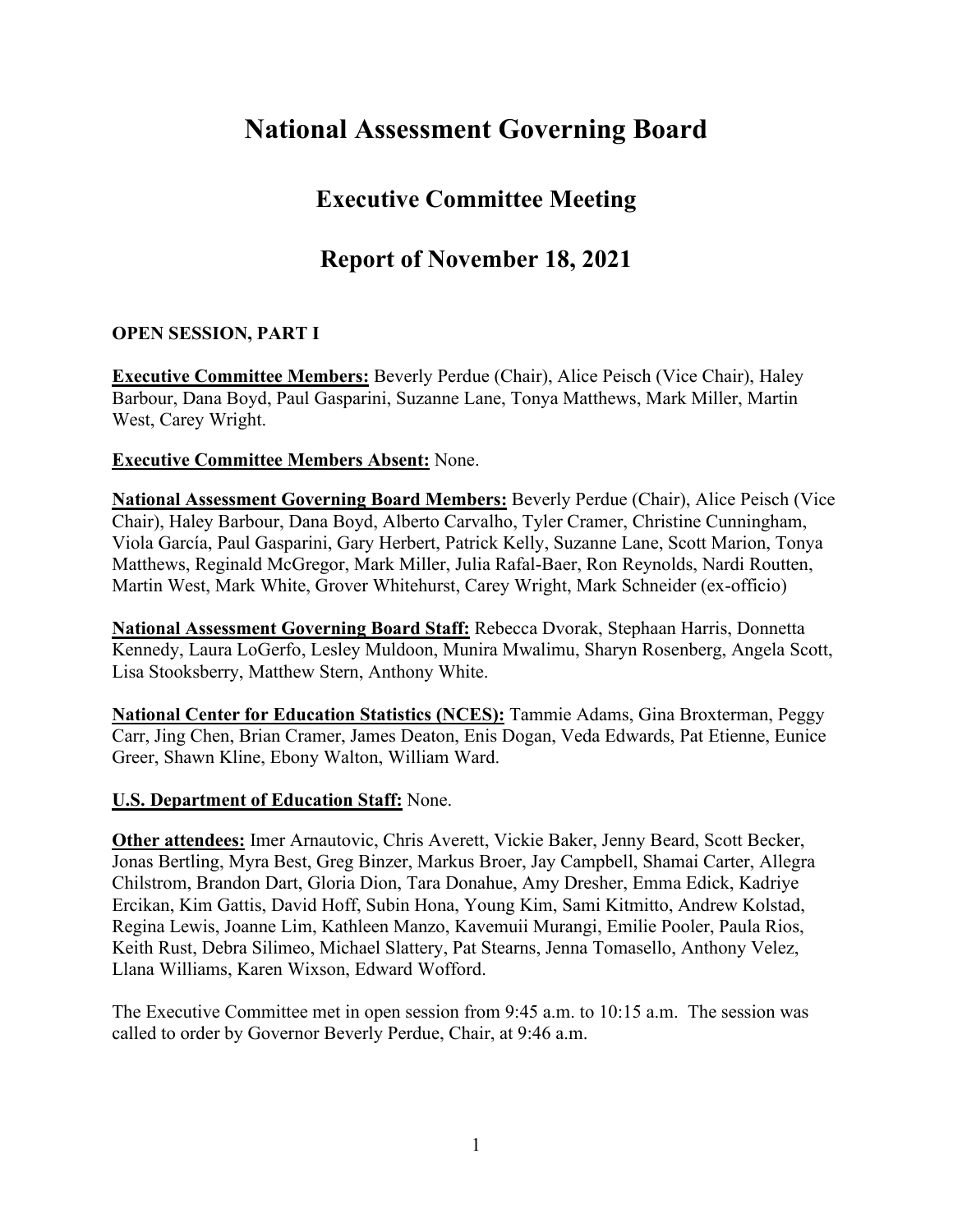Perdue provided welcoming remarks, specifically congratulating re-appointed members and the newest members to the full Board. Perdue also expressed gratitude to the Board staff, on behalf of the Board, for all the work that was done over the last 18 months, during the pandemic.

Perdue reviewed the agenda for the Executive Committee meeting and stated that the committee would be in open session for the first thirty minutes to hear from herself and Lesley Muldoon, Executive Director, to talk about the vision and goals for the Board. Afterwards, the committee would be in closed session for about an hour, where only Board members, Board staff, and NCES staff could be present, to hear from Peggy Carr, Commissioner of the National Center for Education Statistics (NCES), on the budget and any potential impacts to the assessment schedule. Finally, the committee would move back to open session for a five-minute period to allow time for any actions (i.e., potential changes to the assessment schedule) to be considered.

Perdue reminded everyone in attendance that the meeting is being conducted in a hybrid environment and of the procedures for including virtual participants in the discussion.

Perdue proceeded to update the Board on her vision for the Board's work. Perdue remarked that big innovations and new ideas can sometimes take a decade or more to come to fruition, which would surpass any individual member's time on the Board. Perdue said that although she does not personally like that slow pace, and wishes change could happen faster, that sometimes in the world of data, quickness is not the best path. Despite the fact that some of these changes will take years, Perdue urged the Executive Committee members to think about how big innovations and new ideas will actually look like when they are fully implemented in the years ahead.

Perdue continued that she supports Strategic Vision 2025, adopted in September 2020, as a multi-year strategic path for the Board. The vision is an opportunity to both guide the Board's current work but also the work of future Board members.

Perdue mentioned that all Board members received a Strategic Vision 2025 progress report (in the meeting materials packet) that was developed by Board staff, to detail the Board's achievements in the first year of this multi-year effort. Perdue implored Executive Committee members, as well as the full Board, to identify what the highest priorities should be for the coming year to make sure that staff can carry out the strategic vision's work based on the goals that Board members have set.

Perdue also mentioned a few other priorities for her term as Chair. Perdue indicated that she has asked staff to build time into every quarterly agenda for Board members to have open discussion. This session will be an opportunity for members to share their ideas and collaborate as a group. In addition, Perdue expressed that Executive Committee members should elevate committee discussions around key projects and work, hereby increasing collaboration across standing committees. To this end, Perdue communicated that more updates from committee chairs and vice-chairs, in subsequent Executive Committee meetings, will be welcome additions to the agenda.

Perdue continued that she has had an opportunity to engage in individual phone calls with many members of the Board recently and that she has learned a lot in those discussions. She encouraged Board members to have robust and candid conversations with one another.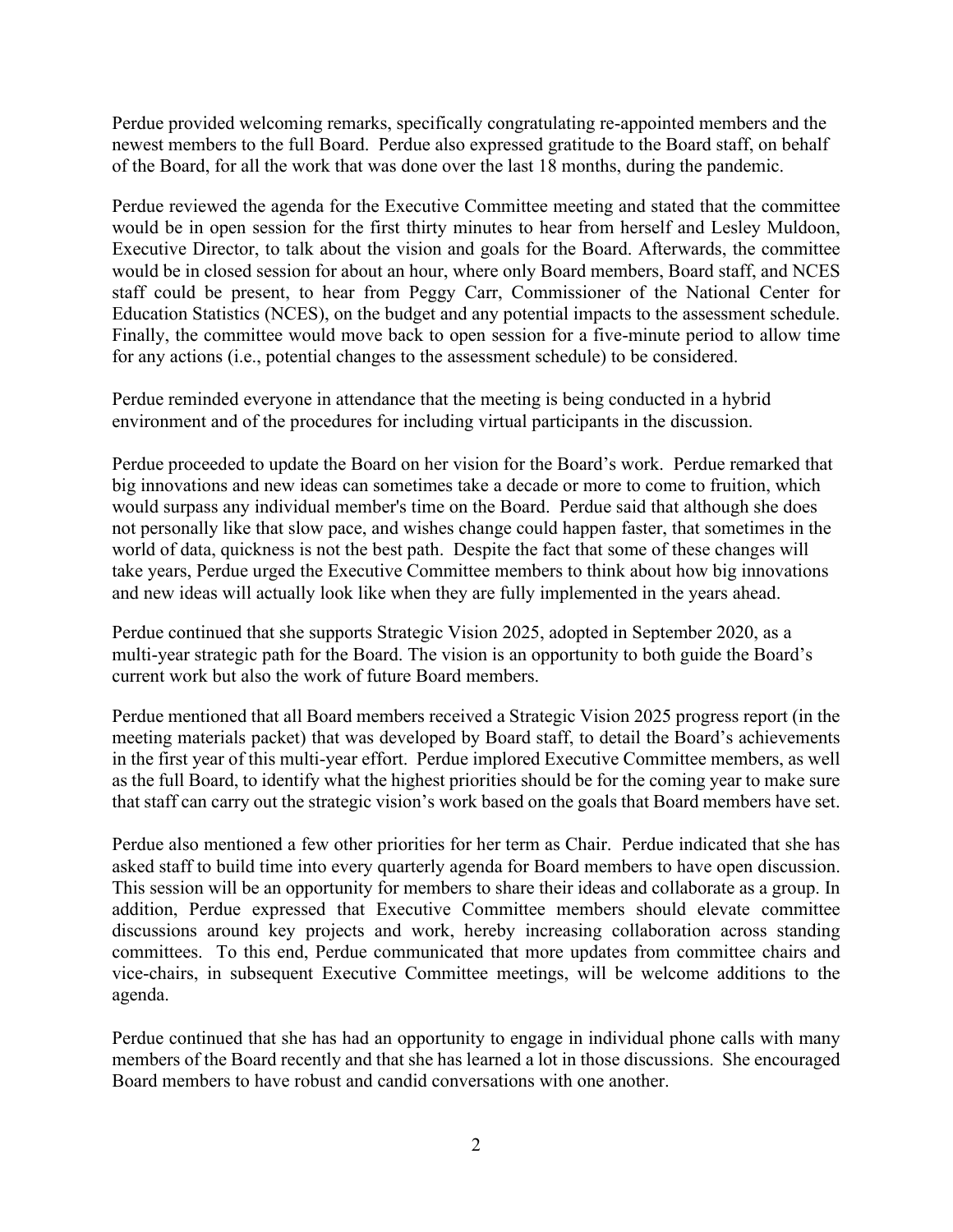Perdue then introduced Lesley Muldoon, Executive Director, to provide an overview of the Strategic Vision 2025 discussions that will take place during the full Board meeting the next two days.

Muldoon provided an overview of a two-page document, shared with Board members, that contains two categories of priorities that align with Strategic Vision 2025: the first includes challenges and opportunities that are facing K-12 education broadly and the second includes specific issues that NAEP and the Governing Board are uniquely positioned to work on.

Muldoon shared that, in the first category, the topics to be discussed by the full Board include the divergent trend lines (the bifurcation of the trends for the nation's highest-performing students and the nation's lowest-performing students evident on NAEP over the last decade), COVID-19's dramatic effect on student achievement and progress, and the assessment results that are revealing that more students are scoring below the NAEP Basic achievement level. In addition, Muldoon stated that the full Board needs to consider the reporting of 2022 NAEP results as potentially the most important NAEP data collection in the last fifty years because of the pandemic.

Muldoon continued that, in the second category, the topics to be discussed by the full Board include the modernization of NAEP's digitally-based assessments (including both the ongoing work to transition to Next-Generation digitally-based assessments by NCES and the policy questions that need to be explored by the Governing Board), whether and how NAEP's indicator of socioeconomic status can be improved to better understand student performance, and further exploring (and possibly defining) what it means for the Board to continue its commitment to equity in assessments for all students participating in NAEP.

At 10:12 a.m. Chair Perdue ended the open session.

## **CLOSED SESSION**

**Executive Committee Members:** Beverly Perdue (Chair), Alice Peisch (Vice Chair), Haley Barbour, Dana Boyd, Paul Gasparini, Suzanne Lane, Tonya Matthews, Mark Miller, Martin West, Carey Wright.

## **Executive Committee Members Absent:** None.

**National Assessment Governing Board Members:** Beverly Perdue (Chair), Alice Peisch (Vice Chair), Haley Barbour, Dana Boyd, Alberto Carvalho, Tyler Cramer, Christine Cunningham, Viola García, Paul Gasparini, Gary Herbert, Patrick Kelly, Suzanne Lane, Scott Marion, Tonya Matthews, Reginald McGregor, Mark Miller, Julia Rafal-Baer, Ron Reynolds, Nardi Routten, Martin West, Mark White, Grover Whitehurst, Carey Wright, Mark Schneider (ex-officio)

**National Assessment Governing Board Staff:** Rebecca Dvorak, Stephaan Harris, Donnetta Kennedy, Laura LoGerfo, Lesley Muldoon, Munira Mwalimu, Sharyn Rosenberg, Angela Scott, Lisa Stooksberry, Matthew Stern, Anthony White.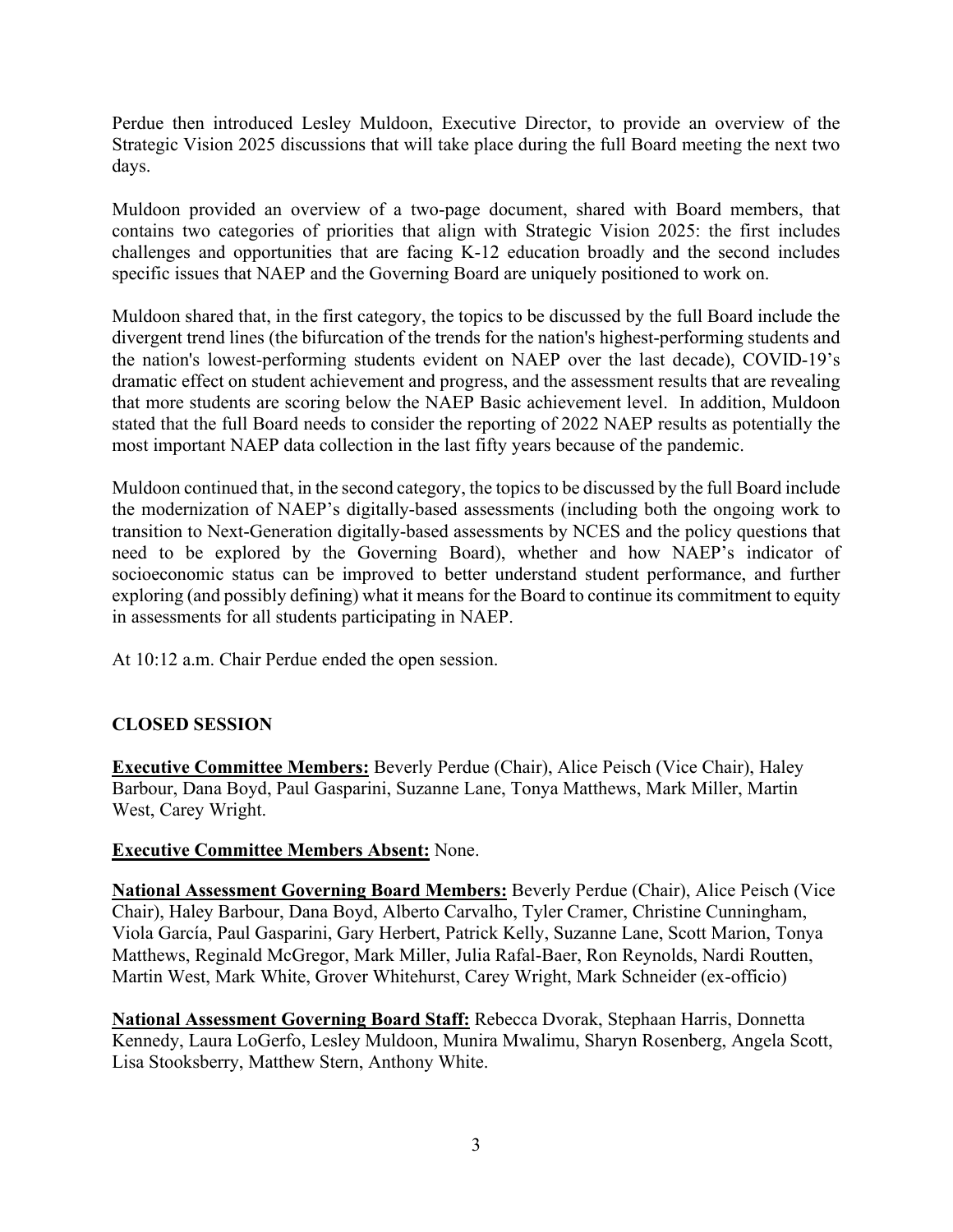**National Center for Education Statistics (NCES):** Tammie Adams, Gina Broxterman, Peggy Carr, Jing Chen, Brian Cramer, James Deaton, Enis Dogan, Veda Edwards, Pat Etienne, Eunice Greer, Shawn Kline, Ebony Walton, William Ward.

## **U.S. Department of Education Staff:** None

The Executive Committee met in closed session from 10:15 a.m. to 11:20 a.m. to discuss the NAEP budget and assessment schedule, in addition to other Governing Board priorities.

These discussions were conducted in closed session because the disclosure of cost data would significantly impede implementation of contract awards. Therefore, this discussion is protected by exemption 9(B) of section 552b(C) of Title 5 U.S.C.

Perdue reminded members of the confidential nature of the discussions and then turned to Muldoon to provide an overview of the assessment schedule, the Technology and Engineering Literacy (TEL) assessment scheduled for administration in 2024, and budget implications that the Executive Committee had discussed at a previous meeting.

Next, Carr led a presentation on the NAEP Budget and potential impacts to the assessment schedule. Carr provided information about projected costs for the program, the current planning for the administration of the Technology and Engineering Literacy assessment in 2024, the projected budget implications for the assessment schedule, an update on the congressional appropriations process, and projected costs for research and development.

Perdue ended the closed session at 11:20 a.m.

## **OPEN SESSION, PART II**

**Executive Committee Members:** Beverly Perdue (Chair), Alice Peisch (Vice Chair), Haley Barbour, Dana Boyd, Paul Gasparini, Suzanne Lane, Tonya Matthews, Mark Miller, Martin West, Carey Wright.

## **Executive Committee Members Absent:** None.

**National Assessment Governing Board Members:** Beverly Perdue (Chair), Alice Peisch (Vice Chair), Haley Barbour, Dana Boyd, Alberto Carvalho, Tyler Cramer, Christine Cunningham, Viola García, Paul Gasparini, Gary Herbert, Patrick Kelly, Suzanne Lane, Scott Marion, Tonya Matthews, Reginald McGregor, Mark Miller, Julia Rafal-Baer, Ron Reynolds, Nardi Routten, Martin West, Mark White, Grover Whitehurst, Carey Wright, Mark Schneider (ex-officio)

**National Assessment Governing Board Staff:** Rebecca Dvorak, Stephaan Harris, Donnetta Kennedy, Laura LoGerfo, Lesley Muldoon, Munira Mwalimu, Sharyn Rosenberg, Angela Scott, Lisa Stooksberry, Matthew Stern, Anthony White.

**National Center for Education Statistics (NCES):** Peggy Carr, Brian Cramer.

## **U.S. Department of Education Staff:** None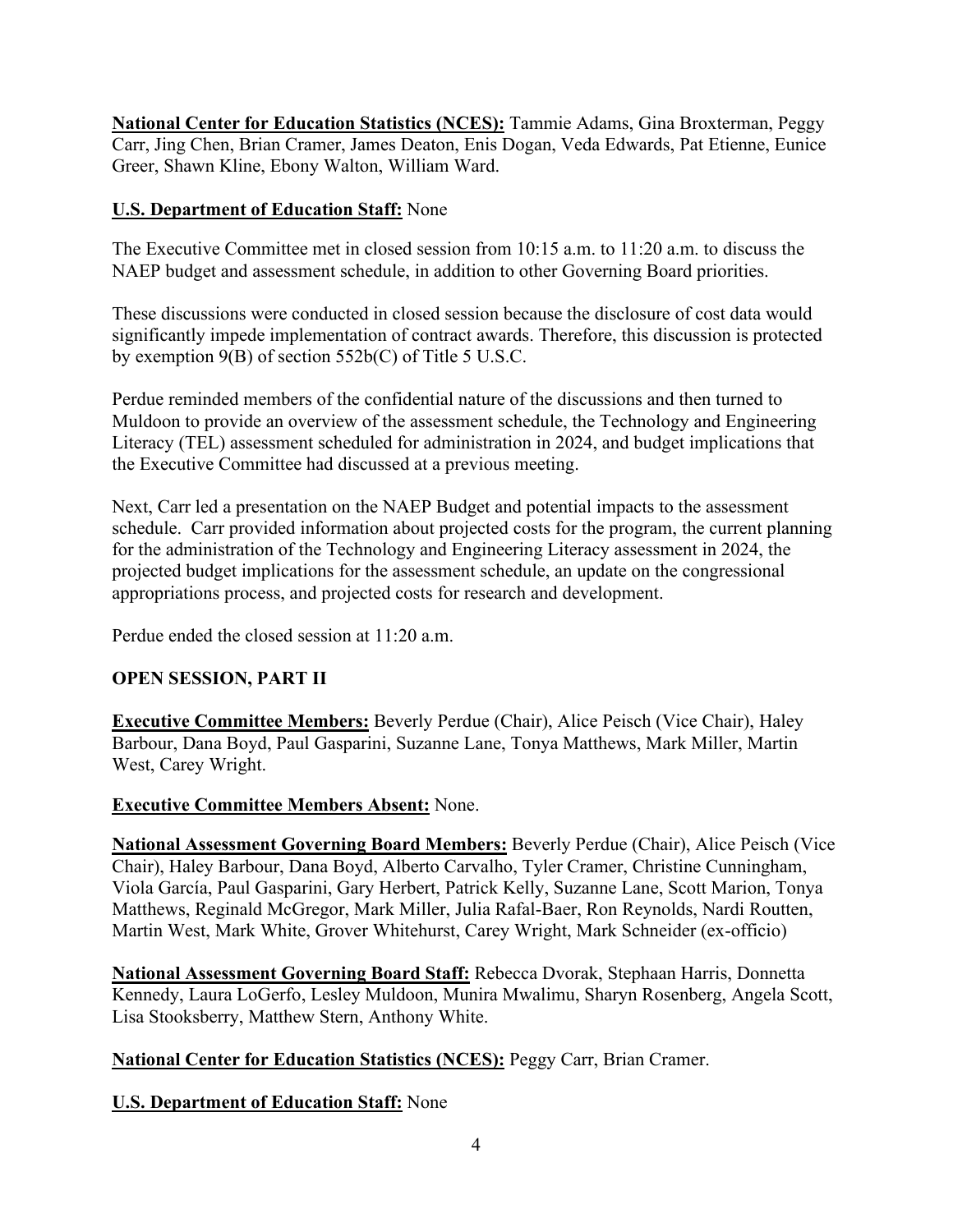**Other attendees:** Jenny Beard, Scott Becker, Myra Best, Jay Campbell, Allegra Chilstrom, Amy Dresher, Emma Edick, Neal Gross, Kavemuii Murangi, Jenna Tomasello.

The Executive Committee reconvened in open session at 11:26 a.m.

Governor Perdue presented the committee with the following options to consider an amendment to the NAEP assessment schedule: first, cancel the 2024 administration of TEL and add nothing new to the assessment schedule; second, cancel the 2024 administration of TEL and swap for one of the following new assessments (LTT age-13 or some 12<sup>th</sup> grade reading and mathematics); or third, cancel the 2024 administration of TEL and present both of the aforementioned options (LTT age-13 or some  $12<sup>th</sup>$  grade reading and mathematics) to the full Board for their consideration.

Perdue asked for a motion.

Alice Peisch moved to recommend the full Board cancel the 2024 administration of TEL and swap it for the Long-Term Trend assessment of 13-year-olds to be administered in 2022. The motion was seconded by Martin West. The Executive Committee voted 9-1 in support of the motion. Perdue announced that the recommendation carried and will be presented to the full Board for further consideration.

At 11:29 a.m. Chair Perdue adjourned the meeting.

I certify the accuracy of these minutes.

 $\leq$   $\leq$   $\leq$   $\leq$   $\leq$   $\leq$   $\leq$   $\leq$   $\leq$   $\leq$   $\leq$   $\leq$   $\leq$   $\leq$   $\leq$   $\leq$   $\leq$   $\leq$   $\leq$   $\leq$   $\leq$   $\leq$   $\leq$   $\leq$   $\leq$   $\leq$   $\leq$   $\leq$   $\leq$   $\leq$   $\leq$   $\leq$   $\leq$   $\leq$   $\leq$   $\leq$   $\leq$ 

Beverly Perdue, Chair Date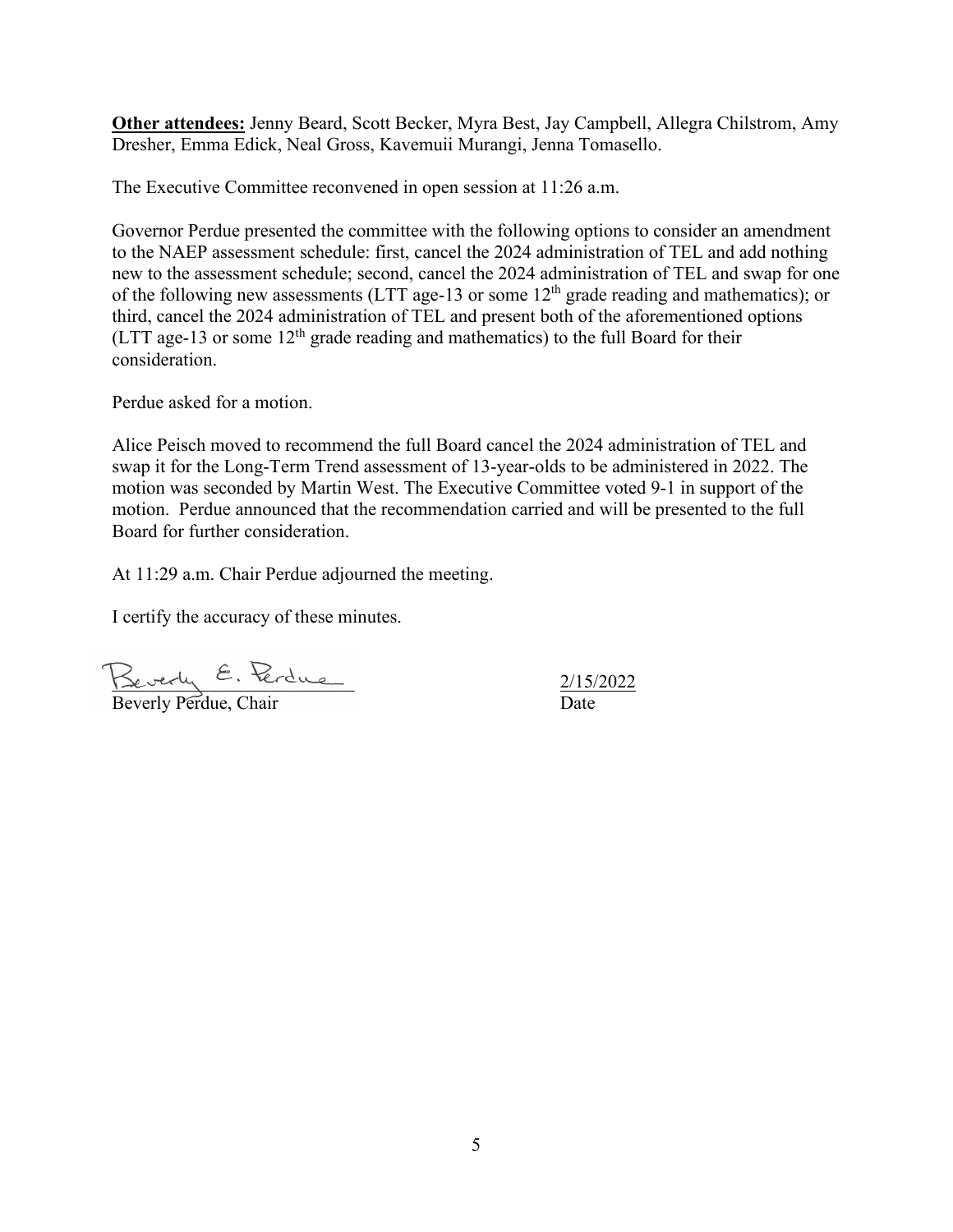## **National Assessment Governing Board**

## **Assessment Development Committee**

## **Report of November 10, 2021**

**ADC Members:** Dana Boyd (Chair), Mark Miller (Vice Chair), Christine Cunningham, Frank Edelblut, Viola Garcia, Patrick Kelly, Reginald McGregor and Nardi Routten.

**Other Governing Board Members:** Tyler Cramer.

**Governing Board Staff:** Executive Director Lesley Muldoon, Deputy Executive Director Lisa Stooksberry, Rebecca Dvorak, Sharyn Rosenberg and Angela Scott.

**NCES Staff:** Tammie Adams, Gina Broxterman, Jing Chen, Brian Cramer, Jamie Deaton, Alison Deigan, Enis Dogan, Eunice Greer, Holly Spurlock, Nadia McLaughlin, and Dan McGrath.

**Other Attendees:** American Institutes for Research: Danielle Ferguson, Kim Gattis, Cadelle Hemphill, Martin Hooper, Young Yee Kim, Sami Kitmitto, and Gabrielle Merken. CRP: Shamai Carter, Subin Hona, Anthony Velez and Edward Wooford. Educational Testing Service: Jay Campbell, Shu-Kang Chen, Gloria Dion, Christopher Gentile, Ranu Palta-Upreti, Hilary Persky, Emilie Pooler, Sarah Rodgers and Karen Wixson. Hager Sharp: David Hoff and Joanne Lim. The Hatcher Group: Jenny Beard, Sophia Handel and Jenna Tomasello. Human Resources Research Organization: Hillary Michaels. Institute of Education Sciences: Tina Love. Manhattan Strategies Group: Tara Donahue. Optimal Solutions Group: Sadaf Asrar and Imer Arnautoric. Westat: Chris Averett, Greg Binzer and Lauren Bryne. WestEd: Cynthia Greenleaf and Mark Loveland. Other: Vickie Baker (West Virginia Department of Education), Marc Chun (Chan Zuckerberg Initiative), Beth LaDuca (Ohio Department of Education), David Pearson (University of California at Berkley) and Renee Savoie (Connecticut Department of Education).

#### **Welcome and Review of Agenda**

Chair Dana Boyd called the meeting to order at 3:15 p.m. ET and began by welcoming new Board member Viola Garcia to the Assessment Development Committee. Boyd noted that there were two main items on the Committee agenda, both related to NAEP frameworks: the first item is the action on the Reading Assessment and Item Specifications and the second item is an initial discussion of public comment received on the current NAEP Science Assessment Framework.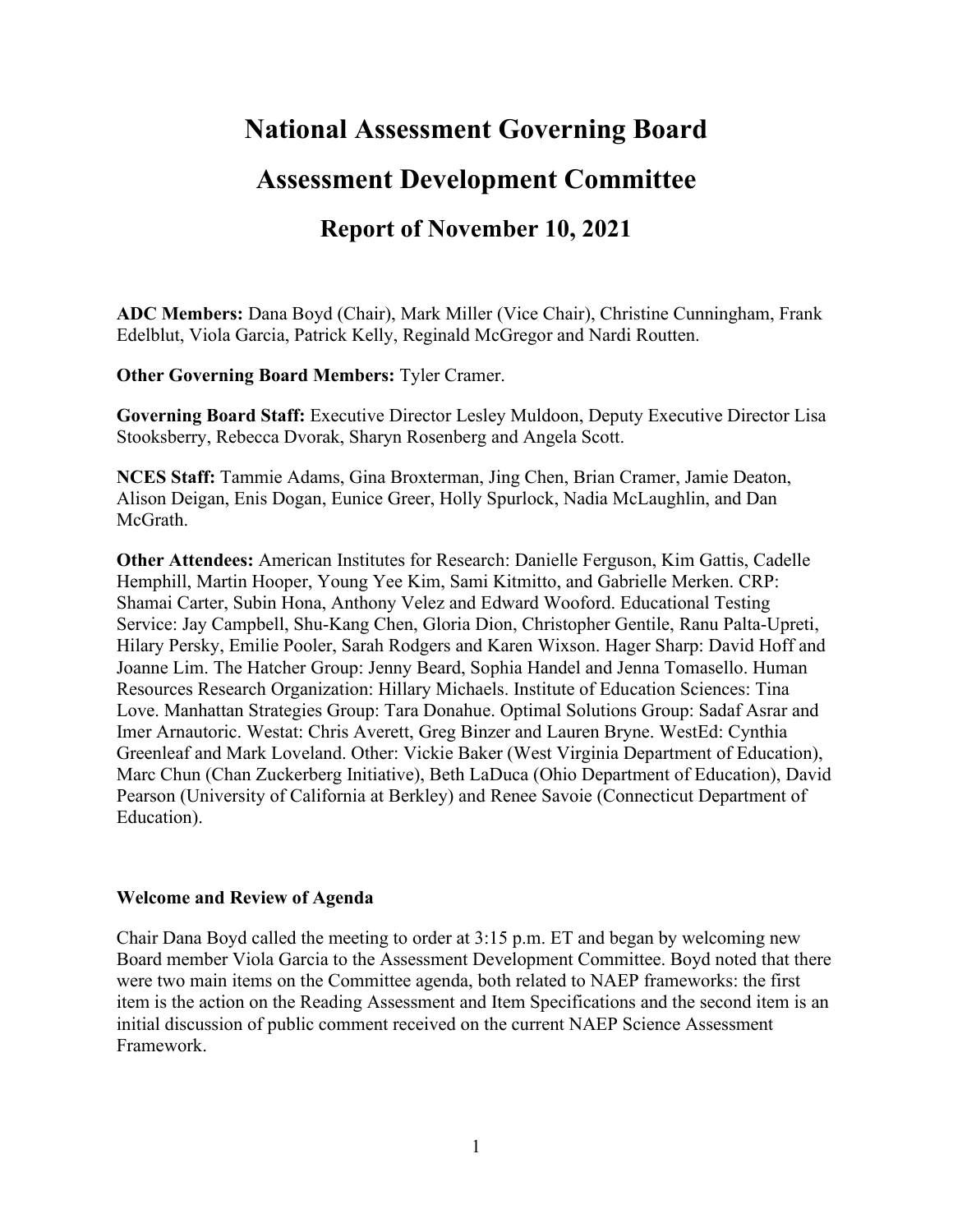#### **ACTION: 2026 NAEP Reading Assessment and Item Specifications**

Boyd noted that the Board reached an important milestone of unanimous adoption of the 2026 NAEP Reading Framework during the recent August quarterly Board meeting. The final step in that process is approval of the Reading Assessment and Item Specifications, which provide additional information to the National Center for Education Statistics (NCES) on how to operationalize the framework when developing the assessment. Boyd noted that she and Vice Chair Mark Miller would provide a very brief overview of the purpose and status of this document.

Boyd explained that NCES is the primary audience for the Specifications document and that they have conducted several reviews of previous drafts; all NCES issues and concerns have been addressed in this final version. The document includes much of the same text as the framework (often verbatim), with additional elaboration and examples. One of the appendices includes the achievement level descriptions (ALDs), which describe what students should know and be able to do at NAEP Basic, NAEP Proficient, and NAEP Advanced, for grades 4, 8, and 12 in reading.

Miller noted that the review of the ALDs in the Specifications document surfaced some issues that also are relevant to the ALDs included in the framework. The advance materials included some proposed edits in tracked changes that are intended to eliminate knowledge and skills that NAEP cannot actually measure. These edits were based on feedback from NCES and the Technical Advisory Committee, working in conjunction with WestEd staff and panelists. For example, the ALD for NAEP Proficient in grade 4 stated that readers should be able to "rewrite a story from another character's perspective." Since this is not a writing assessment and students only have 30 minutes per block, it is not feasible for students to rewrite a story; therefore, some of the language has been revised to better reflect the knowledge and skills that are feasible to measure. Miller also noted a typographical error that was included in the ALD for NAEP Advanced at grade 8; "Reachers" should be "Readers."

Miller explained that ADC and COSDAM members jointly reviewed a draft of the Specifications in September. Revisions were made based on that review; special studies were removed from the document and language was added to be more explicit about the need for a distribution of comprehension targets at each achievement level. After these changes were made, there was no additional feedback received from ADC or COSDAM members.

Boyd asked Committee members whether there were any questions. The following motion was made by Mark Miller and seconded by Reginald McGregor:

**ADC recommends to the full Board that the 2026 NAEP Reading Assessment and Item Specifications be adopted and that Appendix B of the NAEP Reading Framework be replaced with the updated achievement level descriptions (in addition to fixing the typo noted in NAEP Advanced grade 8 from "Reachers" to "Readers".** 

The motion carried 7 to 0 with one abstention; Viola Garcia noted that she had not been involved in previous reviews or discussions of this document and did not feel comfortable voting on it.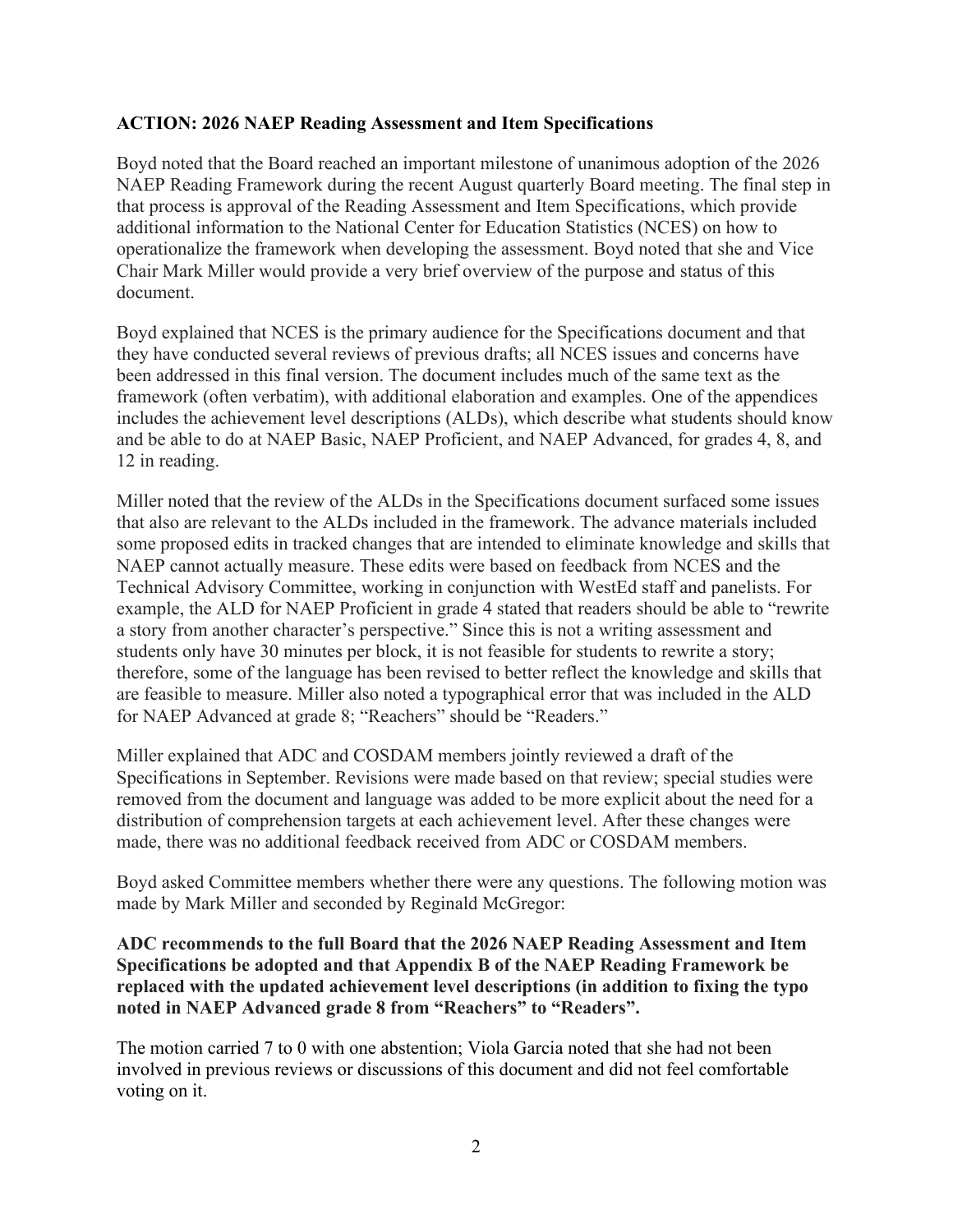Boyd thanked Reading Visioning and Development Panel Chair David Pearson, Reading Visioning and Development Panel members, WestEd staff, Board staff, and NCES staff for all of their work on this project. David Pearson thanked the ADC for all of their work and attention to the framework and stated that it had been a professional pleasure to work with them. Cynthia Greenleaf of WestEd seconded Pearson's remarks.

#### **Discussion of Initial Public Comment on Current NAEP Science Framework**

Boyd noted that the Committee was now turning their attention to the next framework update that is up for consideration, the 2028 NAEP Science Framework. The Board conducted a public comment period on the current NAEP Science Framework from August 20 – October 15 to seek broad input upfront on whether and how the current framework should be updated. Thirty sets of comments were received in addition to a memo from NCES on operational considerations. Boyd explained that the following week, during the plenary session on this topic, the ADC would provide an initial recommendation to the full Board on a list of issues or topics for which the Board may want to provide policy guidance to the framework panels. Boyd added that the Committee did not need to make a decision about these policy issues right now, only to identify what they are so that we can commission some targeted expert input for the Board to consider in March.

Christine Cunningham briefly noted the main themes of the public comments that were received: the alignment (or lack thereof) between the current NAEP Science Framework and most state standards, including scientific practices and three-dimensional learning, inter/cross disciplinary science and engineering, and the NAEP Science and Technology and Engineering Literacy (TEL) Frameworks; equity and diversity; accessibility; reasons not to make major changes; editorial comments; controversial subject matter; and assessment design.

Cunningham explained that the goal of the discussion was to determine whether these were the right policy questions, and if so, what additional information is needed for the Board to make an informed decision about guidance to the framework panels? She then described each of the proposed policy questions.

The first potential policy consideration is how NAEP should be informed by state science standards. Since the Board last adopted a new NAEP Science Framework in 2005, there is much more convergence of state standards regardless of whether states are adopters, adapters, or non-adopters of the Next Generation Science Standards (NGSS). For the recent update of the 2026 NAEP Mathematics Framework, the Board spent considerable time discussing the importance of not being "out of step" with what the majority of states are doing while also recognizing the lack of national standards. State participation in the NAEP science assessment is not mandated but the NAEP Assessment Schedule does include states and TUDAs for Science at grades 4 and 8 in 2028. States and TUDAs may not volunteer to participate if they perceive NAEP to be measuring something different from what is covered by their own science standards and assessments.

The second potential policy consideration relates to the role of equity in the NAEP Science Framework. Cunningham noted that a lot of the public comment received focuses on issues of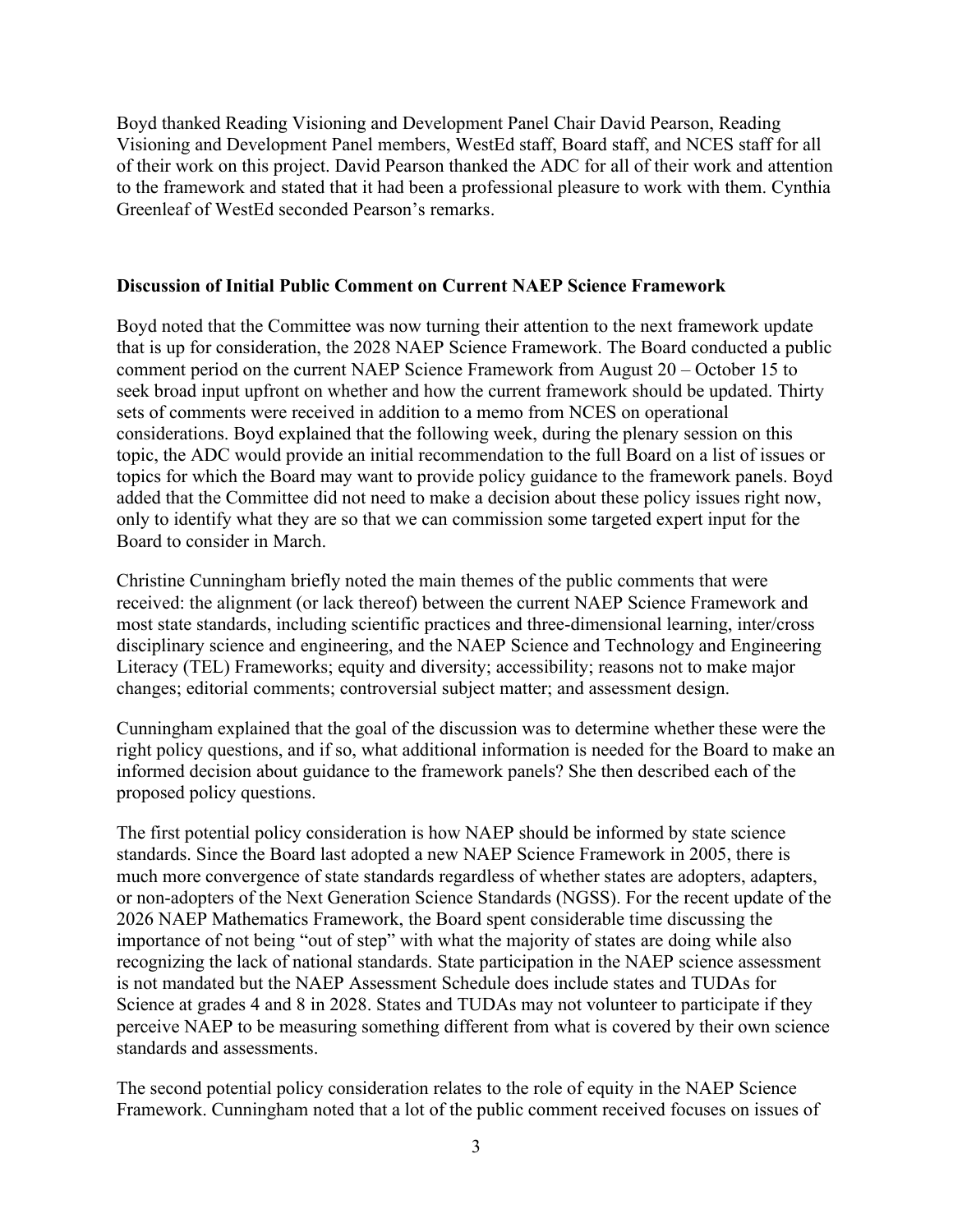equity, and that this was also a major theme of the Board discussions during the update of the NAEP Reading Framework. Some of the current debates around equity are perceived to be partisan, and it is important for NAEP to remain nonpartisan. The NAEP Reading Framework that was unanimously adopted by the Board in August included two mentions of equity: a commitment to designing assessments that are inclusive and accessible for the full diversity of students who are administered the assessments, and a reference to selection of a diverse range of texts and tasks representing different student identities, interests, knowledge, and other backgrounds.

The third potential policy consideration is whether content from the NAEP Technology and Engineering Literacy (TEL) Framework should be incorporated into the NAEP Science Framework. Cunningham noted that most – if not all – states include technology and engineering in their science standards, and the Board has informally discussed whether the TEL content might be merged with an updated science framework. It should be more cost effective to eliminate TEL as a stand-alone framework and assessment. On the other hand, TEL is a literacy assessment and provides any content background that is needed; TEL also includes one subscale (Information and Communication Technology) that is more related to some English Language Arts standards than to science standards. In addition, incorporating some aspects of the TEL Framework into the Science Framework may mean that the construct will be changed enough to not be able to maintain trend.

The fourth potential policy question is whether there should be any considerations for grade 4. One of the suggestions in public comment was to consider administering the NAEP science assessment at grade 5 rather than grade 4, to align with current state standards and assessment. The NAEP legislation specifies that the assessed grades shall be 4, 8, and 12, so this is not a decision that the Board could make on its own; even if the Board wanted to suggest that the law be changed, this would be unlikely to happen in time to inform decisions about this framework update. The Board may want to consider whether it makes sense to assess science at grade 4, and if so, whether and how the framework should account for many states not teaching a lot of science prior to grade 5.

The next policy consideration is the extent to which maintaining trend should be prioritized relative to other factors. For the 2026 NAEP Math and Reading Frameworks, the Board placed a lot of emphasis on the importance of maintaining trends with previous administrations; this impacted both what was changed and the gradual implementation of some of the changes. Science does not have as long of a trend line as reading and math (the Board made a policy decision to start a new trendline in 2009 when the current framework was implemented), and there is not as much state and TUDA data for science as for reading and math. It may be more difficult to maintain trend in science over long periods of time given the nature of change in this subject, and it may not be possible to reflect what is happening in the majority of states if maintaining trend is prioritized. On the other hand, if policymakers are interested in how science achievement has changed over time, that question cannot be answered if a new trend line is started with an updated framework.

Finally, the Board may want to consider providing policy guidance on how to handle topics that are socially controversial, for example, evolution and climate change. Should these topics be included in a way that attempts to avoid offending people? For example, some science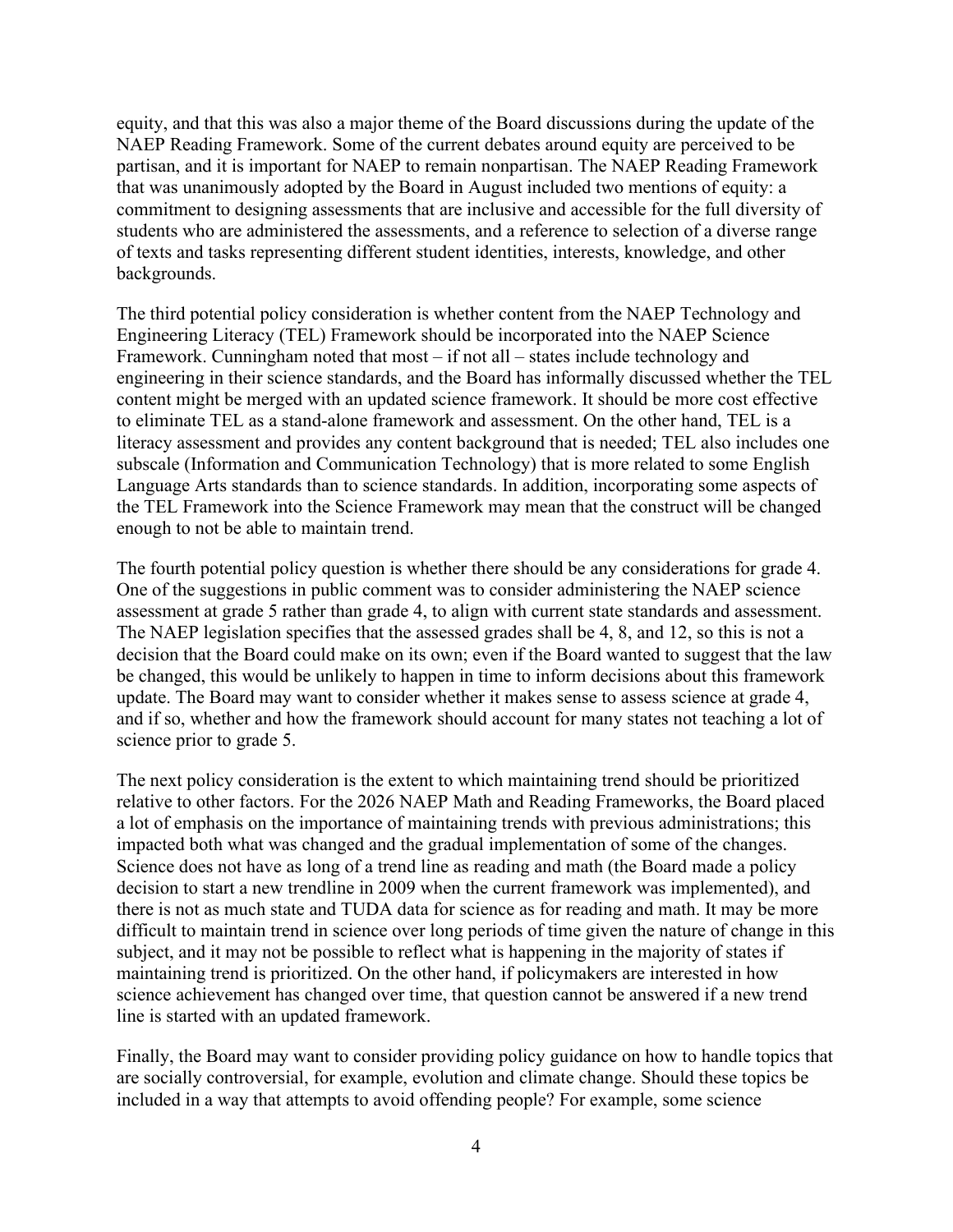standards avoid the term "mitigate" in regard to climate change. Does the Board want to provide any guidance for the handling of topics that are socially (but not necessarily scientifically) controversial?

Boyd asked the Committee whether these are the policy questions that they wanted to put forward to the full Board, or whether there are questions that should be removed or added. Frank Edelblut noted that the most fundamental question was whether the framework even needed to be updated at all, and if so, whether it should be a major revision or more limited to minor changes (i.e., should the framework update be a revolution or an evolution?). He did also note that the first policy question was particularly relevant because there would be no point in assessing students on content that significantly diverges from what they are learning in school.

Committee members generally agreed with the list of policy questions but noted that some issues should be a lower priority if they are to be included at all; namely, how to handle assessment for grade 4 and whether to provide guidance about topics that are socially controversial. The most important policy questions on which to focus upfront are those related to state science standards, the TEL Framework, and prioritization of trend relative to other factors. There was general agreement that the Board needed to provide some policy guidance to the framework panels about how equity is handled, but ADC members requested that it not appear as high on the list of questions and that the item be reworded to better communicate what was intended.

Boyd then asked what additional information would be needed for the Board to be able to provide policy guidance in these areas by next spring, prior to convening the framework panels? Miller requested additional information about the overlap between the NAEP Science Framework, the NAEP TEL Framework, and state science standards and assessments. He also requested additional information for how to consider decisions about the prioritization of maintaining trend versus other important goals such as ensuring that NAEP is testing what students are learning. Cunningham noted a tension between TEL as a literacy assessment and the need to better understand under what conditions some of the content from the TEL Framework might be incorporated into the Science Framework.

#### **Item Review Schedule**

Boyd closed the meeting by calling attention to the Information Item included in the ADC materials. She reminded Committee members that there was a joint meeting on Friday, November  $12<sup>th</sup>$  with the Reporting and Dissemination Committee to discuss the review of contextual variables for math and reading. In addition, an upcoming review of reading passages and concept sketches is in the process of being scheduled for mid-December.

Boyd adjourned the meeting at 4:10 p.m. ET.

I certify the accuracy of these minutes.

Dana Boyd, Chair Boyd

February 3, 2022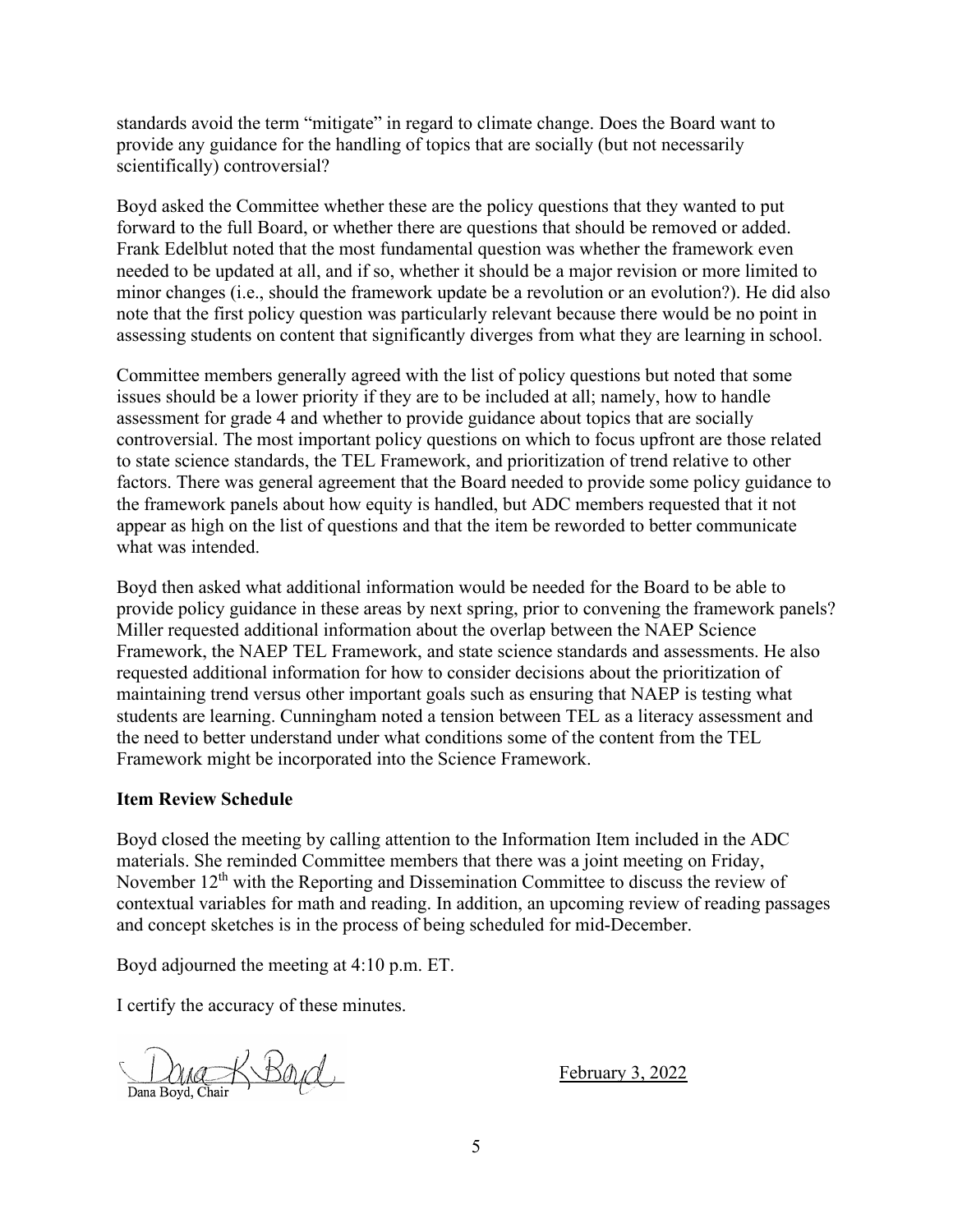# **National Assessment Governing Board**

## **Committee on Standards, Design, and Methodology**

## **Report of November 16, 2021**

#### **Closed Meeting 2:00 p.m. – 4:00 p.m.**

**COSDAM Members:** Suzanne Lane (Chair), Carey Wright (Vice Chair), Julia Rafal-Baer, Russ Whitehurst

**Governing Board Staff:** Executive Director Lesley Muldoon, Deputy Executive Director Lisa Stooksberry, Rebecca Dvorak, Sharyn Rosenberg

**NCES Staff:** Peggy Carr (Commissioner), Jing Chen, Brian Cramer, Enis Dogan, Eunice Greer, Daniel McGrath, William Tirre, Ebony Walton, William Ward, Grady Wilburn

**Other Attendees:** Jenny Beard, Scott Becker, Greg Binzer, Brittany Boyd, Markus Broer, Lauren Byrne, Jay Campbell, Brandon Dard, Hugo Dos Santos, Amy Dresher, Veda Edwards, Kadriye Ercikan, Robert Finnegan, Kim Gattis, Sophia Handel, Cadelle Hemphill, Marcie Hickman, David Hoff, Martin Hooper, Helena Jia, Young Kim, Sami Kimitto, Tom Krenzke, Joanne Lim, Kathleen Manzo, Daniel McCaffrey, Harrison Moore, Ranu Palta-Upreti, Paula Rios, Luis Saldivia, Pat Stearns, Jenna Tomasello, Leslie Wallace, Karen Wixson, Meng Wu, Xiaying Zheng

#### **Welcome and Review of Agenda**

Chair Suzanne Lane called the meeting to order at 2:04pm. She referenced new COSDAM member, Scott Marion, who was unable to attend the meeting. She reported COSDAM members Eric Hanushek and Alice Peisch were also unable to attend. Lane next introduced Rebecca Dvorak as the new Assistant Director for Psychometrics with the Governing Board staff. She then introduced the two topics for discussion – an update on 2022 NAEP Administration plans and improving measurement and reporting of lower-performing students.

Under the provisions of exemption 9(B) of 552b of Title 5 U.S.C., COSDAM met in closed session for the duration of the meeting because presentations involved secure NAEP data.

#### **Update: 2022 NAEP Administration (Closed)**

Lane introduced Enis Dogan of NCES to present anticipated pandemic-related challenges to the 2022 NAEP administration and plans to address these challenges. She reminded attendees that Congress provided a waiver to move NAEP 2021 assessments to 2022. Lane requested COSDAM members hold their questions and comments until after Dogan's presentation.

Dogan provided an overview of NCES' plans to mitigate impacts of the pandemic in 2022, including health and safety measures and efforts to reduce missing data. Dogan noted NCES will capture pandemicrelated missing data through newly added school and student codes. He expressed the importance of capturing these data because it is possible students who miss school due to COVID-19 may differ from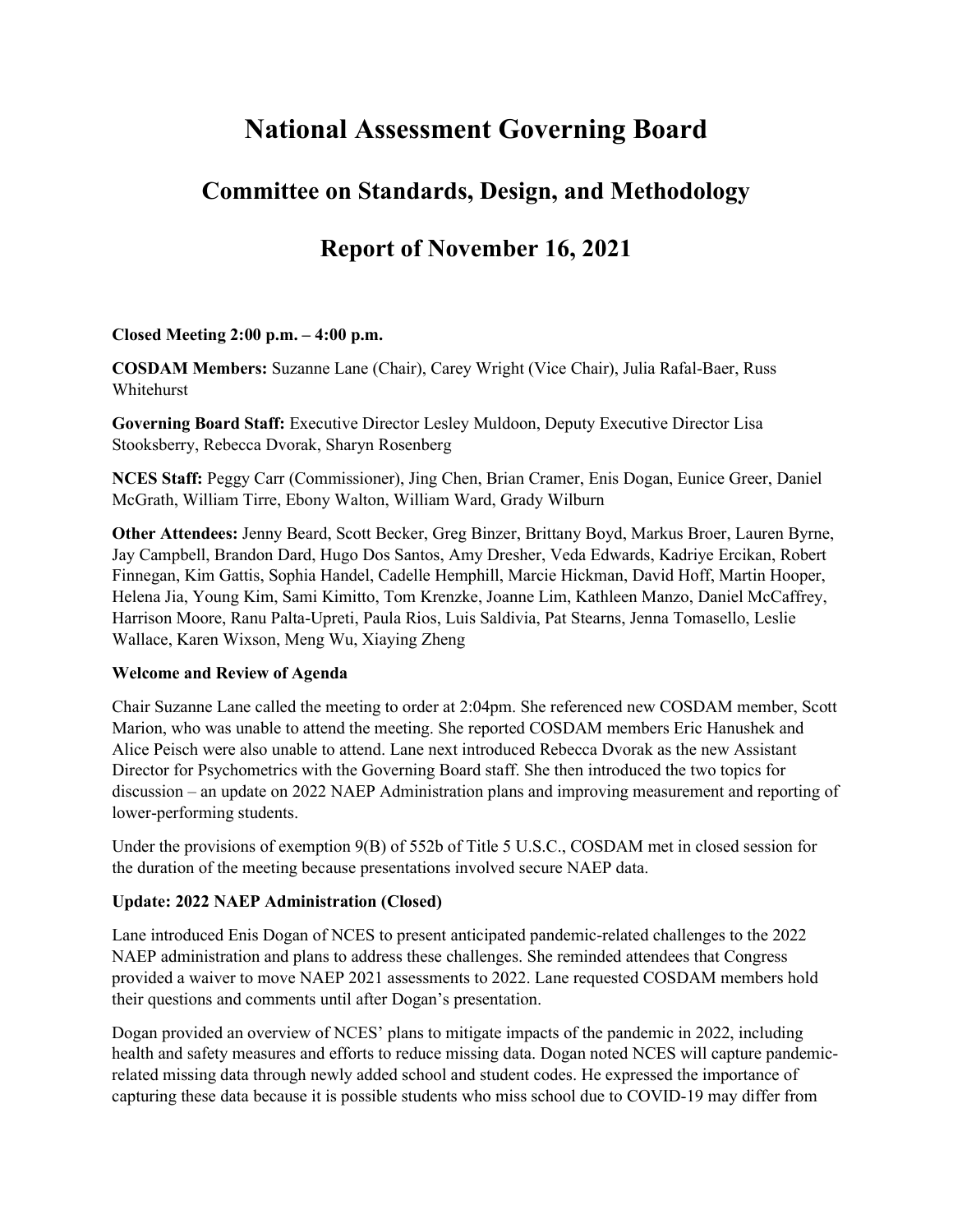students in school, and these differences may introduce bias NCES will need to consider in analysis and reporting results. Dogan noted NCES is taking measures to ensure they understand COVID-19 related missing data and its impact on NAEP scores.

Dogan noted additional challenges such as a potentially larger than typical population of remote/distance students, and remote/distance students are not included in the sampling frame. Currently, NCES does not yet know the prevalence of these students, and they are taking steps to better understand these numbers. In addition, he noted that NCES will examine differences in test administration and student experiences in 2022 from previous administrations.

Next, Board member Russ Whitehurst and Chair Suzanne Lane, respectively, offered ideas for consideration and raised questions about 2022 administration.

Julia Rafal-Baer expressed actions should be taken to ensure 2022 participation rates are as high as possible. For example, conducting outreach to stress the value and importance of NAEP participation to CCSSO and other groups before the testing window begins. Vice Chair Carey Wright agreed. Governing Board Executive Director Lesley Muldoon noted she would follow up with the NCES team regarding what steps are being taken, and how the Board could help with communications for the upcoming assessment.

Lane requested information regarding when NCES would have a clear idea of NAEP 2022 participation rates. Dogan responded NCES will begin to obtain information on prevalence of remote students in December; however, they will not have a clear picture of absences and refusals until the assessment window. Lane then asked about the potential to collect information on administration conditions related to COVID-19. Carr suggested it may be possible to collect this information through field staff monitoring checklists. She noted NCES would look into what is currently planned for the checklist in 2022, and see if additional items could be added.

#### **Briefing and Discussion: Improving Measurement and Reporting of Lower-Performing Students (Closed)**

Lane next introduced the second topic – Improving Measurement and Reporting of Lower-Performing Students. She provided a brief overview of past COSDAM presentations and discussions on this issue and introduced Dogan to present on NCES' current plans for improving measurement at the lower end of the scale.

Dogan began with an overview of COSDAM's August discussion related to students falling below the NAEP Basic achievement level. He noted, particularly for grade 4 reading, a high percentage of students fall in this range of the scale and relatively few items.

Dogan described efforts towards developing additional items that measure well at the lower end of the scale. He noted, in general, NAEP assessments include a small number of items at the lower end of the scale compared to the number of students who fall within the same range. NAEP is working to significantly increase the prevalence of these items while staying within the frameworks. He also described previous and current efforts related to exploring adaptive testing for NAEP, which could allow the difficulty of the assessment to be better targeted to student ability. A 2019 MST study found increased precision when students were routed to a second block based on performance on an initial block compared to the traditional linear assessment. NAEP is exploring whether to continue efforts to move in this direction.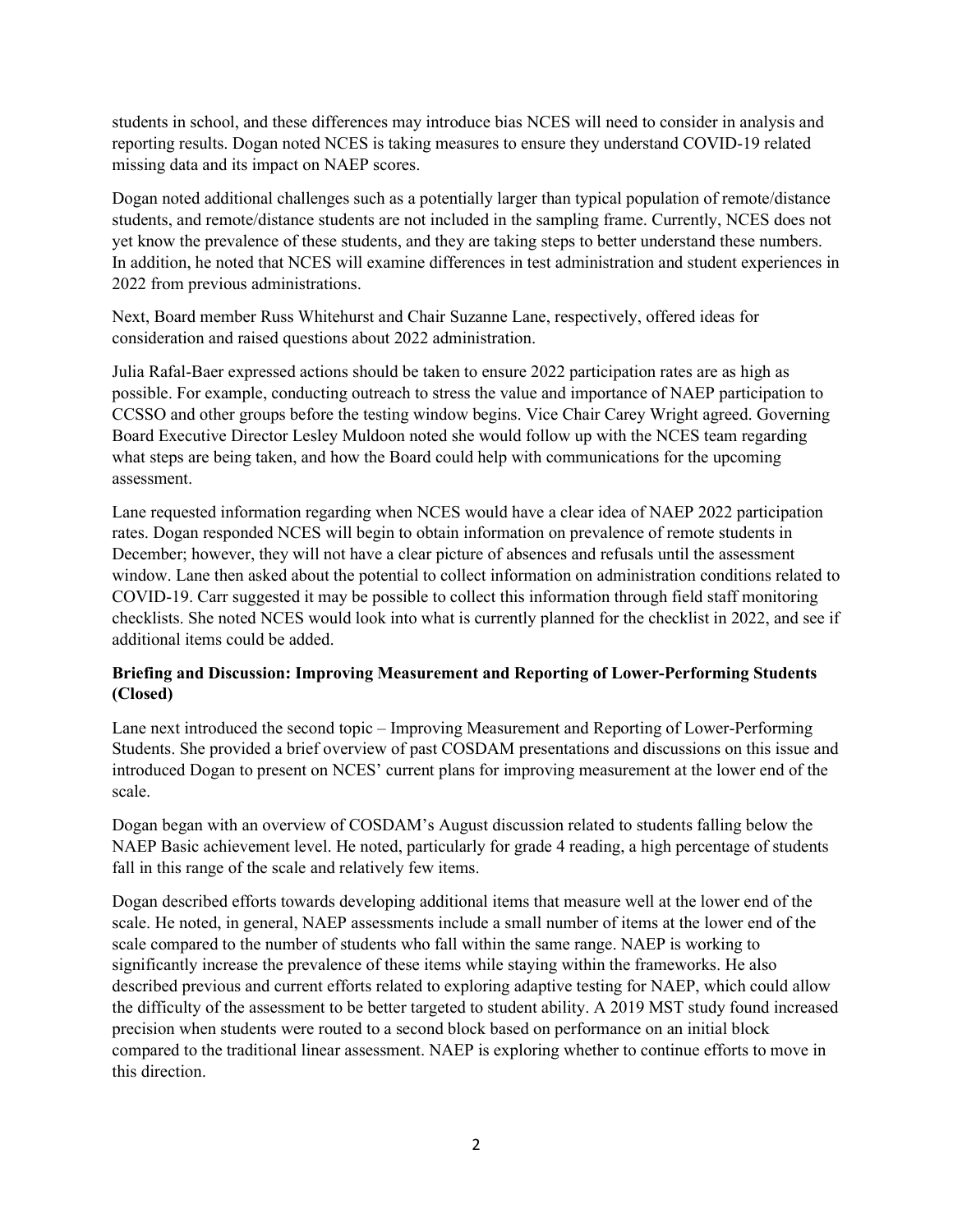Lane opened the meeting to questions and comments. Whitehurst referenced the NCES Oral Reading Fluency study where it was found some students have difficulty with basic reading skills. He noted NAEP would benefit from better understanding what these students know and can do.

Dogan reiterated that NCES' top priority is to develop items that are within the bounds of the assessment frameworks. Lane inquired about prior discussions to incorporate scaffolding. Eunice Greer responded that all NAEP reading passages include some degree of support available to all students. For example, passages may include definitions, organizational tools, and reading guidance.

Wright and Rafal-Baer expressed that the potential move towards adaptive testing warrant a larger Board discussion to allow all members to weigh in early in the process. Dogan was amenable to this suggestion. He noted that bridge studies would help determine the feasibility of changes, and Carr added that prior efforts by NCES provide insight that aspects of the changes can be accomplished successfully.

Rafal-Baer further expressed concern with moving to adaptive testing in the current education environment. She noted it may be years before things are normal and the impact of the pandemic understood. Dogan stressed that if NAEP were to move to adaptive testing the change would be considered carefully.

Wright suggested as NAEP moves to incorporate additional items to better understand students falling below the NAEP Basic level, the group should consider how to present this information in a useful manner. For example, are the items aligned to their skill set typical of what a first grader can do? She expressed the importance of providing these explanations to assist states and others with interpretations.

Lane wrapped up the discussion by reminding the group the full committee was not present to weigh in on the issues. Lisa Stooksberry concluded the meeting noting the Governing Board staff would summarize the meeting feedback and provide to Lane and Wright. They will work with them to identify next steps for COSDAM.

Lane adjourned the meeting at 4:05 p.m. ET

I certify the accuracy of these minutes.

\_\_\_\_\_\_\_\_\_\_\_\_\_\_\_\_\_\_\_\_\_\_\_\_\_\_

Suzanne Lane, Chair

February 4, 2022 Date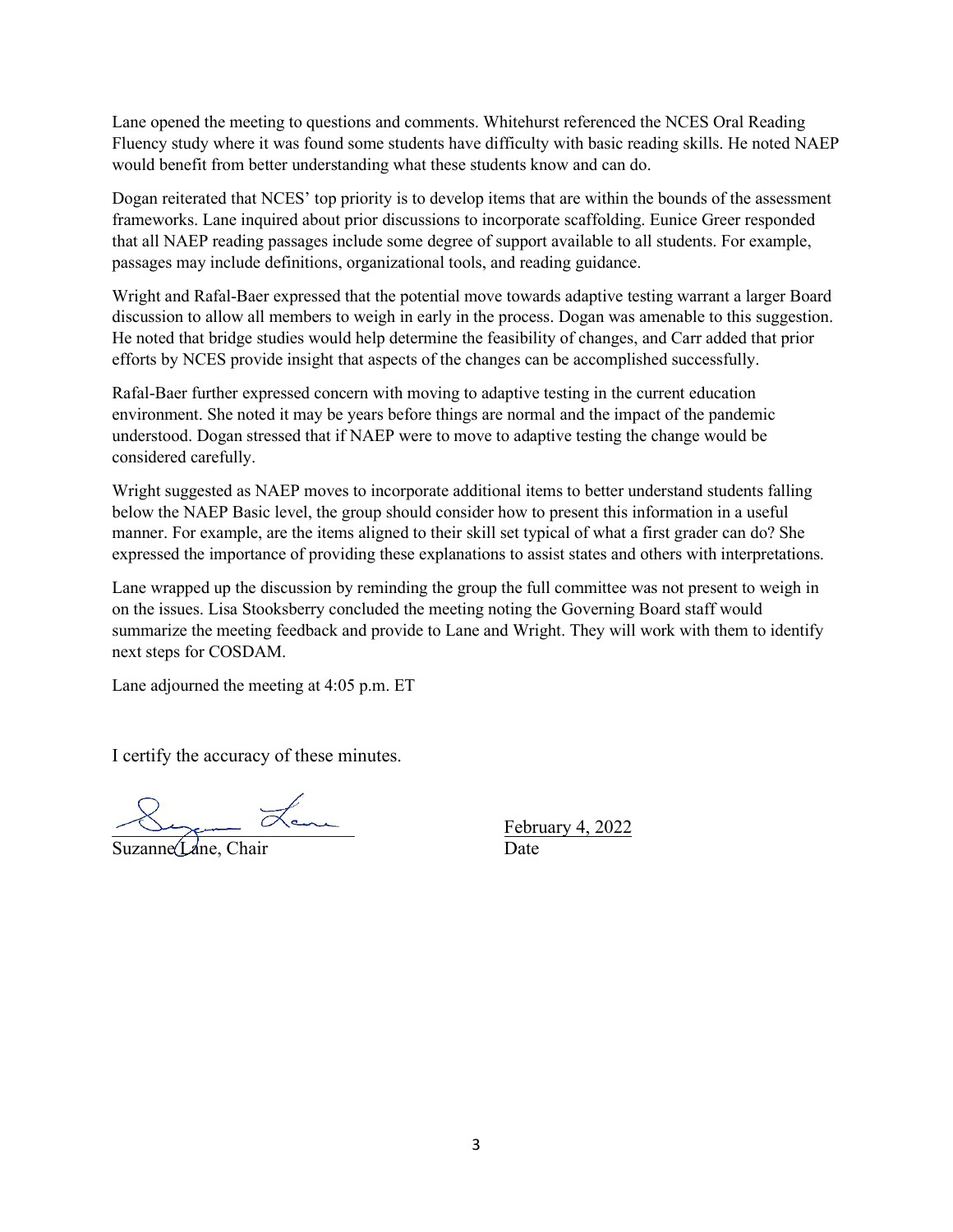# **National Assessment Governing Board**

## **Joint Meeting of Assessment Development Committee and Reporting and Dissemination Committee**

## **November 12, 2021**

## **2:30 - 3:30 pm**

**Assessment Development Committee Members**: Chair Dana Boyd, Vice Chair Mark Miller, Christine Cunningham, Viola Garcia, Patrick Kelly, Reginald McGregor, Nardi Routten

**Reporting and Dissemination Committee Members:** Chair Tonya Matthews, Vice Chair Marty West, Tyler Cramer, Paul Gasparini, Governor Bev Perdue, Ron Reynolds

**Governing Board Members**: Julia Rafal-Baer

**Governing Board Staff:** Rebecca Dvorak, Laura LoGerfo, Lesley Muldoon, Sharyn Rosenberg, Angela Scott, Lisa Stooksberry

**National Center for Education Statistics Staff**: Commissioner Peggy Carr, Gina Broxterman, Jing Chen, Jamie Deaton, Alison Deigan, Enis Dogan, Eunice Greer, Linda Hamilton, Daniel McGrath, Holly Spurlock, William Ward, Grady Wilburn

**U.S. Department of Education**: Tammie Adams, Tina Love

**U.S. Senate**: Kaylee Mulgrew

**Contractors**: AIR: Markus Broer, Kim Gattis, Martin Hooper, Cadelle Hemphill, Saki Ikoma, Young Kim, Sami Kitmitto, Yan Wang; CRP: Shamai Carter, Anthony Velez, Edward Wofford; ETS: Jonas Bertling, Jay Campbell, Gloria Dion, Hugo Dos Santos, Amy Dresher, Kadriye Ercikan, Robert Finnegan, Janel Gill, Marcel Ionescu, Sami Kitmitto, Ranu Palta-upreti, Hilary Persky, Sarah Rodgers, Nate Rojas, Lisa Ward, Ryan Whorton, Karen Wixson; Hager Sharp: David Hoff, Joanne Lim, Kathleen Manzo; The Hatcher Group: Jenny Beard, Sophia Handel, Robert Johnston, Zoey Lichtenheld, Jenna Tomasello; Manhattan Strategy Group: Tara Donahue, Ying Zhang; Management Strategies: Brandon Dart. Optimal Solutions: Imer Arnautovic, Peter Simmons; Pearson: Joy Heitland; Silimeo Group: Debra Silimeo; Westat: Chris Averett, Greg Binzer, Lauren Byrne, Kavemuii Murangi, Karen Wixson

**Other**: Vickie Baker (West Virginia Department of Education), Marc Chun (Chan Zuckerberg Initiative), Beth LaDuca (Oregon Department of Education), Regina Lewis (Maine Department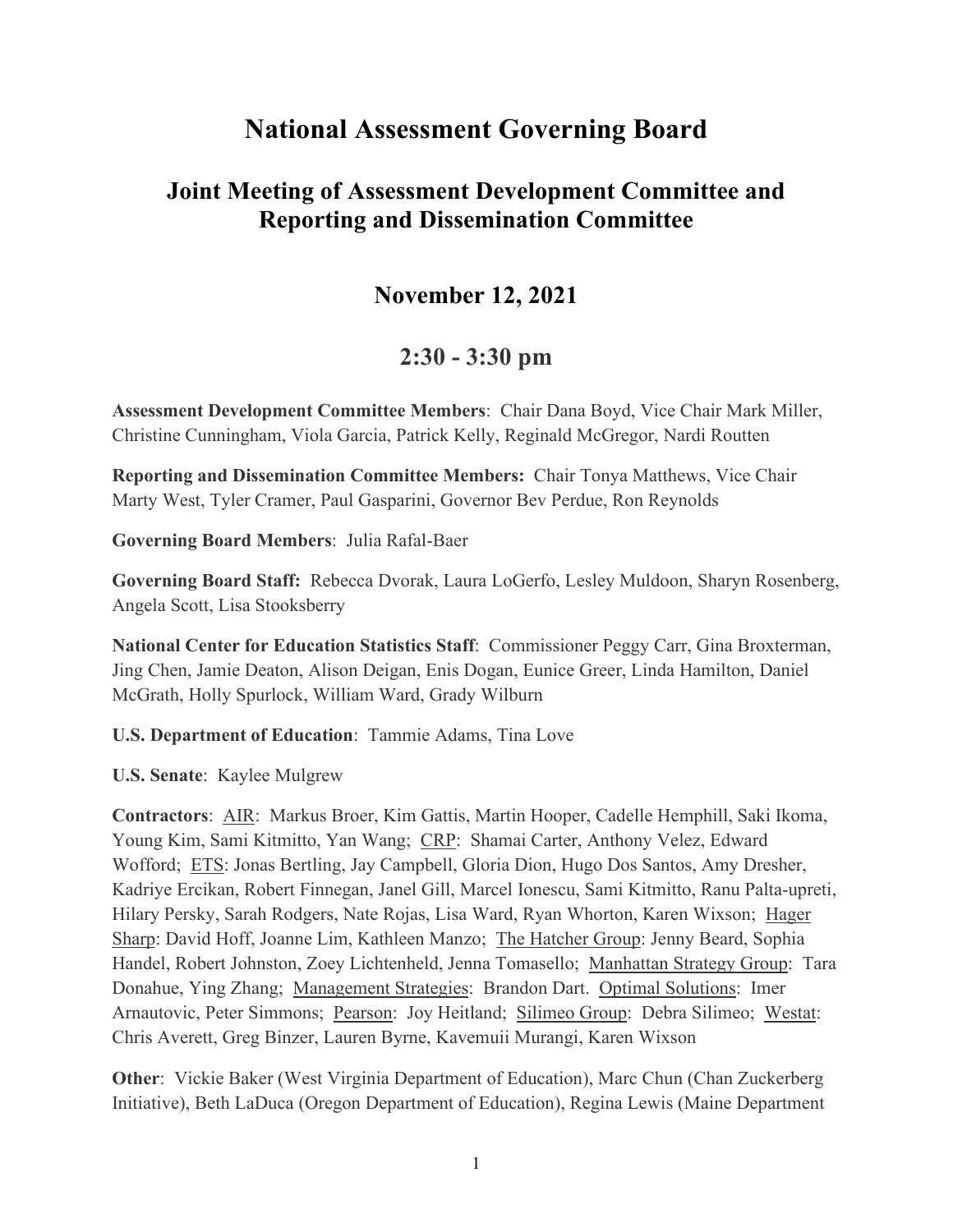of Education), Scott Quinn (KIPP Public Schools), Chuck Ross (Washington Free Beacon), Renee Savoie (Connecticut Department of Education)

Vice Chair Mark Miller called the joint meeting of the Assessment Development Committee and Reporting and Dissemination Committee to order at 2:30 pm on Friday, November 12. Miller welcomed everyone and provided an overview of the agenda and the goals for the meeting.

The agenda comprised a single task: to review the current contextual questionnaires that students, teachers, and school administrations voluntarily complete as part of a NAEP administration. Both core contextual and subject-specific contextual questionnaires will be administered to students, teachers, and school administrators as part of the NAEP 2026 operational assessment. The Reporting and Dissemination Committee reviews and approves the core contextual variables, which are given to all participants, regardless of which subject assessment is fielded. The Assessment Development Committee reviews and approves the subject-specific variables taken by students, teachers, and school administrators about a specific subject assessed by NAEP, such as reading or mathematics.

Jamie Deaton of the National Center for Education Statistics offered a brief presentation about the review process and outlined the possibilities and limits of what this particular review can accomplish. He also previewed next steps in the process and addressed questions from Board members.

Reporting and Dissemination Committee Vice Chair Marty West asked Deaton if the Board can consider adding items to measure new constructs in areas of interest. NAEP sets a 15-minute limit on the duration of the student questionnaire; what issues prevent extending that timeframe to 17 or 20 minutes? Deaton responded that the NAEP team always develops more items than the actual questionnaire can cover, which allows for items to fail in pilot testing.

Deaton expressed concerns with increasing the amount of time allotted to the questionnaires. The questionnaires are not mandated, so if they consume too much time, states may balk and refuse to participate. A few states already prohibit their students from completing the questionnaires, but no large state, thus maintaining NAEP's national representativeness, for now. Extending the time may tempt others to refuse and consequently threaten representativeness.

Fortunately, digital administration of NAEP affords two advantages for maximizing the time allotted: (1) the NAEP team now knows how long each item requires from participants, thus the number of items included on the questionnaires can fit what students can complete; (2) respondents take less time to click responses on the computer than to fill in bubbles on paper, so they can answer more items.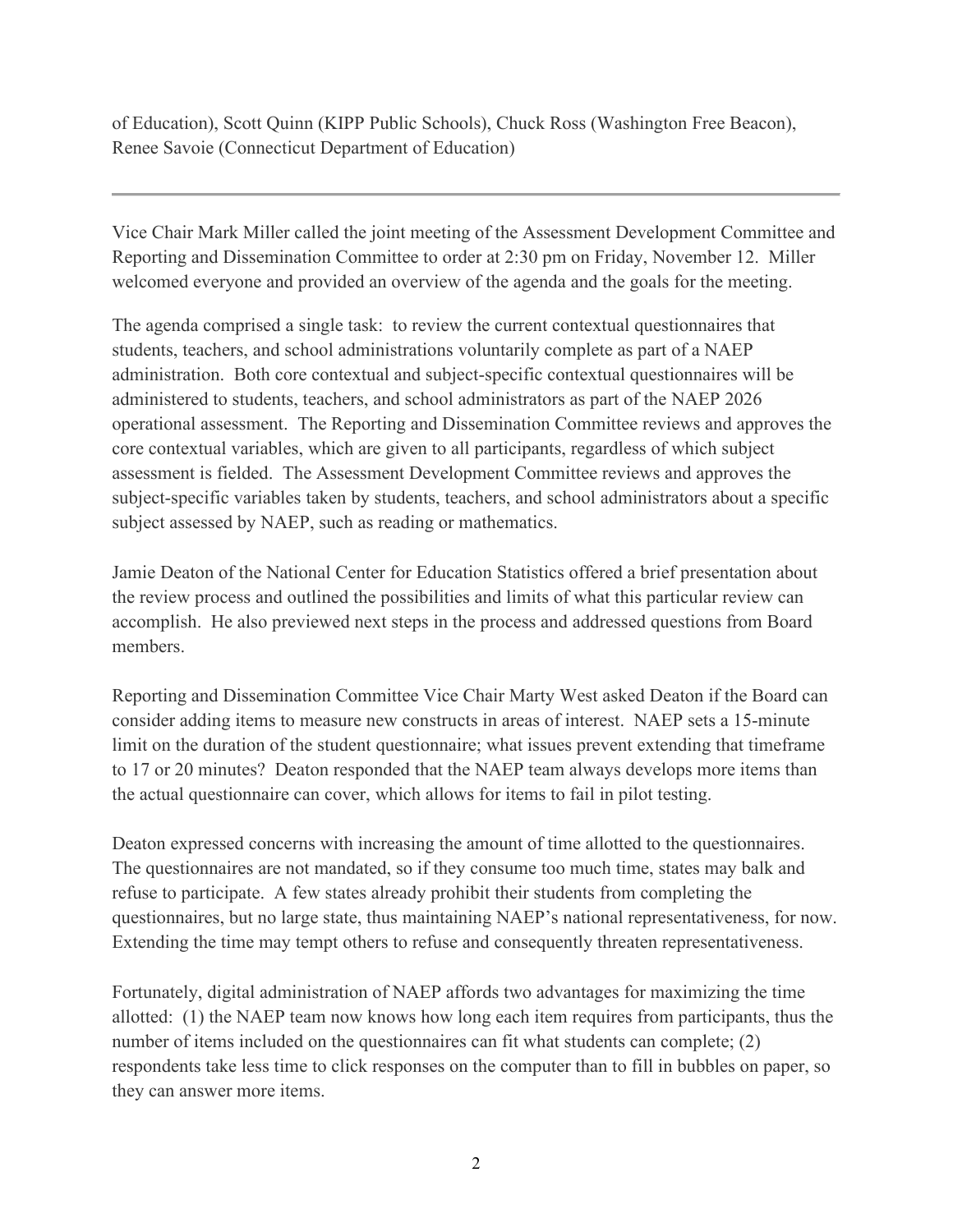Christine Cunningham then asked about the existence of a questionnaire framework that explains question selection and how these items link to extant data. She inquired if the Board and NCES consult experts and use recent research to determine what constructs may be missing from the questionnaires. Deaton replied by reminding the committee members that for subject-specific questionnaires, the relevant assessment framework drives the construct development and item selection, along with white papers developed to operationalize the framework. For core contextual variables, an internal white paper, or literature review, explains what factors and items correlate with achievement that should be included on the questionnaires. He also noted that the law requires NAEP to collect data about socioeconomic status, so this construct must be measured on the core questionnaire.

In addition, the NAEP team considers what school-related and home-related variables help explain differences in scores and thus qualify for inclusion on the questionnaires. They also focus on what variables school leaders may perceive as actionable. As for consulting experts, the NAEP team relies on insights provided by various standing committees, especially the Questionnaire Standing Committee (focused on core variables) and the NAEP subject-specific standing committees. Holly Spurlock added that NCES also examines what items [TIMSS,](https://nces.ed.gov/timss/) [PIRLS,](https://nces.ed.gov/surveys/pirls/) and [PISA](https://www.oecd.org/pisa/) (large-scale international assessment programs which assess similar age groups) use, then adapt those to the NAEP context.

Tyler Cramer observed that these international assessments allot 30 minutes to questionnaire administration but NAEP permits only 15 minutes. He questioned the disparity. He also asked whether the Trial Urban District Assessment (TUDA) Task Force offered any feedback on what questionnaire items would be useful and actionable to their district-level efforts. Finally, Cramer urged the NAEP team to glean contextual information from other databases. Cramer lauded the use of contextual data to determine the reliability and validity of trends.

With preambles complete, Reporting and Dissemination Committee Chair Tonya Matthews began the review of the core contextual variables, inviting members to share their concerns or queries on the surveys as a whole or on specific items.

## *Core Contextual Questions*

Assistant Director for Reporting and Analysis Laura LoGerfo directed members' attention to the items which tap socioeconomic status, because these tend to evoke the most questions. The item "How many books are in your home?" elicited the first responses from committee members. Nardi Routten remarked that fourth-graders may be more likely to report using Kindles or tablets to read than opening actual books. Marty West countered that this question has persisted for decades and still powerfully predicts student achievement. If this item begins to wane in importance, that weakening becomes the story unto itself. Matthews extended Routten's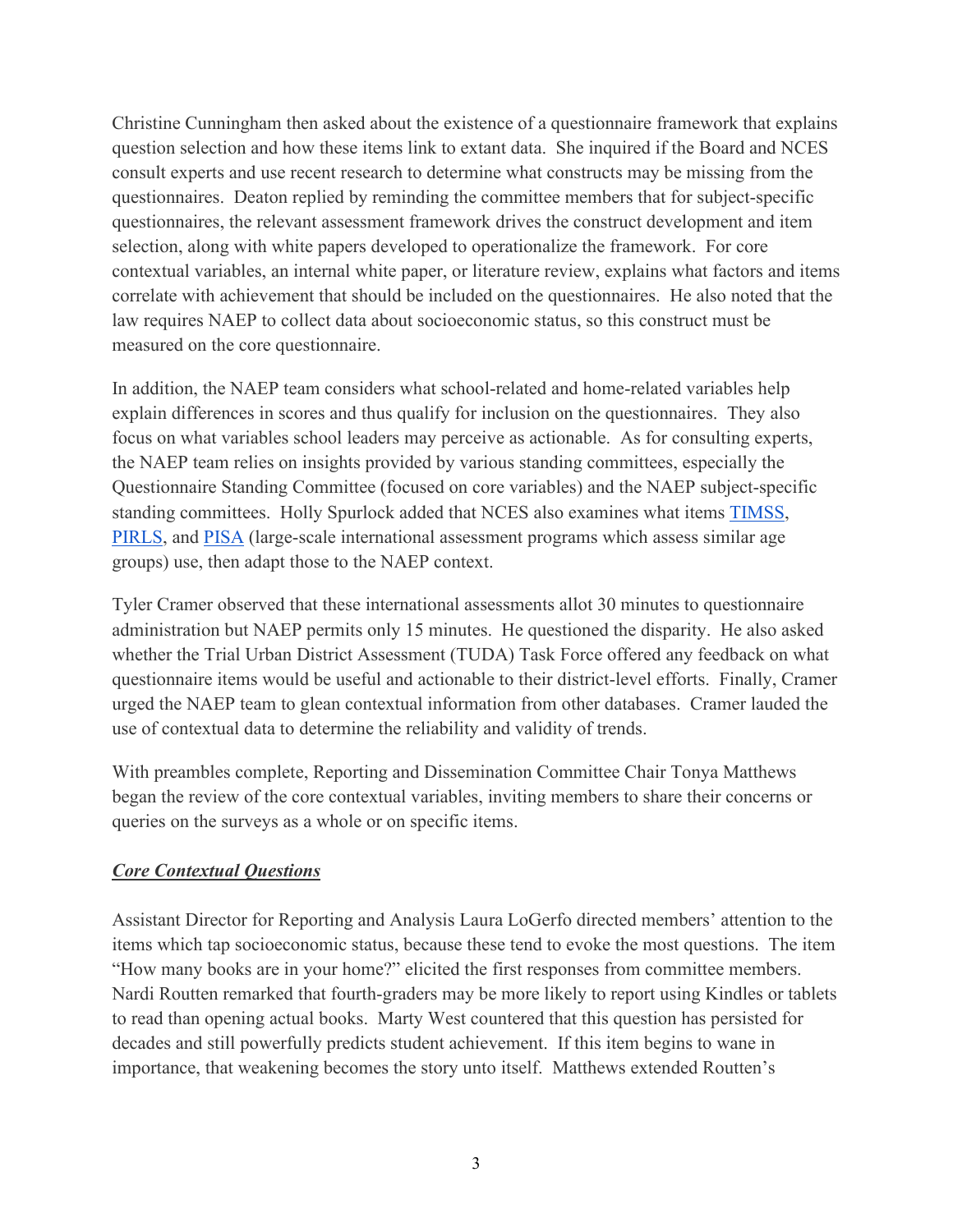question by wondering if the questionnaire could capture whether students read and absorb different content on different media, i.e., fiction through books, non-fiction through websites.

This line of questioning led to a discussion of the items on students' access to the internet. Mark Miller observed that the current questionnaires distinguish between students' access to the internet through a laptop or through a desktop. However, many students access the internet through their own phones or their parents' phones, options not included on the questionnaires. Patrick Kelly echoed this point. Students interpret "access to the internet" in two different ways: (1) a smartphone with a data plan or (2) broadband in their home. These capture two fundamentally different resources that lead to two very different means of educational access. Julia Rafal-Baer confirmed this delineation, emphasizing that students may not comprehend the technical complexities of broadband vs. DSL, but NAEP needs to capture that differentiation in simple, accessible terms which students can understand. Rafal-Baer offered an alternative focused on outcome, "Are you regularly able to access web-based resources with sufficient speed to complete a task?"

Christine Cunningham concurred, pointing out that the surveys describe technology in very dated ways and urged that the questionnaires instead use a typology rather than specific platforms, hardware, etc. The surveys should employ evergreen language that can describe diverse technologies which may emerge in the future.

Ron Reynolds inquired if NAEP asks school administrators about connectivity on school campuses, to which Deaton replied affirmatively. The NAEP School COVID surveys ask about technology, but the issue rests not in whether schools have connectivity, but in the quality of the connection's speed and its reliability. Bev Perdue emphasized the vital importance of internet reliability.

Before the meeting shifted focus from the core contextual variables to the subject-specific contextual variables, Matthews summarized the salient points in the discussion and reminded the members that data from these questionnaires merely illuminate the contexts in which students exist. They may not address all that the Board and stakeholders seek to know, depending on how much information can be inferred from any given answer. She also noted that NCES can probe how students interpret these questions at the next stage of item development--cognitive labs.

## *Subject-Specific Contextual Questions*

Mark Miller moderated the meeting's next segment, which focused on the subject-specific contextual variables. The survey item which first elicited reactions centered on the current and ongoing popularity of blogs. Several members (Kelly, Miller, Cunningham) commented that few students in elementary or secondary school read blogs anymore. Cunningham again returned to the issue of delving into recent research to discover more relevant, modern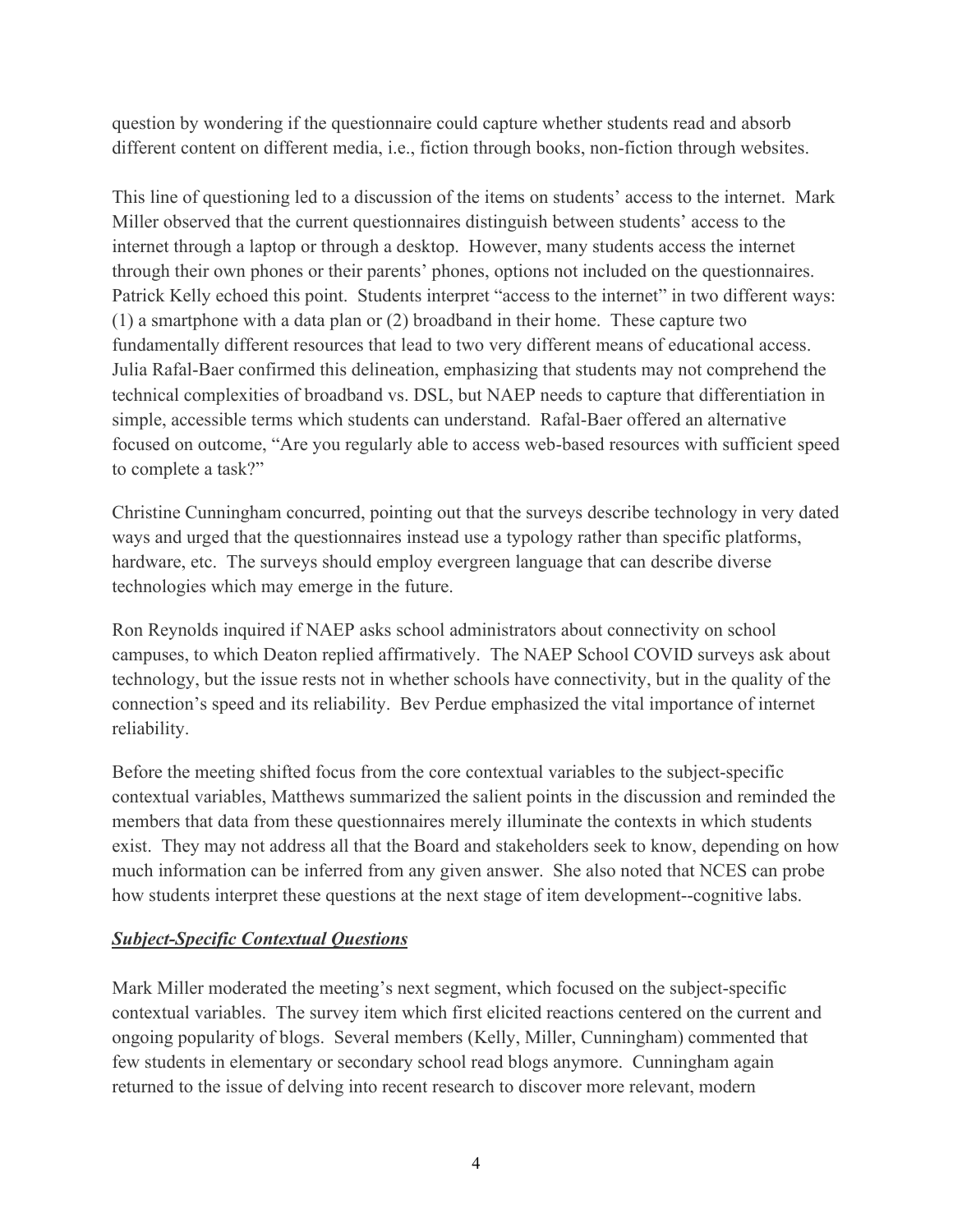alternatives to blogs. She confirmed the importance of the item's intent but underscored the importance of modernizing the item.

In addition, this generation does not *talk* to friends, but may communicate with friends through texts or direct messaging (DM). Similarly, the response options now seem preposterously outdated: "reading text messages once a day"? The NAEP team should investigate how students are communicating and change the items accordingly. Miller agreed with Cunningham and recommended that the questions stay consistent across grades 4 and 8.

Next, Cunningham turned to variables capturing how students read. She suggested specifying additional genres of non-fiction beyond biographies. She also pressed NCES to consider the intentions of such reading items--should they measure the number of minutes students read or the complexity of the texts? With a similar query about the intended meaning of an item, Rafal-Baer wondered if NAEP should be asking students whether they consider reading fun (the current item) or whether they consider reading important.

Miller expressed concern about the equity issues in asking about reading-related resources in the community, but not asking about access to virtual resources like online bookstores and libraries. More general concerns about equity arose. Cunningham asked how the survey can be more accessible to students, for example, some of the item stems vary temporally (i.e., over the last week vs. over the last year) and linguistically (i.e., one vs. 1), which increases the cognitive burden of each question and challenges English learners and struggling readers. Routten cited a question on the grade 4 survey about 'argumentation,' noting that the average fourth-grader will not know what argumentation is. Cunningham strongly recommended that the items should be streamlined to reduce the cognitive load of the survey and urged the NAEP team to delve into the research literature to determine what language will resonate most effectively with participants.

With no further comment in the meeting on the subject-specific student questionnaires, the members turned to the subject-specific surveys for teachers and school administrators. Several members took offense at the question "To what extent do the following limit how you teach?" with response options including "students with disabilities." This disrespectful option must be removed from the next round of the questionnaire administration.

More generally, committee members declared this moment in time--immediately after the approval of the update to the NAEP Reading Assessment Framework--opportune for aligning the questionnaire with the new framework. For example, in question #23, the new framework includes "Use and Apply" as a comprehension target but those options are omitted from the responses.

Lastly, the committees turned to evaluating the mathematics questionnaires. Kelly suggested an item to tap which people influence students' motivation and engagement with math, e.g., peers, teachers, parents. On a question about what students enjoy about math, Miller echoed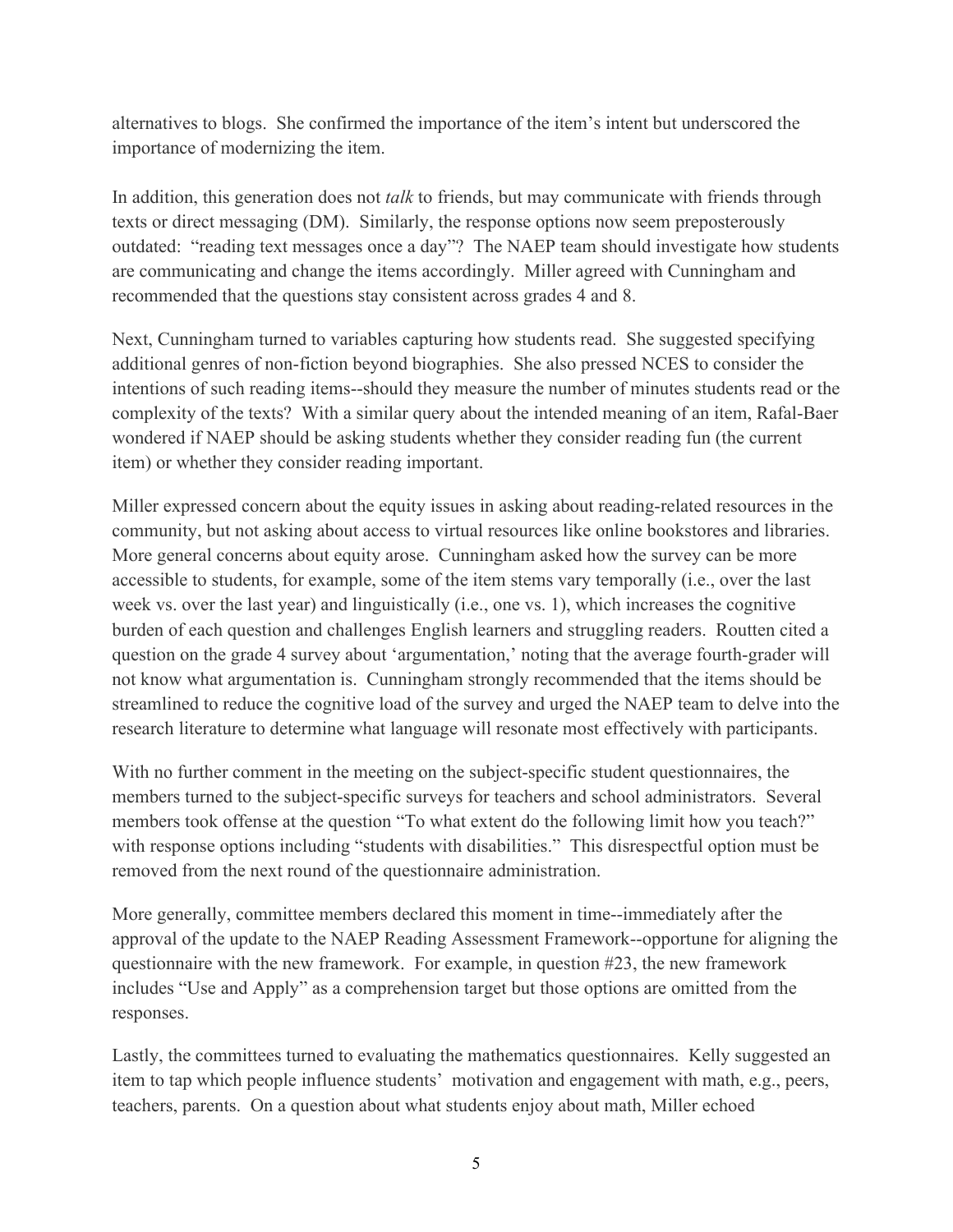Cunningham's earlier recommendation to simplify language, suggesting that students choose among words like 'add' instead of addition and 'multiply' rather than multiplication. Cunningham wondered if students still visit websites for help with mathematics homework, and Rafal-Baer urged the NAEP team to distinguish between tutoring outside of school and tutoring inside school, which has become more popular in the wake of COVID.

Additional concerns about equity emerged in the conversation about the student mathematics questionnaire. The survey includes a question on playing instruments and reading music, which admittedly relate to performance on mathematics assessments but intertwine with socioeconomic status. Routten agreed and spotted the same problem with the question about chess clubs, which not every student can access. Marty West remarked that these items exist on the questionnaire due to the positive correlations between these pastimes and math achievement, but the uneven access to these hobbies promotes inappropriate data interpretations. The Board should not provide fodder for mis-analysis.

At that, the meeting time expired. Matthews and Miller thanked the committee members for the robust discussion and to NCES for facilitating the review so smoothly. They also reminded committee members to send any additional feedback to Laura LoGerfo or Sharyn Rosenberg by November 29th.

At 3:31 pm, the meeting adjourned.

I certify the accuracy of these minutes.

 $\bigcup_{M,\Psi} . \Psi[\Psi] \Psi \times \bigtriangleup$ 

Tonya Matthews Chair, Reporting and Dissemination Committee

 $\frac{1}{2}$  and  $\frac{1}{2}$  the  $\frac{1}{2}$ 

Mark Miller Vice Chair, Assessment Development Committee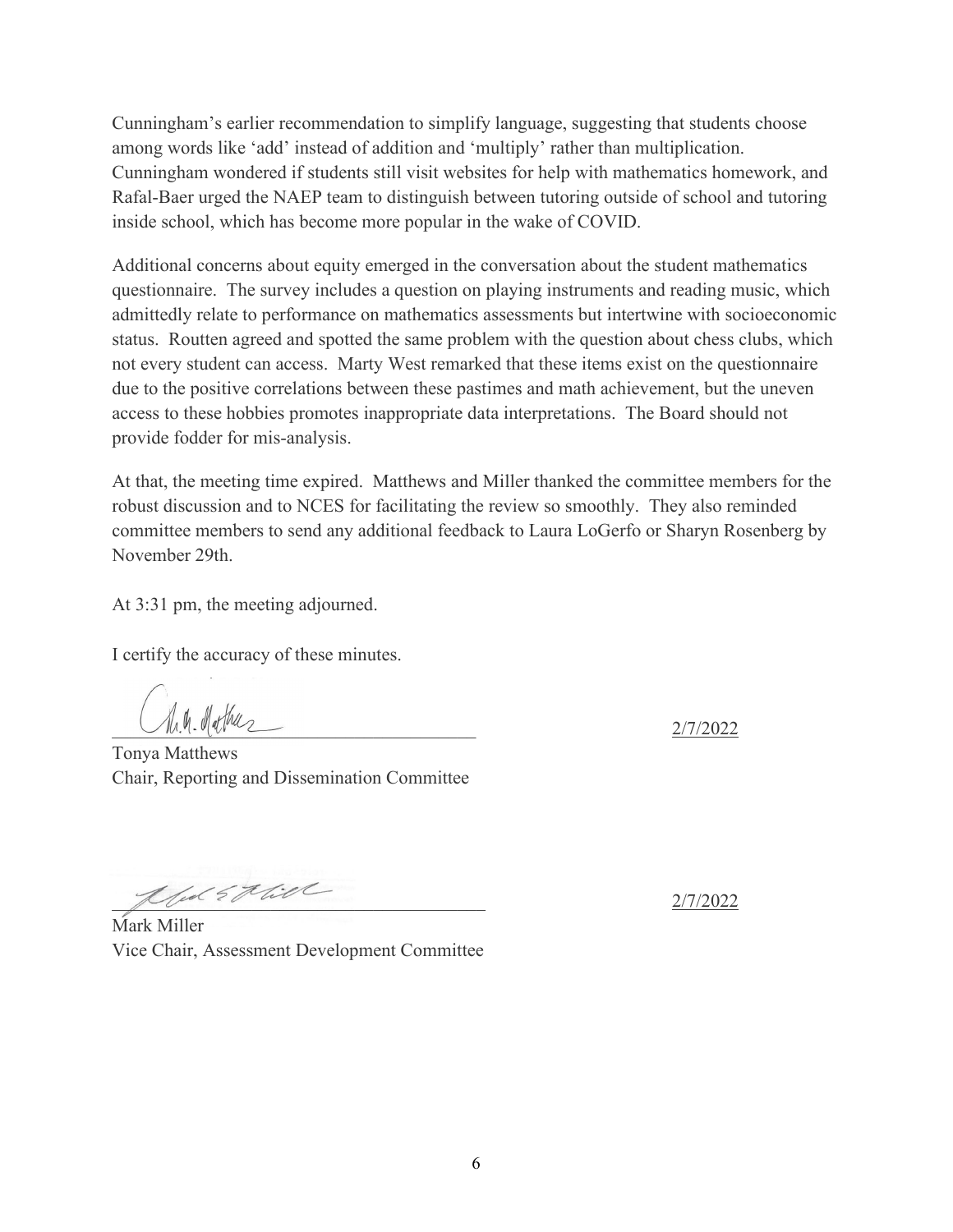# **National Assessment Governing Board**

# **Reporting and Dissemination Committee**

# **November 4, 2021**

## **3:30 - 5:00 pm**

**Reporting and Dissemination Committee Members:** Chair Tonya Matthews, Vice Chair Marty West, Alberto Carvalho, Tyler Cramer, Paul Gasparini, Governor Bev Perdue, Ron Reynolds, Mark White

**Governing Board Staff:** Laura LoGerfo, Stephaan Harris, Lesley Muldoon, Sharyn Rosenberg, Angela Scott, Lisa Stooksberry

**National Center for Education Statistics Staff**: Commissioner Peggy Carr, Gina Broxterman, Brian Cramer, Alison Deigan, Veda Edwards, Eunice Greer, Linda Hamilton, Daniel McGrath, Nadia McLaughlin, Holly Spurlock, Ebony Walton, William Ward, Grady Wilburn

## **U.S. Department of Education**: Tina Love

**Contractors**: AIR: Brittany Boyd, Markus Broer, Kim Gattis, Cadelle Hemphill, Saki Ikoma, Young Kim, Sami Kitmitto; CRP: Shamai Carter, Subin Hona, Anthony Velez, Edward Wofford; ETS: Jan Alegre, Marc Berger, Gloria Dion, Kadriye Ercikan, Robert Finnegan, Ranu Palta-upreti, Lisa Ward, Karen Wixson; Hager Sharp: James Elias, David Hoff, Joanne Lim, Kathleen Manzo; The Hatcher Group: Jenny Beard, Sophia Handel, Robert Johnston, Zoey Lichtenheld, David Loewenberg, Jenna Tomasello; HII-TSD: Eric Farnung, Michael Slattery; Management Strategies: Brandon Dart; Optimal Solutions: Sadaf Asrar, Imer Arnautovic, Peter Simmons; Pearson: Joy Heitland; Silimeo Group: Debra Silimeo; Westat: Chris Averett, Greg Binzer, Lauren Byrne, Lisa Rodriguez, Rick Rogers, Leslie Wallace, Karen Wixson

**Other**: Vickie Baker (West Virginia Department of Education), Damian Betebenner (Center for Assessment), Beth LaDuca (Oregon Department of Education), Regina Lewis (Maine Department of Education), Renee Savoie (Connecticut Department of Education)

Vice Chair Marty West called the Reporting and Dissemination Committee meeting to order at 3:31 pm on Thursday, November 4. West welcomed everyone and introduced the topic and speaker for the meeting.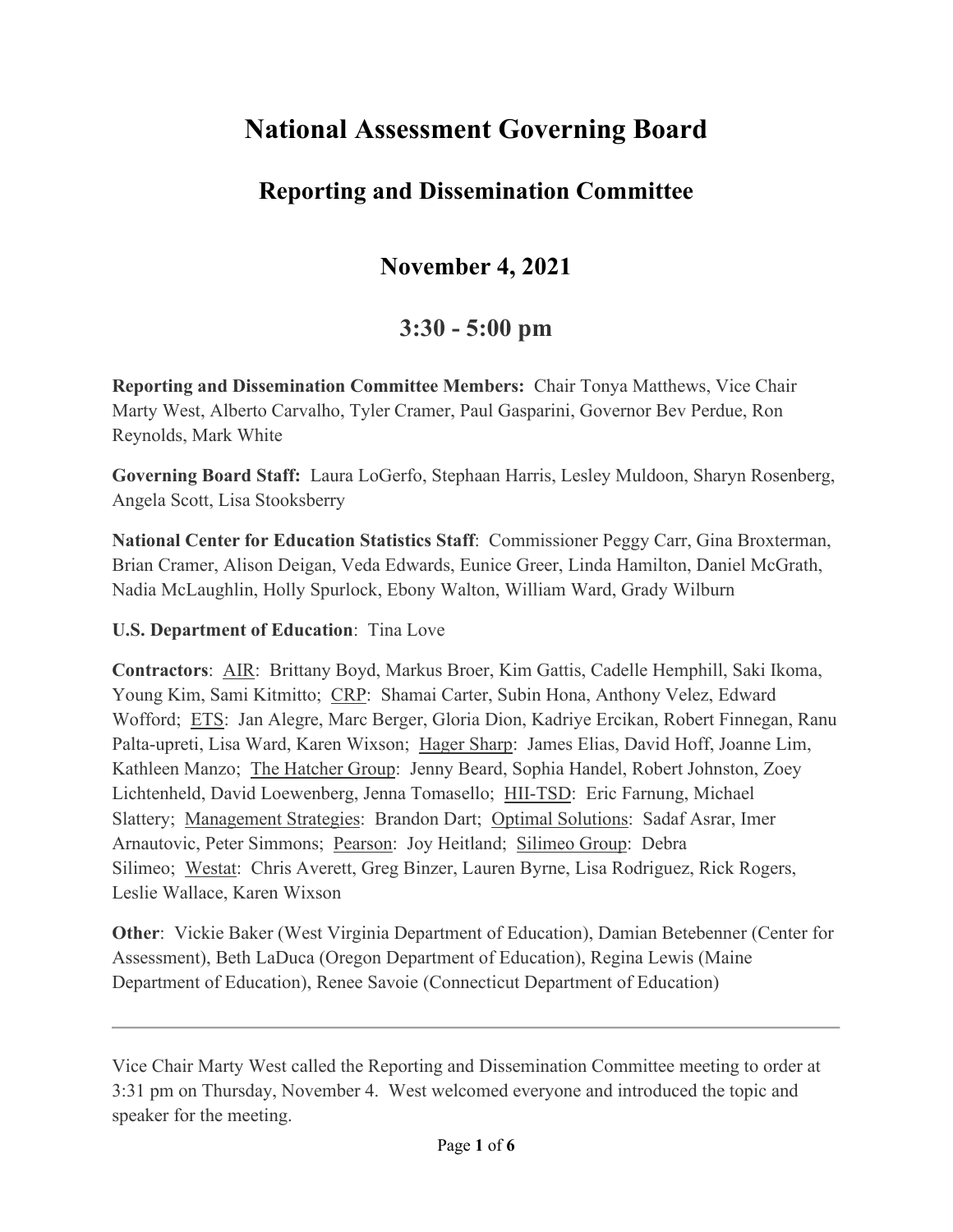The Reporting and Dissemination Committee (R&D) asked Damian Betebenner, a researcher at the Center for Assessment (and colleague of new Board member Scott Marion), to share findings from his recent report analyzing and interpreting results from state assessment programs. His findings indicate steep declines in achievement and in growth, presaging what NAEP 2022 may discover. R&D invited Betebenner to help the Governing Board and NCES plan how to report, how to interpret, how to present, and how to communicate NAEP 2022 results effectively. West encouraged the Board to play a proactive role in facilitating the public's understanding of NAEP results. Applying lessons from Betebenner's work can guide that effort efficiently.

Following West's brief overview, Betebenner introduced himself and started his presentation, which can be accessed **here** (the full report is also available [online\)](https://www.nciea.org/sites/default/files/inline-files/CFA_LearningLossRecoveryGrowthStatewideTesting.pdf). The Center for Assessment worked with 12 states to quantify how the pandemic impacted student learning and help the states make meaning of the data--learn who was impacted in what ways by how much.

Pandemic-related disruptions functioned as an academic headwind, which slowed progress, specifically reducing learning velocity (i.e., reducing growth) and decreasing attainment. These disruptions impeded even maintaining the status quo. The analytic team compared students' rates of learning pre-pandemic to learning rates now, but the pre- and post- comparisons are not equivalent. Assessment programs now draw lower participation and see significant changes in participants' demographic profiles. In addition, states' preferences for just one data point, such as measuring only percent proficient, obscures changes in the distribution and muddies communications.

By commencing the development of communication strategies now, with ample time before the release, the Reporting and Dissemination Committee can draft ways to address three possible scenarios for the NAEP 2022 results: (1) big drop from 2019; (2) medium-sized drop; (3) modest or no drop. The first scenario may be most likely, based on Betebenner's work with states, but brainstorming different messaging for different scenarios may prove a useful exercise.

The 2021 state summative assessment data affords the best opportunity to investigate the pandemic's academic impacts. During the 2020-2021 school year, testing programs such as Renaissance Star, NWEA, and Curriculum Associates (iReady) provided the only data to examine pandemic-related effects. Fortunately, participation in these high-quality assessment programs was stronger than expected. And, the programs boast years of operational experience, so the only data were of "excellent" quality. Betebenner and his team analyzed results by state, demographic subgroups (race/ethnicity, poverty); academic subgroups (special education, low/high achievers); region/district/school; mode of instruction (in-person, virtual, hybrid); attendance; and English learner status (ELs).

Reports most often use the decrease in percent proficient to describe how students are performing, an "attainment" metric. Betebenner's analyses showed decreases in English/language arts (ELA) attainment, ranging from the upper single-digits up to the teens,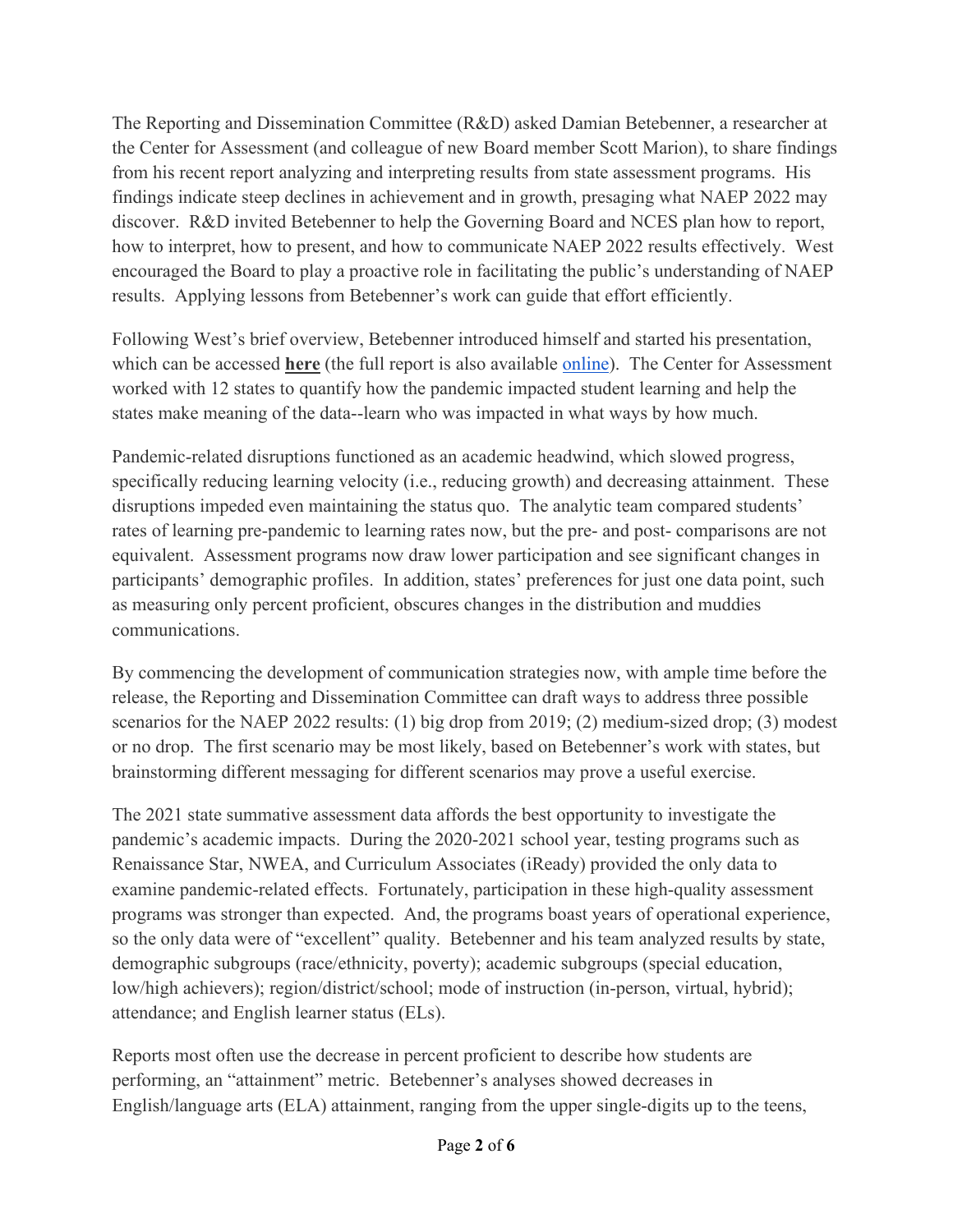with decreases in math in the lower teens, with effect sizes ranging from 0.2 to 0.4 standard deviations (SD). For analyzing student growth, states created baseline, biennial growth norms, using pre-pandemic student data, to set expectations for what learning trajectories should look like. Decreases in growth outcomes confirm the findings with attainment (or status) outcomes.

The drops also appear uniform across grades, even though interim assessments (typically administered only in select districts and schools and thus not representative of states) show less of a COVID impact in middle school than in elementary school. Marty West theorized that generally, the rate of learning slows down as students age, i.e., faster in early elementary school than in middle school. But, student growth percentiles show equally large impacts in middle school as in elementary school. That similarity in growth translates into larger absolute differences at the elementary school level when measured in standard deviation (SD) units. Growth appears slowed down in standardized units, so using effect sizes at that level undersells the impact.

In these results, the messaging defines the reaction. The metric matters, as does context. One state chief, when presented with his state's attainment results, deemed 10% declines in ELA percent proficient as "not so bad" despite that representing a historically large drop. To help the state chief grasp the drop's magnitude, Betebenner framed the declines within the context of Hurricane Katrina's impact–roughly double to quadruple Katrina-related decreases. That framing led to a fuller understanding.

When explaining his work, Betebenner encouraged right-size thinking. Unprecedented decreases require unprecedented support to address losses, such as multi-year timeframes and support beyond simply returning students to actual classrooms. Students may be resilient, implying a Vshaped recovery in which students return to where their learning was two years previous. The research, however, does not support this optimistic conclusion. Some states saw lower participation rates than usual. Betebenner's team used multiple imputation and propensity score matching to counteract missing data issues and found that the results would have been worse if all students had participated.

Tyler Cramer asked how NAEP will validate or corroborate what Betebenner's team learned in the state data. Betebenner clarified that NAEP does not present student growth, but shows changes in attainment over time among a nationally representative sample of students. NAEP does not work well as an indicator of what happens, given myriad known and unknown factors that contribute to learning. Marty West added that NAEP always captures aggregate effects of conditions in communities and in education generally. Cramer harkened back to Tonya Matthews' description of NAEP years ago, as showing where students start, not how they arrived. Matthews expressed appreciation for Cramer's memory and inquired of Betebenner: Given Betebenner's examples of describing state assessment results compared to other findings, how can the Board's messaging help NAEP audiences perceive the broader context? To what should 2022 NAEP results be compared?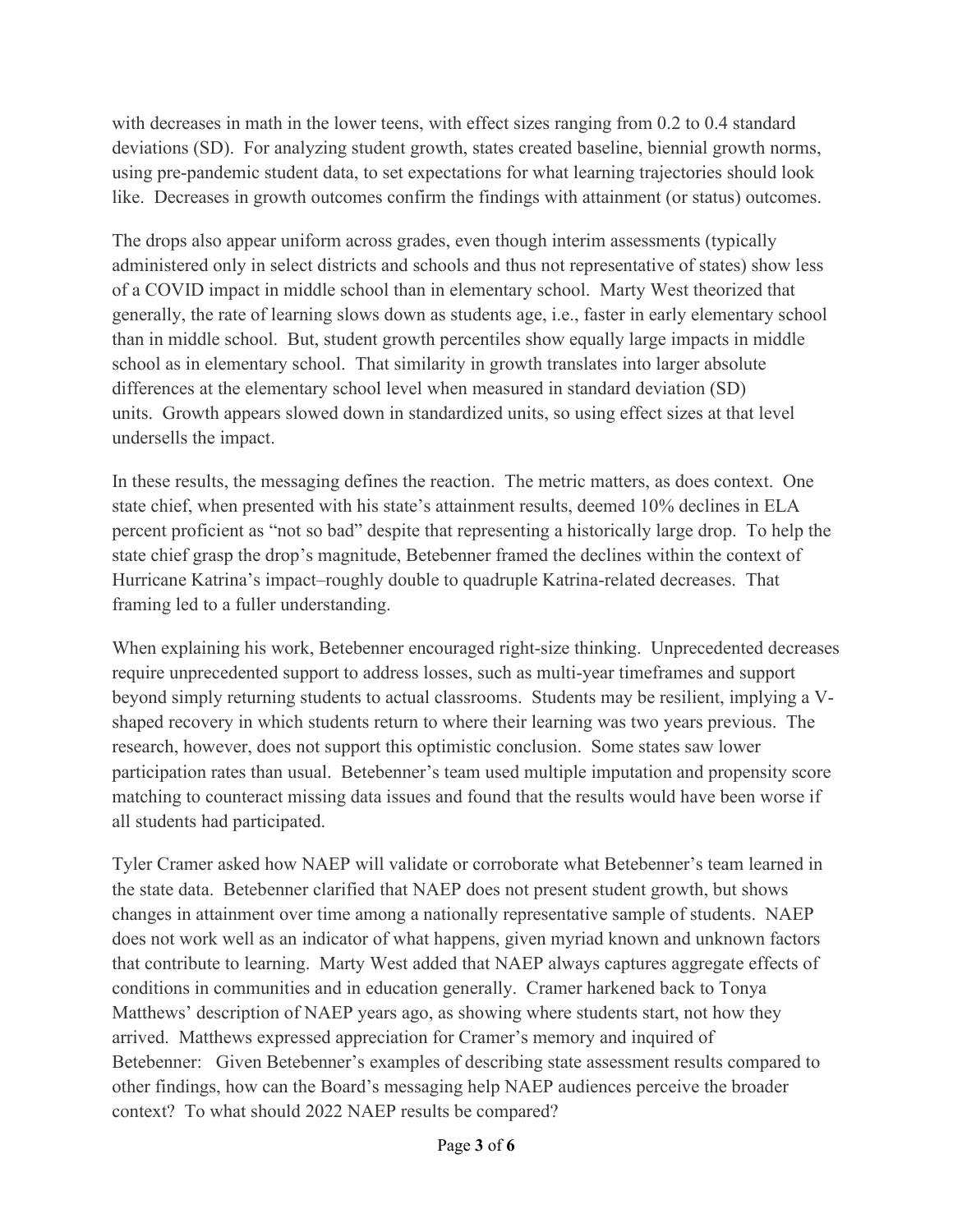Betebenner advised drawing comparisons not only to 2019 but also to 2015 and perhaps earlier and again urged a thoughtful choice of metrics. States prefer to communicate their assessment results in terms of what parents understand about their own students' learning, e.g., six months of learning, grade equivalents, etc. For a parent, those metrics seem more familiar and accessible than effect sizes. NAEP serves as a thermometer check not on individual students, but on the nation's education system, so the NAEP trend line is essential to situating and understanding what will be observed in 2022.

Matthews praised Betebenner's headwind analogy, extending the metaphor, noting that if a headwind hits, and the sailor does not change or adapt, their progress in the water will slow. The lessening of a headwind does not imply the emergence of a tailwind; if the boat returns to the earlier speed, the boat will not compensate for the setbacks due to the headwind. Declines on NAEP emerged prior to COVID; returning to the trajectories begun and observed in 2015, 2017, and 2019 may not be sufficient to overcome the decreases.

Betebenner cautioned that audiences immediately and instinctively will attribute any declines to COVID, the obvious causal agent. However, other explanatory factors contribute to the shape of trajectories, though likely minor relative to the substantial COVID impacts. Betebenner foreshadowed challenges with examining average score declines by state, because politicos will compare performance in red states to blue states. Tonya Matthews noted that different states deployed different strategies that produced different outcomes for students; there is no common explanation for the results. The greatest communications challenge lies in translating complex results and complicated comparisons for non-technical audiences while retaining technical rigor.

Betebenner's work indicated inconsistent impacts of COVID on different constituencies. Some student groups, such as English language learners, experienced less severe declines, which could be explained by two different theories. One, districts marshaled extra resources to sustain those students' learning during the pandemic, so these students' growth did not slow as much as expected. Or, two, the academic progress of these students prior to the pandemic was so anemic, that the disruptions due to the pandemic led to different types of deficits but similar in magnitude. The pandemic may indicate more about how the education system failed students pre-pandemic than how the system supported students during the pandemic. As one of Betebenner's colleagues opined, "you can't pull the rug out from under kids who didn't have a rug to stand on in the first place."

In states where overall academic impacts loom large, the average impact among schools and districts are commensurately large. However, schools and districts vary widely, with some impacts so intense Betebenner and his team categorized the drops as severe and in a small minority of districts and schools, impacts were slight or even positive. He warned the Board not to focus only on the average and obscure this meaningful variability. States typically use assessment data for accountability, but the best use of these data will lie in capturing the overall impact, understanding subgroup differences, and informing the recovery.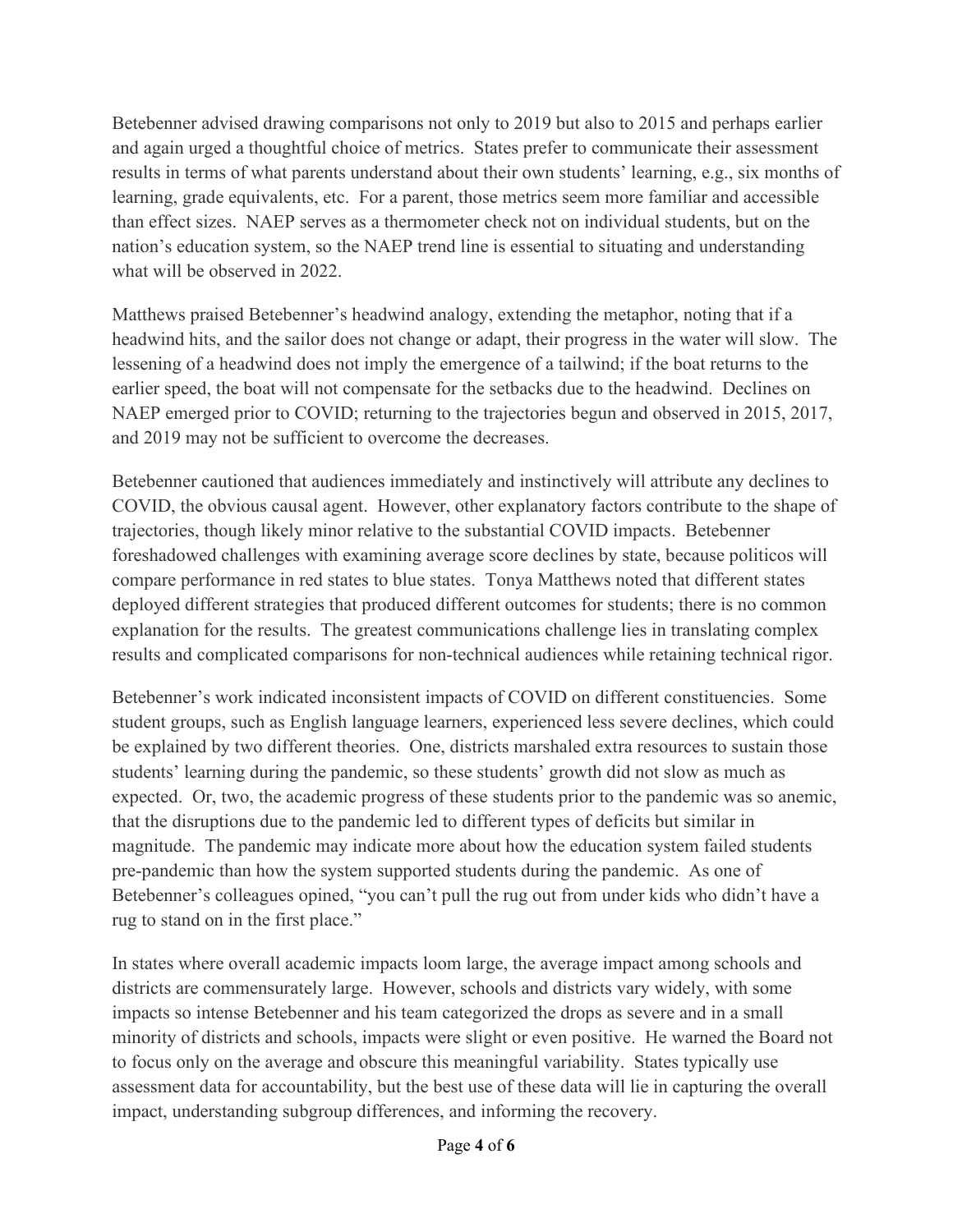Skilled NAEP analysts can identify how COVID differentially impacted student subgroups. The state results often counter intuition and expectations. For example, Asian students showed slightly larger negative impacts to their attainment in mathematics. Similar to the conversations about divergent trend lines discussed by NCES and the Board, Betebenner examined scores by deciles. In middle school, high-achieving students' average scores dropped more than expected, perhaps because advanced math concepts like algebraic thinking are difficult to teach remotely and/or these students already topped out the assessment so their growth appeared lower prior to COVID (a ceiling effect, or less room at the higher end of the assessment on which to gain).

Average scores for students with disabilities dropped less than expected. Again, these surprising findings may be due to the groups' trajectories prior to COVID (typically low, so not much change), to extra resources allocated to these students during the pandemic (e.g., in-person instruction when the rest of the district remained remote), and to assessment waivers. Paul Gasparini explained that in New York State, students with IEPs were exempted from the state tests.

Ron Reynolds asked what contextual data on NAEP could clarify students' starting points; Mark White agreed with the focus of Reynolds' question. Betebenner suggested examining instructional supports associated with students in a specific group, noting that supports provided by districts vary widely.

Betebenner wondered aloud about a counterfactual–if there were no significant decreases in achievement, that would suggest schooling does not offer much value. School systems may not function as effectively as desired, but they do impact student learning. Collecting the mode of education during the pandemic must be prioritized to contextualize and understand the results. No schools truly succeeded at remote instruction.

Alberto Carvalho thanked Betebenner for his presentation and observed that the findings corroborate what he and the Miami-Dade team already know. The losses are significant, unequal by student population, and unequal by subject matter, in that mathematics instruction requires scaffolding concepts, and if a rung on the ladder is missed, the climb is not as high. In Miami-Dade County, COVID's negative impacts are most pronounced not among the most fragile students, not among the high flyers who fare pretty well–less than normal but still upward–but among students who perform around average or reasonably well. The most fragile students did not lose as much ground, because they tragically have less ground to lose.

Carvalho asked Betebenner why he characterizes communications about these issues as failing. Some stakeholders may not wish to acknowledge the losses; others may want to use the losses to justify moving students to other education models (i.e., charter schools). Carvalho wondered if those in education can reinvent public education, rather than simply reinstall an arcane system that relies on old tools and produces undesirable results. The race to complete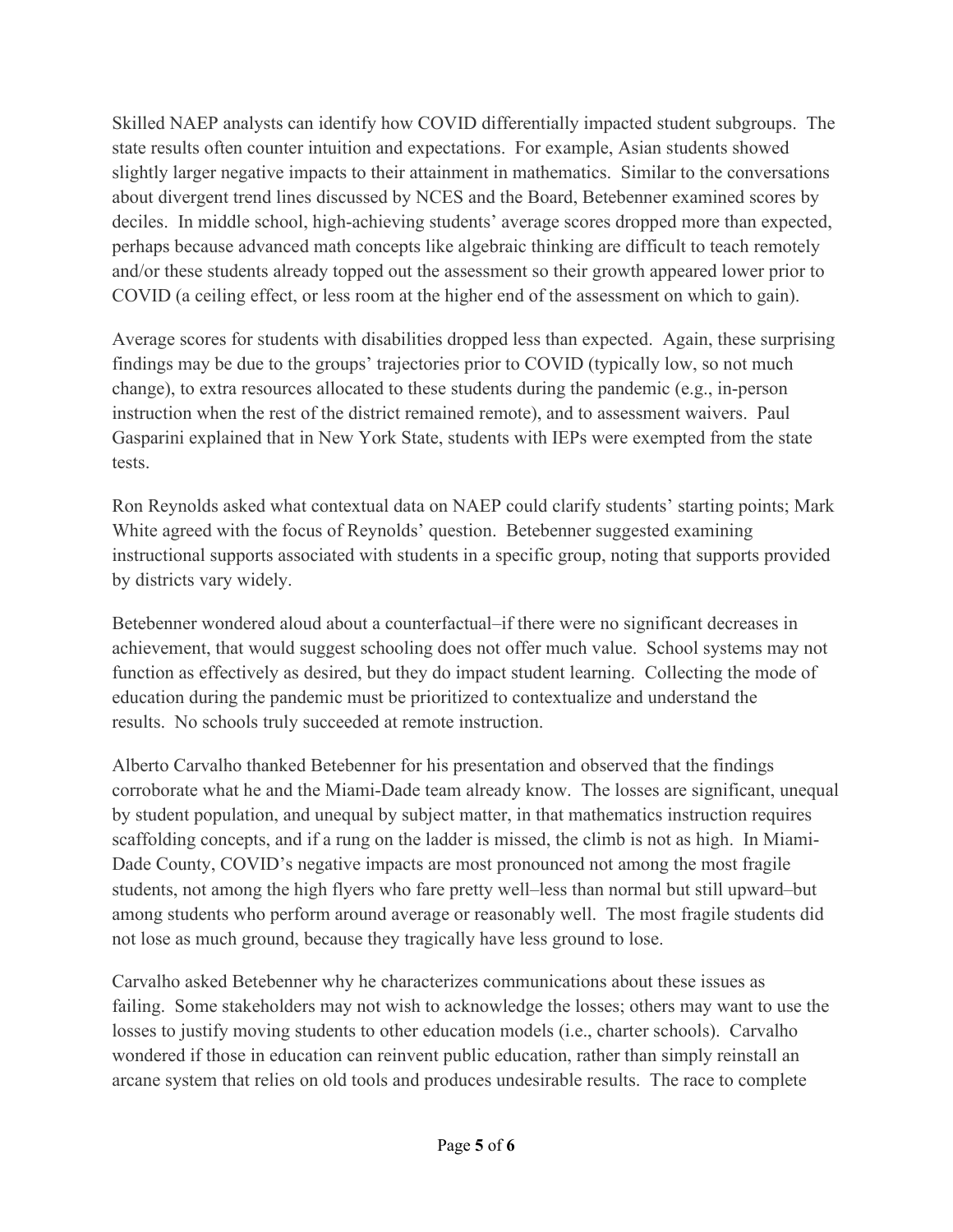unfinished learning taps outdated solutions and old processes and ignores new opportunities. Is there really a lack of awareness among the public about the dire state of education?

As a reply, Betebenner pointed to a recent article in Education Week about whether test scores still provide value. Betebenner contended that test scores never have been so readily understandable. Small changes create uncertainty–what could explain an increase or decrease of two or three points–but big changes require sounding the alarm. Betebenner noted that the choice of terminology is critical; different terms refer to different types of deficits, and people are weary of negative messaging.

Betebenner worries that the education sector will not develop thoughtful strategies to counteract the impacts of COVID, fearing that districts will focus only on short-term, reactive efforts rather than long-term proactive efforts which recognize the magnitude and severity of the problem. States and districts need to understand and address new impediments to students' ambitions that the pandemic caused. They need to target funds and resources to the students most impacted academically by the pandemic both now and in coming years.

Bev Perdue praised the clarity of Betebenner's presentation, specifically the plain language and helpful analogies. Perdue requested the committee or Board draft a one-pager that uses some of Betebenner's more optimistic language. The Board needs to draft a story about COVID, outlining what the education sector's goals should be and what insights stakeholders should extract from NAEP results.

Marty West offered concluding remarks. He thanked Betebenner for kicking off the committee's communications work by sharing insights already gleaned by his efforts. A steady trickle of state assessment data do not make people fully aware of COVID's impacts. NAEP 2022 presents an invaluable opportunity to capture attention that can drive real change. Ron Reynolds sent an email after the meeting to compliment the presentation and describe the challenge which awaits the committee—bring appropriate framing, context, and nuance to NAEP 2022 results.

Matthews seconded Perdue's positive assessment of the presentation's clarity and adjourned the meeting at 5:02 pm.

I certify the accuracy of these minutes.

M.M. Mathas

2/7/2022

Tonya Matthews Date Chair, Reporting and Dissemination Committee

Page **6** of **6**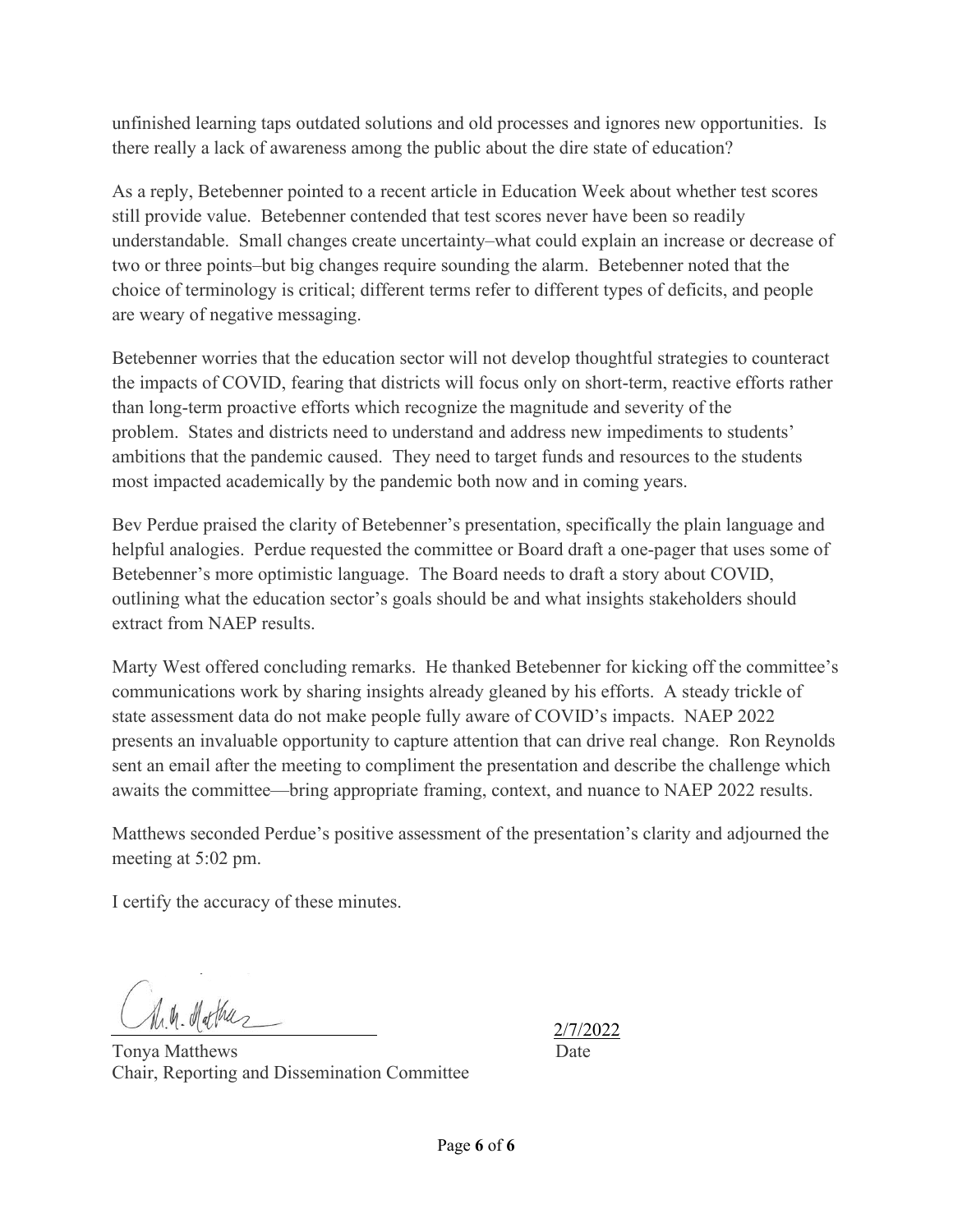# **National Assessment Governing Board**

## **Nominations Committee**

## **Closed Session**

## **November 15, 2021**

**Nominations Committee Members:** Paul Gasparini (Chair), Dana Boyd, Tyler Cramer, Suzanne Lane, Tonya Matthews, Alice Peisch and Mark Miller.

**Committee Member Absent:** Reginald McGregor.

**Board Staff:** Stephaan Harris, Lesley Muldoon, Munira Mwalimu and Lisa Stooksberry.

**Other Attendees**: Reingold: Michaela Martin and Caroline Ring.

Under the provisions of exemptions 2 and 6 of § 552b (c) of Title 5 U.S.C., the Nominations Committee met in closed session on Monday, November 15, 2021, from 5:00 p.m. to 6:00 p.m. ET.

Chair Paul Gasparini called the meeting to order at 5:00 p.m. ET. After welcoming members, Gasparini introduced new Committee member Suzanne Lane and noted that her expertise as a testing and measurement expert would be invaluable to the committee. Gasparini then previewed the agenda items.

Gasparini indicated that there are incumbents in three of the four categories in 2022. Since he and Mark Miller are eligible for reappointment, they will not rate nominees in their respective categories.

Gasparini reviewed NAEP legislation (P.L.107-279), highlighting definitions for the four vacancies in the 2022 cycle. He noted the Committee's previous efforts to distinguish clearly between a parent leader and a generalist in the General Public Representative (GPR) category. In 2022, the vacancy is GPR-Parent Leader. The Committee discussed qualifications for nominees in this category. Gasparini then previewed the demographics of 2022 nominees.

The Committee then turned its attention to the ratings process, online system, and timeline. Members discussed the ratings guidelines, asking clarifying questions about consistency and expectations of nominee qualifications. After the discussion, Gasparini noted the Nominations Committee Procedures Manual would be updated to reflect members' recommendations.

After Munira Mwalimu provided an overview of the nominations timeline, the Committee agreed to deadlines for completing their ratings, meeting in sub-groups to discuss ratings, and